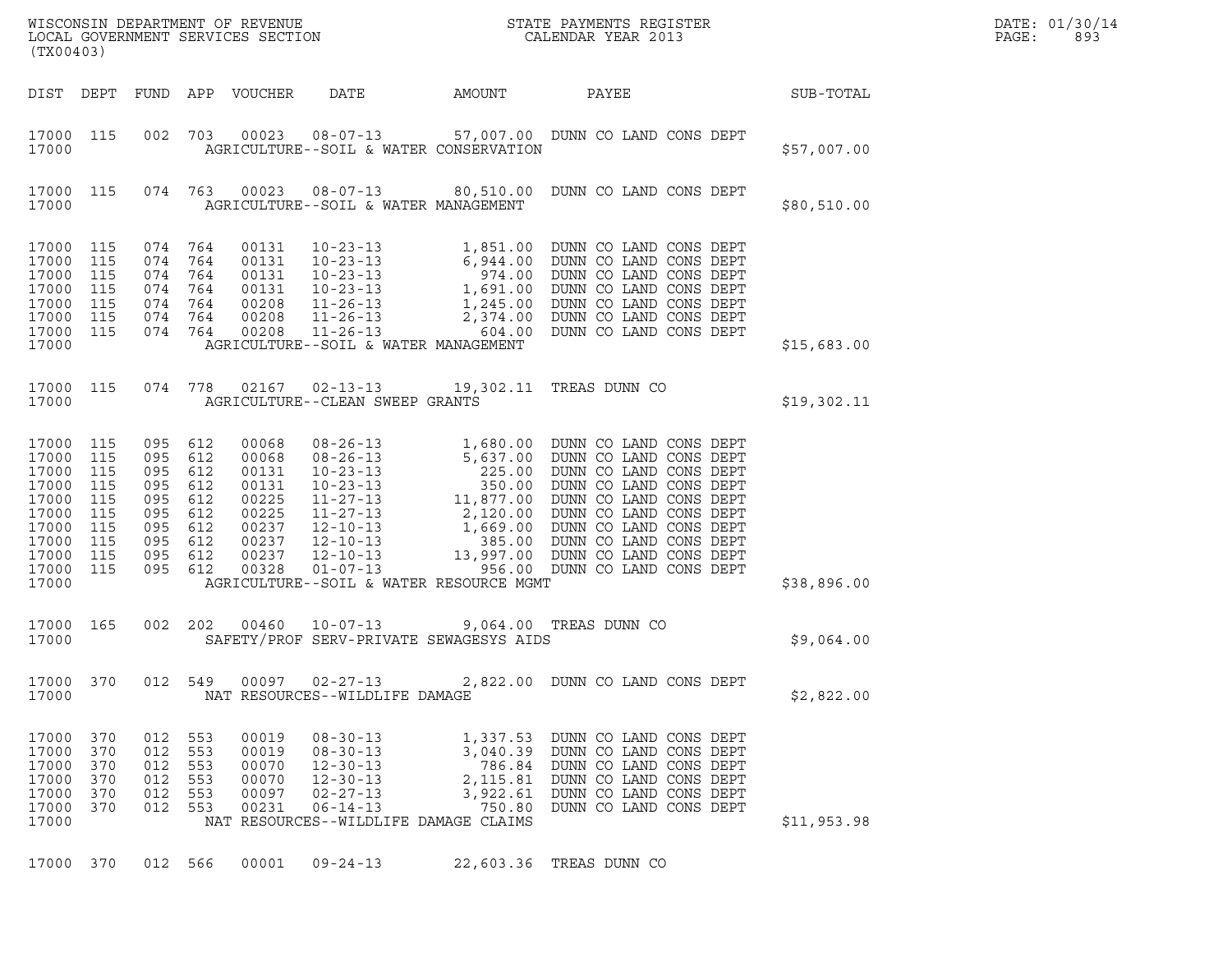|                                                             | (TX00403)                                             |                                 | WISCONSIN DEPARTMENT OF REVENUE<br>LOCAL GOVERNMENT SERVICES SECTION                                                 |                                                                                                                                |                                                                                                                          | STATE PAYMENTS REGISTER<br>CALENDAR YEAR 2013                                                                       |              | DATE: 01/30/14<br>PAGE:<br>894 |
|-------------------------------------------------------------|-------------------------------------------------------|---------------------------------|----------------------------------------------------------------------------------------------------------------------|--------------------------------------------------------------------------------------------------------------------------------|--------------------------------------------------------------------------------------------------------------------------|---------------------------------------------------------------------------------------------------------------------|--------------|--------------------------------|
|                                                             | DIST DEPT                                             |                                 | FUND APP VOUCHER                                                                                                     | DATE                                                                                                                           | AMOUNT                                                                                                                   | PAYEE                                                                                                               | SUB-TOTAL    |                                |
|                                                             |                                                       |                                 |                                                                                                                      |                                                                                                                                | 17000 NAT RESOURCES-FOREST CROP/MANAGED FOREST                                                                           |                                                                                                                     | \$22,603.36  |                                |
| 17000                                                       | 17000 370                                             |                                 | 012 569<br>00508                                                                                                     | $09 - 16 - 13$<br>NAT RESOURCES--SNOWMOBILE TRAIL AIDS                                                                         |                                                                                                                          | 9,950.00 TREAS DUNN CO                                                                                              | \$9,950.00   |                                |
| 17000                                                       | 17000 370                                             |                                 | 012 574<br>00545                                                                                                     | $09 - 16 - 13$<br>NAT RESOURCES--SNOWMOBILE TRAIL AIDS                                                                         | 36,337.50 TREAS DUNN CO                                                                                                  |                                                                                                                     | \$36,337.50  |                                |
| 17000                                                       | 17000 370<br>17000 370                                |                                 | 012 575<br>00300<br>012 575<br>02540                                                                                 | $08 - 22 - 13$<br>$04 - 01 - 13$<br>NAT RESOURCES--SNOWMOBILE TRAIL AIDS                                                       | 36,337.50 TREAS DUNN CO<br>28,900.00 TREAS DUNN CO                                                                       |                                                                                                                     | \$65, 237.50 |                                |
| 17000                                                       | 17000 370                                             |                                 | 012 584<br>00033                                                                                                     | NAT RESOURCES--PMT IN LIEU OF TAXES                                                                                            | 09-03-13 205.00 TREAS DUNN CO                                                                                            |                                                                                                                     | \$205.00     |                                |
| 17000                                                       | 17000 370                                             |                                 | 074 670 41208                                                                                                        | NAT RESOURCES--RU RECYCLING GRANT                                                                                              | 05-20-13 146,448.74 TREAS DUNN CO                                                                                        |                                                                                                                     | \$146,448.74 |                                |
| 17000                                                       | 17000 370                                             |                                 | 074 673 41208                                                                                                        | NAT RESOURCES--RU CONSOLIDATED GRANT                                                                                           | 05-20-13 10,821.81 TREAS DUNN CO                                                                                         |                                                                                                                     | \$10,821.81  |                                |
| 17000                                                       | 17000 395<br>17000 395<br>17000 395<br>17000 395      |                                 | 011 177<br>00015<br>011 177<br>80015<br>88015<br>011 177<br>011 177<br>92015                                         | $12 - 30 - 13$<br>$06 - 14 - 13$<br>$07 - 08 - 13$<br>$09 - 30 - 13$<br>TRANSPORTATION--TRANSIT AID                            | 15,870.00 COUNTY OF DUNN<br>26,449.00 COUNTY OF DUNN<br>26,449.00 COUNTY OF DUNN                                         | 26,449.00 COUNTY OF DUNN                                                                                            | \$95,217.00  |                                |
| 17000<br>17000<br>17000                                     | 17000 395<br>17000 395<br>- 395<br>17000 395<br>395   | 011                             | 011 182<br>73286<br>011 182<br>82012<br>011 182<br>86441<br>011 182<br>86442<br>182<br>95058                         | $05 - 01 - 13$<br>$07 - 25 - 13$<br>$09 - 06 - 13$<br>$09 - 06 - 13$<br>$11 - 22 - 13$<br>TRANSPORTATION--TRANSIT AIDS-FEDERAL | 88,863.00 DUNN CO<br>5,624.44 DUNN CO<br>45,581.00<br>62,301.00<br>52,070.00                                             | TRANSIT COMM<br>TRANSIT COMM<br>TREAS DUNN CO<br>TREAS DUNN CO<br>TREAS DUNN CO                                     | \$254,439.44 |                                |
| 17000<br>17000<br>17000<br>17000<br>17000<br>17000<br>17000 | 17000 395<br>395<br>395<br>- 395<br>395<br>395<br>395 | 011<br>011<br>011<br>011<br>011 | 63064<br>011 185<br>185<br>63064<br>185<br>64510<br>185<br>69344<br>185<br>73739<br>185<br>76364<br>011 185<br>92780 | $01 - 28 - 13$<br>$01 - 28 - 13$<br>$02 - 11 - 13$<br>$03 - 25 - 13$<br>$05 - 06 - 13$<br>$06 - 03 - 13$<br>$11 - 04 - 13$     | 1,760.00<br>1,760.00<br>3,960.00<br>1,760.00<br>902.51<br>1,244.26<br>1,853.23<br>TRANSPORTATION--HIGHWAY SAFETY-FEDERAL | TREAS DUNN CO<br>TREAS DUNN CO<br>TREAS DUNN CO<br>TREAS DUNN CO<br>TREAS DUNN CO<br>TREAS DUNN CO<br>TREAS DUNN CO | \$13,240.00  |                                |
|                                                             | 17000 395                                             |                                 | 011 190<br>68017                                                                                                     | $01 - 07 - 13$                                                                                                                 |                                                                                                                          | 373,630.51 COUNTY OF DUNN                                                                                           |              |                                |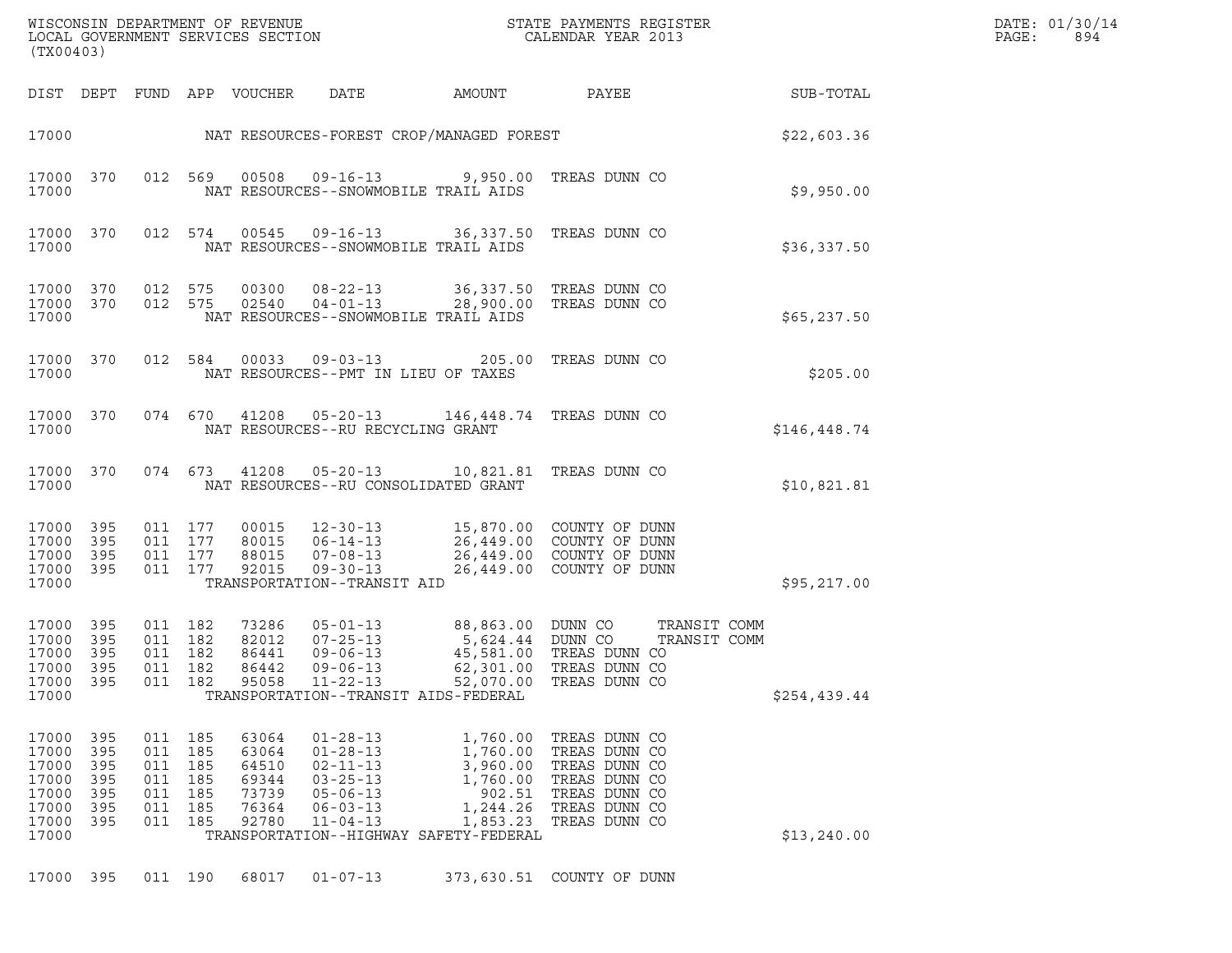| WISCONSIN DEPARTMENT OF REVENUE<br>LOCAL GOVERNMENT SERVICES SECTION<br>(TX00403)                                                                                                                               |                                                                                                                                                 |                                                                                                                                                        |                                                                                                                                                        |                                                                                                                                                                                                    |                                                                                                                                                                                                                                                                                                                                                                                              | STATE PAYMENTS REGISTER<br>CALENDAR YEAR 2013                                                                                                                                                                                                                                                                                  |                                                                                                                                                                                                                                                                                       |                | DATE: 01/30/14<br>PAGE:<br>895 |
|-----------------------------------------------------------------------------------------------------------------------------------------------------------------------------------------------------------------|-------------------------------------------------------------------------------------------------------------------------------------------------|--------------------------------------------------------------------------------------------------------------------------------------------------------|--------------------------------------------------------------------------------------------------------------------------------------------------------|----------------------------------------------------------------------------------------------------------------------------------------------------------------------------------------------------|----------------------------------------------------------------------------------------------------------------------------------------------------------------------------------------------------------------------------------------------------------------------------------------------------------------------------------------------------------------------------------------------|--------------------------------------------------------------------------------------------------------------------------------------------------------------------------------------------------------------------------------------------------------------------------------------------------------------------------------|---------------------------------------------------------------------------------------------------------------------------------------------------------------------------------------------------------------------------------------------------------------------------------------|----------------|--------------------------------|
| DIST DEPT                                                                                                                                                                                                       |                                                                                                                                                 | FUND                                                                                                                                                   | APP                                                                                                                                                    | VOUCHER                                                                                                                                                                                            | DATE                                                                                                                                                                                                                                                                                                                                                                                         | AMOUNT                                                                                                                                                                                                                                                                                                                         | PAYEE                                                                                                                                                                                                                                                                                 | SUB-TOTAL      |                                |
| 17000<br>17000<br>17000                                                                                                                                                                                         | 395<br>395                                                                                                                                      | 011 190<br>011 190                                                                                                                                     |                                                                                                                                                        | 82017<br>94017                                                                                                                                                                                     | $07 - 01 - 13$<br>$10 - 07 - 13$                                                                                                                                                                                                                                                                                                                                                             | TRANSPORTATION--GENERAL TRANSP AIDS-GTA                                                                                                                                                                                                                                                                                        | 747,261.02 COUNTY OF DUNN<br>373,630.51 COUNTY OF DUNN                                                                                                                                                                                                                                | \$1,494,522.04 |                                |
| 17000<br>17000                                                                                                                                                                                                  | 410                                                                                                                                             | 002                                                                                                                                                    | 116                                                                                                                                                    | 11357                                                                                                                                                                                              | $11 - 05 - 13$<br>CORRECTIONS--LOCAL AID                                                                                                                                                                                                                                                                                                                                                     |                                                                                                                                                                                                                                                                                                                                | 31,508.40 TREAS DUNN CO                                                                                                                                                                                                                                                               | \$31,508.40    |                                |
| 17000<br>17000<br>17000<br>17000<br>17000<br>17000<br>17000<br>17000<br>17000<br>17000<br>17000<br>17000<br>17000                                                                                               | 435<br>435<br>435<br>435<br>435<br>435<br>435<br>435<br>435<br>435<br>435<br>435                                                                | 005<br>005<br>005<br>005<br>005<br>005<br>005<br>005<br>005<br>005<br>005<br>005                                                                       | 000<br>000<br>000<br>000<br>000<br>000<br>000<br>000<br>000<br>000<br>000<br>000                                                                       | 90310<br>90314<br>90318<br>90321<br>90323<br>90325<br>90400<br>90402<br>90403<br>90406<br>90408<br>90411                                                                                           | $01 - 01 - 13$<br>$02 - 01 - 13$<br>$03 - 01 - 13$<br>04-01-13<br>$05 - 01 - 13$<br>$06 - 01 - 13$<br>$07 - 01 - 13$<br>$08 - 01 - 13$<br>$09 - 01 - 13$<br>$10 - 01 - 13$<br>$11 - 01 - 13$<br>$12 - 01 - 13$<br>HEALTH SERVICES--STATE/FED AIDS                                                                                                                                            | 110,360.00<br>93,959.00<br>67,170.00<br>103,268.00<br>264,331.00<br>89,398.00<br>798,713.00<br>359,660.00<br>176,901.00<br>112,086.00<br>122,603.00<br>31,891.00                                                                                                                                                               | DUNN CO<br>DUNN CO<br>DUNN CO<br>DUNN CO<br>DUNN CO<br>DUNN CO<br>DUNN CO<br>DUNN CO<br>DUNN CO<br>DUNN CO<br>DUNN CO<br>DUNN CO                                                                                                                                                      | \$2,330,340.00 |                                |
| 17000<br>17000<br>17000<br>17000<br>17000<br>17000<br>17000<br>17000<br>17000<br>17000<br>17000<br>17000<br>17000<br>17000<br>17000 437<br>17000<br>17000<br>17000<br>17000<br>17000<br>17000<br>17000<br>17000 | 437<br>437<br>437<br>437<br>437<br>437<br>437<br>437<br>437<br>437<br>437<br>437<br>437<br>437<br>437<br>437<br>437<br>437<br>437<br>437<br>437 | 005<br>005<br>005<br>005<br>005<br>005<br>005<br>005<br>005<br>005<br>005<br>005<br>005<br>005<br>005<br>005<br>005<br>005<br>005<br>005<br>005<br>005 | 000<br>000<br>000<br>000<br>000<br>000<br>000<br>000<br>000<br>000<br>000<br>000<br>000<br>000<br>000<br>000<br>000<br>000<br>000<br>000<br>000<br>000 | 00000<br>00000<br>00000<br>00000<br>00000<br>00000<br>00000<br>00000<br>00000<br>00000<br>00000<br>00000<br>00000<br>00000<br>00000<br>00000<br>00000<br>00000<br>00000<br>00000<br>00000<br>00000 | $01 - 07 - 13$<br>$01 - 30 - 13$<br>$02 - 31 - 13$<br>$03 - 05 - 13$<br>$03 - 05 - 13$<br>$04 - 07 - 13$<br>$04 - 30 - 13$<br>$04 - 05 - 13$<br>$05 - 05 - 13$<br>$06 - 22 - 13$<br>$06 - 26 - 13$<br>$06 - 05 - 13$<br>07-30-13<br>07-06-13<br>$07 - 20 - 13$<br>$08 - 05 - 13$<br>$09 - 10 - 13$<br>$10 - 28 - 13$<br>$10 - 05 - 13$<br>$10 - 11 - 13$<br>$11 - 19 - 13$<br>$12 - 30 - 13$ | 25,621.39<br>123,854.34<br>70.78<br>22,913.91<br>35,700.13<br>117,602.89<br>26.61<br>132,394.99<br>51,961.22<br>17,066.32<br>4,739.72<br>896.84<br>24,578.77<br>2,227.00<br>113,294.13<br>24,025.79<br>377,794.22<br>29,454.83<br>126, 102.57<br>26,051.14<br>2,266.71<br>17,471.28<br>CHILDREN & FAMILIES--STATE/FEDERAL AIDS | DUNN<br>DUNN CHILD SUPPORT<br>DUNN<br>DUNN<br><b>DUNN</b><br>DUNN<br>DUNN<br>DUNN CHILD SUPPORT<br>DUNN<br>DUNN<br><b>DUNN</b><br>DUNN<br>DUNN<br>DUNN CHILD SUPPORT<br>DUNN CHILD SUPPORT<br>DUNN<br><b>DUNN</b><br>DUNN<br>DUNN CHILD SUPPORT<br>DUNN CHILD SUPPORT<br>DUNN<br>DUNN | \$1,276,115.58 |                                |
| 17000<br>17000                                                                                                                                                                                                  | 455                                                                                                                                             | 002                                                                                                                                                    | 221                                                                                                                                                    | 04825                                                                                                                                                                                              | $07 - 30 - 13$<br>JUSTICE--LAW ENFORCEMENT SERVICES AID                                                                                                                                                                                                                                                                                                                                      | 720.00                                                                                                                                                                                                                                                                                                                         | TREAS DUNN CNTY                                                                                                                                                                                                                                                                       | \$720.00       |                                |

17000 455 002 231 00062 11-01-13 160.00 TREAS DUNN CNTY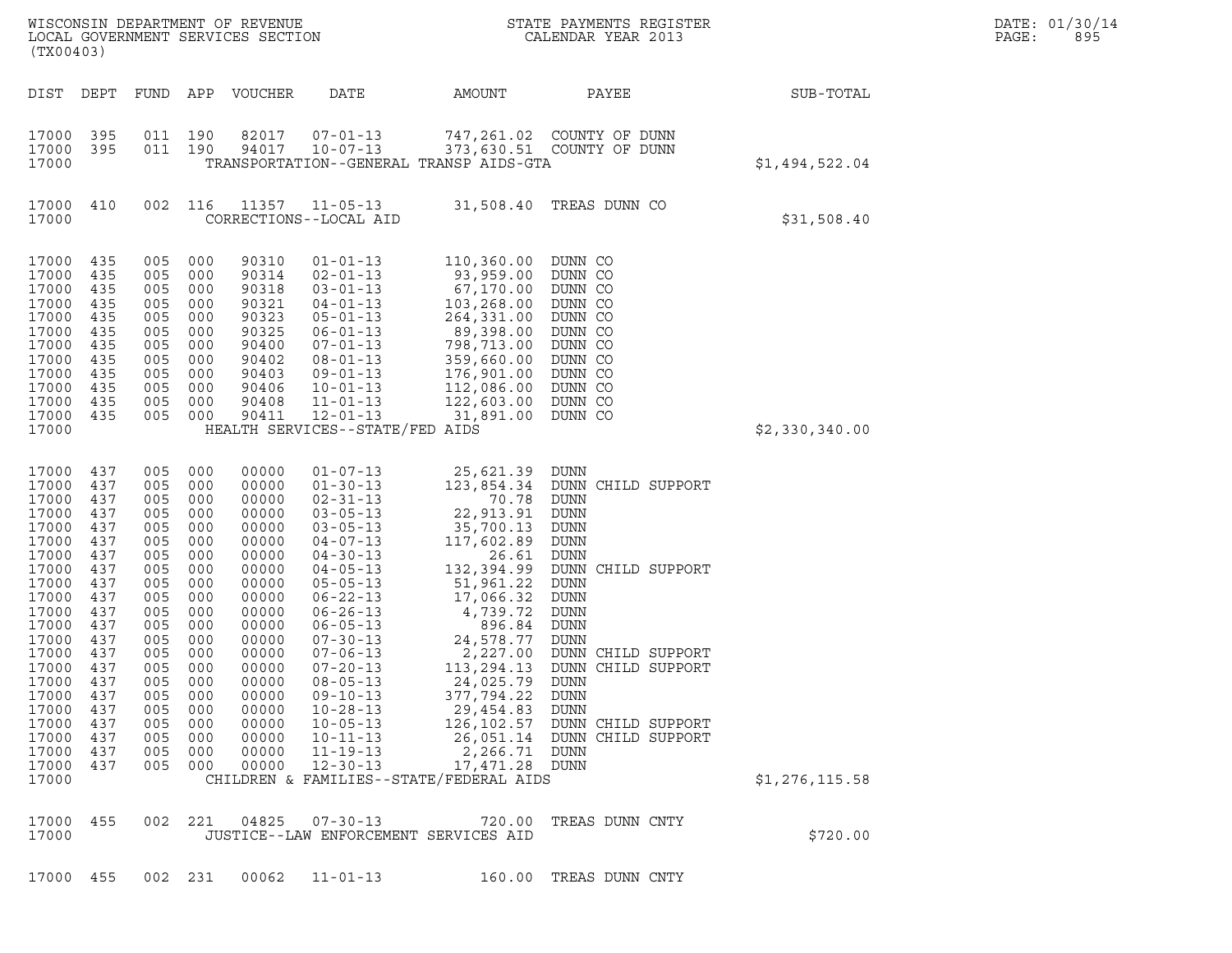| WISCONSIN DEPARTMENT OF REVENUE<br>LOCAL GOVERNMENT SERVICES SECTION<br>(TX00403) |     |         |                                          |                         |                                                                                               |                                                                                            | STATE PAYMENTS REGISTER<br>CALENDAR YEAR 2013                                                        |             | DATE: 01/30/14<br>PAGE:<br>896 |
|-----------------------------------------------------------------------------------|-----|---------|------------------------------------------|-------------------------|-----------------------------------------------------------------------------------------------|--------------------------------------------------------------------------------------------|------------------------------------------------------------------------------------------------------|-------------|--------------------------------|
|                                                                                   |     |         | DIST DEPT FUND APP VOUCHER               |                         | DATE                                                                                          | AMOUNT                                                                                     | PAYEE                                                                                                | SUB-TOTAL   |                                |
| 17000 455<br>17000                                                                |     |         |                                          |                         | JUSTICE--LAW ENFORCEMENT TRAINING                                                             | 002 231 00244 02-07-13 9,280.00 TREAS DUNN CNTY                                            |                                                                                                      | \$9,440.00  |                                |
| 17000 455<br>17000                                                                |     |         |                                          |                         | JUSTICE--TRUANCY PROGRAM-GRANT FUNDS                                                          | 002  251  00085  09-17-13  10,044.20 TREAS DUNN CO                                         |                                                                                                      | \$10,044.20 |                                |
| 17000 455<br>17000                                                                |     |         |                                          |                         | JUSTICE--VICTIM/WITNESS SERVICES AID                                                          | 002 503 00017 03-12-13 20,834.44 TREAS DUNN CO                                             |                                                                                                      | \$20,834.44 |                                |
| 17000 455<br>17000                                                                |     |         |                                          |                         |                                                                                               | 002 532 04750 07-30-13 22,857.93 TREAS DUNN CO<br>JUSTICE--VICTIM/WITNESS ASSISTANCE SERV  |                                                                                                      | \$22,857.93 |                                |
| 17000 455<br>17000<br>17000 455<br>17000 455<br>17000                             | 455 |         | 002 542<br>002 542<br>002 542<br>002 542 | 00071<br>00372<br>00555 | $08 - 12 - 13$<br>00240  11-22-13<br>$02 - 15 - 13$<br>05-17-13<br>JUSTICE--VICTIM ASSISTANCE |                                                                                            | 7,127.00 TREAS DUNN CO<br>9,180.00 TREAS DUNN CO<br>5,789.00 TREAS DUNN CO<br>6,964.00 TREAS DUNN CO | \$29,060.00 |                                |
| 17000 465<br>17000 465<br>17000                                                   |     |         | 002 308<br>002 308                       | 00601                   | 00846 12-03-13                                                                                | 03-19-13<br>12-03-13<br>1,188.00 TREAS DUNN CO<br>MILITARY AFFAIRS-EMER MGMT-RESPONSE EQMT |                                                                                                      | \$3,937.00  |                                |
| 17000 465<br>17000                                                                |     |         | 002 337                                  |                         |                                                                                               | 00667  06-28-13  6,673.00 TREAS DUNN CO<br>MILITARY AFFAIRS-EMERGENCY MGMT PLANNING        |                                                                                                      | \$6,673.00  |                                |
| 17000 465<br>17000<br>17000 465<br>17000                                          | 465 | 002     | 002 342<br>342<br>002 342                | 00365<br>00570<br>00738 | $01 - 30 - 13$<br>$03 - 18 - 13$<br>$08 - 14 - 13$                                            | MILITARY AFFAIRS-EMERGENCY MGMT-FED FUND                                                   | 21,469.04 TREAS DUNN CO<br>4,143.72 TREAS DUNN CO<br>20,911.87 TREAS DUNN CO                         | \$46,524.63 |                                |
| 17000 465<br>17000                                                                |     |         | 072 364                                  | 00409                   | 01-31-13                                                                                      | MILITARY AFFAIRS-EMER MGMT-PLANNING AID                                                    | 6,770.00 TREAS DUNN CO                                                                               | \$6,770.00  |                                |
| 17000 485<br>17000                                                                |     |         |                                          |                         | VETERANS AFFAIRS GRANTS                                                                       | 002 127 05197 06-06-13 1,000.00 TREAS DUNN CO                                              |                                                                                                      | \$1,000.00  |                                |
| 17000 485<br>17000                                                                |     |         |                                          |                         | VETERANS AFFAIRS--GRANTS TO COUNTIES                                                          | 082  267  05197  06-06-13  4,500.00 TREAS DUNN CO                                          |                                                                                                      | \$4,500.00  |                                |
| 17000 485<br>17000                                                                |     |         | 082 280                                  |                         | VETERANS AFFAIRS--GRANTS                                                                      | 02484  01-02-13  805.46  TREAS DUNN CO                                                     |                                                                                                      | \$805.46    |                                |
| 17000 485                                                                         |     | 083 370 |                                          | 05197                   | $06 - 06 - 13$                                                                                |                                                                                            | 4,500.00 TREAS DUNN CO                                                                               |             |                                |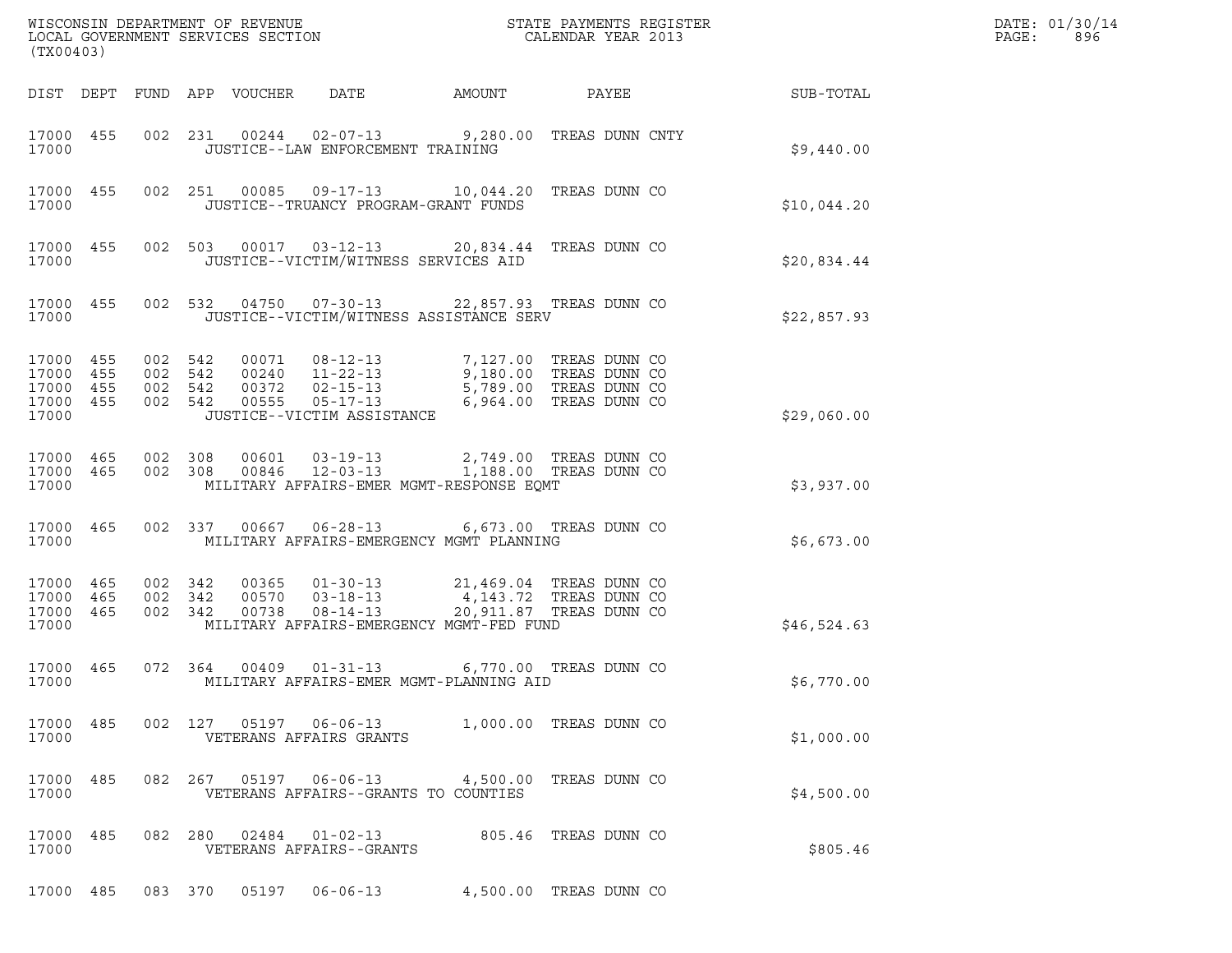|       | DATE: 01/30/14 |
|-------|----------------|
| PAGE: | 897            |

WISCONSIN DEPARTMENT OF REVENUE<br>LOCAL GOVERNMENT SERVICES SECTION STATE PAYMENTS REGISTER SECTION DATE: 01/30/14<br>DOCAL GOVERNMENT SERVICES SECTION STATE SON SEALENDAR YEAR 2013 WISCONSIN DEPARTMENT OF REVENUE<br>LOCAL GOVERNMENT SERVICES SECTION PARA PROPERTY CALENDAR YEAR 2013<br>(TX00403) (TX00403) DIST DEPT FUND APP VOUCHER DATE AMOUNT PAYEE SUB-TOTAL <sup>17000</sup> VETERANS AFFAIRS--GRANTS TO COUNTIES \$4,500.00 17000 505 002 116 01303 09-06-13 4,202.00 TREAS DUNN CO <sup>17000</sup> DOA--LAND INFORMATION BOARD GRANTS \$4,202.00 17000 505 002 155 60027 08-06-13 1,867.00 TREAS DUNN CO 17000 505 002 155 60027 08-06-13 1,867.00 TREAS DUNN CO<br>17000 505 002 155 60286 12-09-13 2,864.20 TREAS DUNN CO<br>17000 505 002 155 60286 12-09-13 1,881.59 TREAS DUNN CO 17000 505 002 155 60027 08-06-13 1,867.00 TREAS DUNN CO<br>17000 505 002 155 60286 12-09-13 2,864.20 TREAS DUNN CO<br>17000 505 002 155 60286 12-09-13 1,881.59 TREAS DUNN CO<br>17000 505 002 155 60402 01-29-13 920.38 TREAS DUNN CO 17000 505 002 155 60027 08-06-13 1,867.00 TREAS DUNN CO<br>17000 505 002 155 60286 12-09-13 2,864.20 TREAS DUNN CO<br>17000 505 002 155 60402 01-29-13 1,881.59 TREAS DUNN CO<br>17000 505 002 155 60402 01-29-13 2,096.10 TREAS DUNN C 17000 505 002 155 60286 12-09-13 2,864.20 TREAS DUNN CO<br>17000 505 002 155 60286 12-09-13 1,881.59 TREAS DUNN CO<br>17000 505 002 155 60402 01-29-13 2,096.10 TREAS DUNN CO<br>17000 505 002 155 60402 01-29-13 2,096.10 TREAS DUNN C 17000 505 002 155 60286 12-09-13 1,881.59 TREAS DUNN CO<br>17000 505 002 155 60402 01-29-13 920.38 TREAS DUNN CO<br>17000 505 002 155 60402 01-29-13 2,096.10 TREAS DUNN CO<br>17000 505 002 155 60580 04-08-13 3,583.48 TREAS DUNN CO<br>  $17000$  505 002 155 60402 01-29-13 920.38 TREAS DUNN CO<br>17000 505 002 155 60402 01-29-13 2,096.10 TREAS DUNN CO<br>17000 505 002 155 60580 04-08-13 708.74 TREAS DUNN CO<br>17000 505 002 155 60624 04-23-13 1,233.63 TREAS DUNN CO 17000 505 002 155 60402 01-29-13 2,096.10 TREAS DUNN CO<br>17000 505 002 155 60580 04-08-13 708.74 TREAS DUNN CO<br>17000 505 002 155 60624 04-08-13 3,583.48 TREAS DUNN CO<br>17000 505 002 155 60624 04-23-13 1,233.63 TREAS DUNN CO<br> 17000 505 002 155 60580 04-08-13 708.74 TREAS DUNN CO<br>17000 505 002 155 60580 04-08-13 3,583.48 TREAS DUNN CO<br>17000 505 002 155 60624 04-23-13 1,233.63 TREAS DUNN CO<br>17000 505 002 155 60624 04-23-13 3,145.46 TREAS DUNN CO<br> 17000 505 002 155 60580 04-08-13 3,583.48 TREAS DUNN CO<br>17000 505 002 155 60624 04-23-13 1,233.63 TREAS DUNN CO<br>17000 505 002 155 60624 04-23-13 3,145.46 TREAS DUNN CO<br>17000 505 002 155 60656 05-07-13 1,177.39 TREAS DUNN C 17000 505 002 155 60624 04-23-13 1,233.63 TREAS DUNN CO<br>17000 505 002 155 60624 04-23-13 3,145.46 TREAS DUNN CO<br>17000 505 002 155 60656 05-07-13 4,017.39 TREAS DUNN CO<br>17000 505 002 155 60656 05-07-13 4,017.80 TREAS DUNN C 17000 505 002 155 60624 04-23-13 3,145.46 TREAS DUNN CO<br>17000 505 002 155 60656 05-07-13 1,177.39 TREAS DUNN CO<br>17000 505 002 155 60656 05-07-13 4,017.80 TREAS DUNN CO<br>17000 505 002 155 60701 05-23-13 4,085.78 TREAS DUNN C 17000 505 002 155 60656 05-07-13 1,177.39 TREAS DUNN CO<br>17000 505 002 155 60656 05-07-13 4,017.80 TREAS DUNN CO<br>17000 505 002 155 60701 05-23-13 4,085.78 TREAS DUNN CO<br>17000 505 002 155 60763 06-25-13 3,544.68 TREAS DUNN C 17000 505 002 155 60656 05-07-13 4,017.80 TREAS DUNN CO<br>17000 505 002 155 60701 05-23-13 4,085.78 TREAS DUNN CO<br>17000 505 002 155 60701 05-23-13 4,491.08 TREAS DUNN CO<br>17000 505 002 155 60763 06-25-13 3,544.68 TREAS DUNN C 17000 505 002 155 60701 05-23-13 4,085.78 TREAS DUNN CO<br>17000 505 002 155 60701 05-23-13 4,491.08 TREAS DUNN CO<br>17000 505 002 155 60763 06-25-13 4,482.37 TREAS DUNN CO<br>17000 505 002 155 60801 07-09-13 5,498.09 TREAS DUNN C 17000 505 002 155 60701 05-23-13 4,491.08 TREAS DUNN CO<br>17000 505 002 155 60763 06-25-13 3,544.68 TREAS DUNN CO<br>17000 505 002 155 60801 07-09-13 5,498.09 TREAS DUNN CO<br>17000 505 002 155 60801 07-09-13 546.43 TREAS DUNN CO 17000 505 002 155 60763 06-25-13 3,544.68 TREAS DUNN CO<br>17000 505 002 155 60763 06-25-13 4,482.37 TREAS DUNN CO<br>17000 505 002 155 60801 07-09-13 5498.09 TREAS DUNN CO<br>17000 505 002 155 60801 07-09-13 546.43 TREAS DUNN CO<br>1 <sup>17000</sup> DOA-HOUSING ASSISTANCE-FEDERAL FUNDS \$46,144.20 17000 505 002 643 07463 02-27-13 16,157.67 TREAS DUNN CNTY 17000 505 002 643 07463 02-27-13 16,157.67 TREAS DUNN CNTY<br>17000 17000 DOA--JUSTICE ASSISTANCE FEDERAL FUNDS 17000 505 035 371 60027 08-06-13 428.00 TREAS DUNN CO 17000 505 035 371 60027 08-06-13 245.05 TREAS DUNN CO 17000 505 035 371 60118 09-24-13 1,012.58 TREAS DUNN CO 17000 505 035 371 60027 08-06-13 428.00 TREAS DUNN CO<br>17000 505 035 371 60027 08-06-13 245.05 TREAS DUNN CO<br>17000 505 035 371 60118 09-24-13 1,012.58 TREAS DUNN CO<br>17000 505 035 371 60118 09-24-13 1,592.13 TREAS DUNN CO<br>17 17000 505 035 371 60027 08-06-13 245.05 TREAS DUNN CO<br>17000 505 035 371 60118 09-24-13 1,012.58 TREAS DUNN CO<br>17000 505 035 371 60118 09-24-13 1,592.13 TREAS DUNN CO<br>17000 505 035 371 60189 10-23-13 1,622.72 TREAS DUNN CO<br> 17000 505 035 371 60118 09-24-13 1,012.58 TREAS DUNN CO<br>17000 505 035 371 60118 09-24-13 1,592.13 TREAS DUNN CO<br>17000 505 035 371 60189 10-23-13 5,470.23 TREAS DUNN CO<br>17000 505 035 371 60247 11-25-13 883.04 TREAS DUNN CO 17000 505 035 371 60118 09-24-13 1,592.13 TREAS DUNN CO<br>17000 505 035 371 60189 10-23-13 1,622.72 TREAS DUNN CO<br>17000 505 035 371 60247 11-25-13 883.04 TREAS DUNN CO<br>17000 505 035 371 60247 11-25-13 2,659.88 TREAS DUNN CO 17000 505 035 371 60189 10-23-13 1,622.72 TREAS DUNN CO<br>17000 505 035 371 60189 10-23-13 5,470.23 TREAS DUNN CO<br>17000 505 035 371 60247 11-25-13 883.04 TREAS DUNN CO<br>17000 505 035 371 60286 12-09-13 4,264.28 TREAS DUNN CO 17000 505 035 371 60189 10-23-13 5,470.23 TREAS DUNN CO<br>17000 505 035 371 60247 11-25-13 883.04 TREAS DUNN CO<br>17000 505 035 371 60247 11-25-13 2,659.88 TREAS DUNN CO<br>17000 505 035 371 60286 12-09-13 4,264.28 TREAS DUNN CO<br> 17000 505 035 371 60247 11-25-13 883.04 TREAS DUNN CO<br>17000 505 035 371 60247 11-25-13 2,659.88 TREAS DUNN CO<br>17000 505 035 371 60286 12-09-13 856.22 TREAS DUNN CO<br>17000 505 035 371 60402 01-29-13 167.00 TREAS DUNN CO 17000 505 035 371 60247 11-25-13 2,659.88 TREAS DUNN CO<br>17000 505 035 371 60286 12-09-13 4,264.28 TREAS DUNN CO<br>17000 505 035 371 60402 01-29-13 167.00 TREAS DUNN CO<br>17000 505 035 371 60402 01-29-13 3,144.57 TREAS DUNN CO 17000 505 035 371 60286 12-09-13 4,264.28 TREAS DUNN CO<br>17000 505 035 371 60286 12-09-13 856.22 TREAS DUNN CO<br>17000 505 035 371 60402 01-29-13 167.00 TREAS DUNN CO<br>17000 505 035 371 60580 04-08-13 106.65 TREAS DUNN CO  $17000$  505 035 371 60286 12-09-13 856.22 TREAS DUNN CO<br>17000 505 035 371 60402 01-29-13 167.00 TREAS DUNN CO<br>17000 505 035 371 60580 04-08-13 3,144.57 TREAS DUNN CO<br>17000 505 035 371 60580 04-08-13 7,250.14 TREAS DUNN CO  $17000$  505 035 371 60402 01-29-13 167.00 TREAS DUNN CO<br>17000 505 035 371 60402 01-29-13 3,144.57 TREAS DUNN CO<br>17000 505 035 371 60580 04-08-13 7,250.14 TREAS DUNN CO<br>17000 505 035 371 60624 04-23-13 684.10 TREAS DUNN CO  $17000$  505 035 371 60402 01-29-13 3,144.57 TREAS DUNN CO<br>17000 505 035 371 60580 04-08-13 106.65 TREAS DUNN CO<br>17000 505 035 371 60624 04-08-13 684.10 TREAS DUNN CO<br>17000 505 035 371 60624 04-23-13 684.10 TREAS DUNN CO 17000 505 035 371 60580 04-08-13 106.65 TREAS DUNN CO<br>17000 505 035 371 60580 04-08-13 7,250.14 TREAS DUNN CO<br>17000 505 035 371 60624 04-23-13 604.10 TREAS DUNN CO<br>17000 505 035 371 60624 04-23-13 2,019.68 TREAS DUNN CO<br>17 17000 505 035 371 60580 04-08-13 7,250.14 TREAS DUNN CO<br>17000 505 035 371 60624 04-23-13 684.10 TREAS DUNN CO<br>17000 505 035 371 60624 04-23-13 2,019.68 TREAS DUNN CO<br>17000 505 035 371 60656 05-07-13 156.24 TREAS DUNN CO<br>17 17000 505 035 371 60624 04-23-13 684.10 TREAS DUNN CO<br>17000 505 035 371 60624 04-23-13 2,019.68 TREAS DUNN CO<br>17000 505 035 371 60656 05-07-13 1,558.56 TREAS DUNN CO<br>17000 505 035 371 60656 05-07-13 1,558.56 TREAS DUNN CO 17000 505 035 371 60624 04-23-13 2,019.68 TREAS DUNN CO<br>17000 505 035 371 60656 05-07-13 156.24 TREAS DUNN CO<br>17000 505 035 371 60656 05-07-13 1,558.56 TREAS DUNN CO<br>17000 505 035 371 60656 05-07-13 2,687.87 TREAS DUNN CO<br> 17000 505 035 371 60656 05-07-13 156.24 TREAS DUNN CO<br>17000 505 035 371 60656 05-07-13 1,558.56 TREAS DUNN CO<br>17000 505 035 371 60656 05-07-13 2,687.87 TREAS DUNN CO<br>17000 505 035 371 60701 05-23-13 2,502.34 TREAS DUNN CO 17000 505 035 371 60656 05-07-13 1,558.56 TREAS DUNN CO<br>17000 505 035 371 60656 05-07-13 2,687.87 TREAS DUNN CO<br>17000 505 035 371 60701 05-23-13 358.95 TREAS DUNN CO<br>17000 505 035 371 60701 05-23-13 2,502.34 TREAS DUNN CO<br> 17000 505 035 371 60656 05-07-13 2,687.87 TREAS DUNN CO<br>17000 505 035 371 60701 05-23-13 38.95 TREAS DUNN CO<br>17000 505 035 371 60701 05-23-13 2,502.34 TREAS DUNN CO<br>17000 505 035 371 60763 06-25-13 1,819.64 TREAS DUNN CO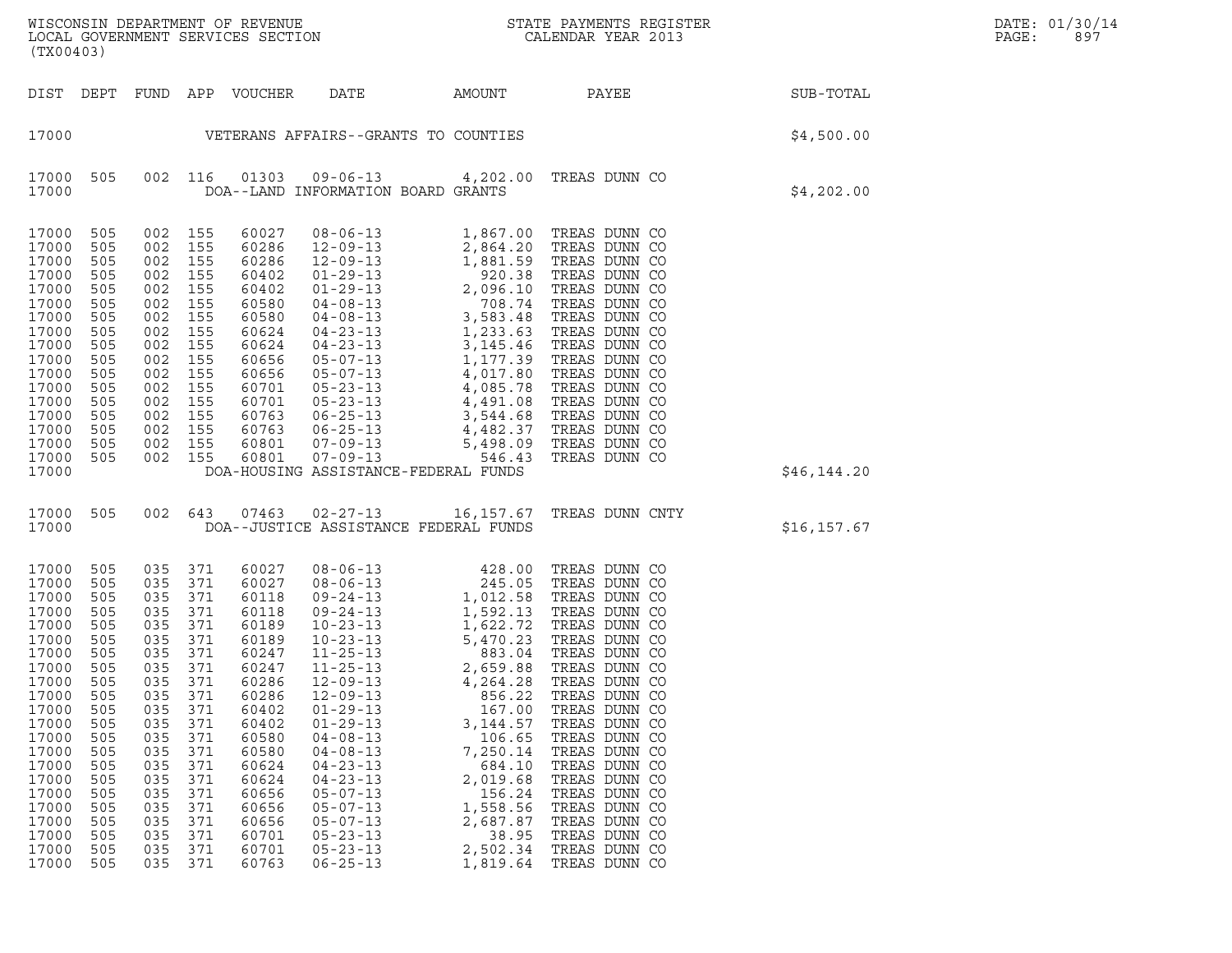|       | DATE: 01/30/14 |
|-------|----------------|
| PAGE: | 898            |

| WISCONSIN DEPARTMENT OF REVENUE<br>LOCAL GOVERNMENT SERVICES SECTION<br>(TX00403) | STATE PAYMENTS REGISTER<br>CALENDAR YEAR 2013 | DATE: 01/30/14<br>PAGE:<br>898 |
|-----------------------------------------------------------------------------------|-----------------------------------------------|--------------------------------|

| (TX00403)                        |                   |                   |                   |                         |                                                                                 |                                                                                                                                        |                                                          |                 |  |
|----------------------------------|-------------------|-------------------|-------------------|-------------------------|---------------------------------------------------------------------------------|----------------------------------------------------------------------------------------------------------------------------------------|----------------------------------------------------------|-----------------|--|
| DIST                             | DEPT              | FUND              | APP               | <b>VOUCHER</b>          | DATE                                                                            | AMOUNT                                                                                                                                 | PAYEE                                                    | SUB-TOTAL       |  |
| 17000<br>17000<br>17000<br>17000 | 505<br>505<br>505 | 035<br>035<br>035 | 371<br>371<br>371 | 60763<br>60801<br>60801 | $06 - 25 - 13$<br>$07 - 09 - 13$<br>$07 - 09 - 13$<br>DOA--PUBLIC BENEFITS FUND | 262.13<br>690.07                                                                                                                       | TREAS DUNN CO<br>1,798.69 TREAS DUNN CO<br>TREAS DUNN CO | \$43,920.76     |  |
| 17000<br>17000<br>17000          | 835<br>835        | 002<br>002        | 105<br>105        |                         | REVENUE--STATE SHARED REVENUES                                                  | 43400  07-22-13  343,964.98  TREAS DUNN CO<br>80502 11-18-13 1,948,532.36 TREAS DUNN CO                                                |                                                          | \$2,292,497.34  |  |
| 17000<br>17000                   | 835               | 002               | 109               |                         | REVENUE--EXEMPT COMPUTER AID                                                    | 01017  07-22-13  65,795.00                                                                                                             | TREAS DUNN CO                                            | \$65,795.00     |  |
| 17000<br>17000<br>17000          | 835<br>835        | 002<br>002        | 302<br>302        |                         |                                                                                 | 10026  07-22-13  4,457,500.10 TREAS DUNN CO<br>11026  07-22-13  1,092,788.48 TREAS DUNN CO<br>REVENUE-FIRST DOLLAR/SCHOOL LEVY CREDITS |                                                          | \$5,550,288.58  |  |
| 17000<br>17000                   | 835               | 021               | 363               |                         | 37165 03-25-13<br>REVENUE--LOTTERY CREDIT -                                     | 972,053.93 TREAS DUNN CO                                                                                                               |                                                          | \$972,053.93    |  |
| 17000<br>17000                   | 835               | 021               | 366               | CR130                   | $03 - 13 - 13$                                                                  | 107.40<br>REVENUE--LOTTERY CREDIT LATE CLAIMS                                                                                          | TREAS DUNN CO                                            | \$107.40        |  |
| 17000                            |                   |                   |                   |                         | DISTRICT TOTAL APPROPRIATIONS                                                   |                                                                                                                                        |                                                          | \$15,181,058.00 |  |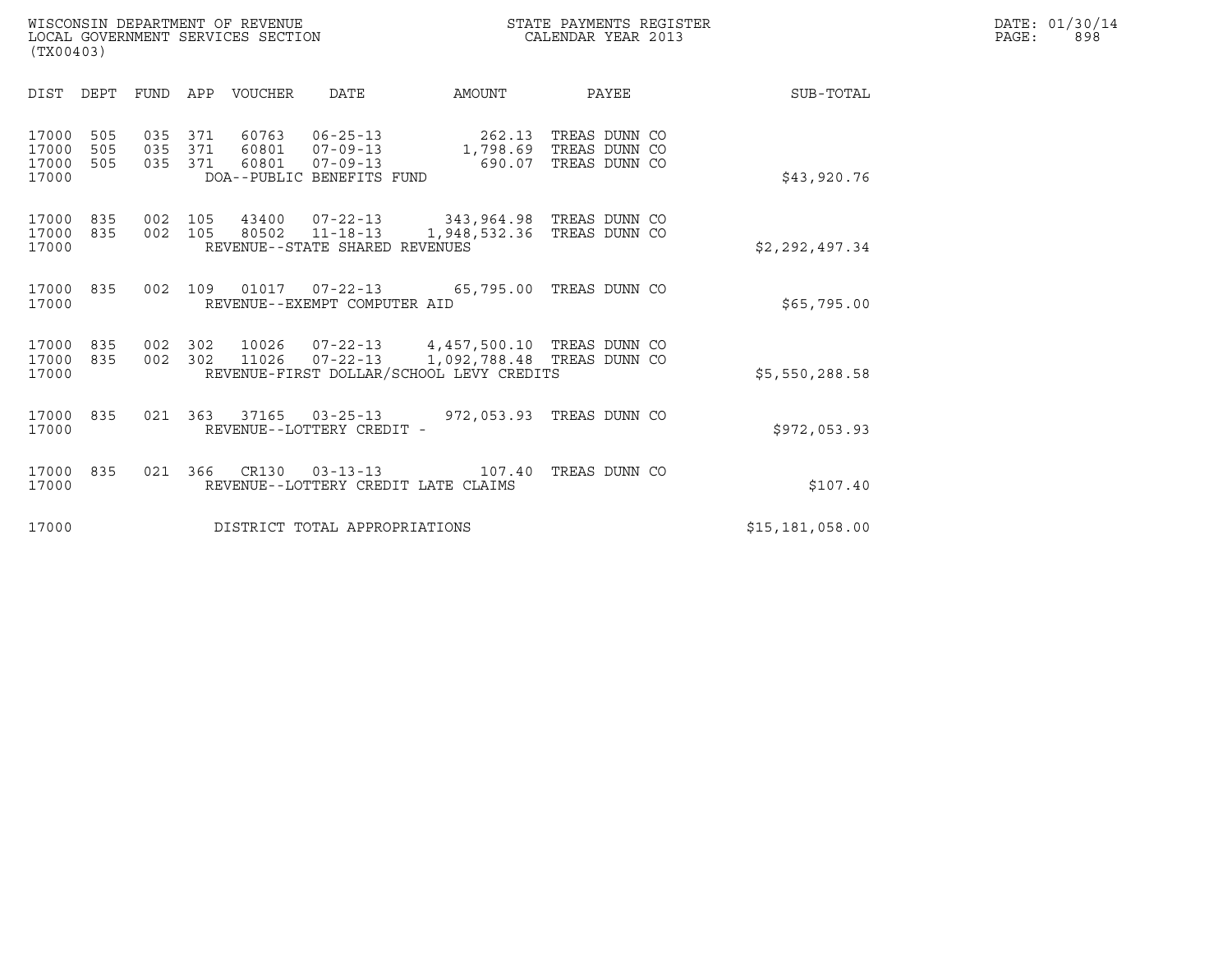| (TX00403)                                             |     |                               |         |  |                                |                                                |                                                                                                                                                                                                             |              | DATE: 01/30/14<br>$\mathtt{PAGE}$ :<br>899 |
|-------------------------------------------------------|-----|-------------------------------|---------|--|--------------------------------|------------------------------------------------|-------------------------------------------------------------------------------------------------------------------------------------------------------------------------------------------------------------|--------------|--------------------------------------------|
|                                                       |     |                               |         |  |                                |                                                | DIST DEPT FUND APP VOUCHER DATE AMOUNT PAYEE SUB-TOTAL                                                                                                                                                      |              |                                            |
| 17002                                                 |     |                               |         |  |                                | SAFETY/PROF SERV--FIRE INSURANCE DUES          | 17002 165 002 225 00457 07-03-13 2,517.40 TREAS TN COLFAX                                                                                                                                                   | \$2,517.40   |                                            |
| 17002                                                 |     |                               |         |  |                                | NAT RESOURCES-SEVERANCE/YIELD/WITHDRAWAL       | 17002 370 000 001 01DNR 03-13-13 995.50 TREAS TOWN COLFAX                                                                                                                                                   | \$995.50     |                                            |
|                                                       |     |                               |         |  |                                | 17002 NAT RESOURCES--FOREST CROP/MFL/CO FOREST | 17002 370 012 571 36119 06-10-13 363.24 TREAS TN COLFAX                                                                                                                                                     | \$363.24     |                                            |
| 17002 370<br>17002 370<br>17002 370<br>17002          |     | 17002 370 012 579             |         |  |                                | NAT RESOURCES--AIDS IN LIEU OF TAXES           |                                                                                                                                                                                                             | \$97.31      |                                            |
| 17002 395<br>17002<br>17002 395<br>17002 395<br>17002 | 395 | 011 191<br>011 191<br>011 191 | 011 191 |  |                                | TRANSPORTATION--GENERAL TRANSP AIDS-GTA        | 70457  01-07-13  19,682.80 TOWN OF COLFAX<br>76457  04-01-13  19,682.80 TOWN OF COLFAX<br>84457  07-01-13  19,682.80 TOWN OF COLFAX<br>96457  10-07-13  19,682.83 TOWN OF COLFAX                            | \$78,731.23  |                                            |
| 17002                                                 |     |                               |         |  |                                | TRANSPORTATION--LRIP/TRIP/MSIP GRANTS          | 17002 395 011 278 70389 03-29-13 17,393.42 TREAS TN COLFAX                                                                                                                                                  | \$17,393.42  |                                            |
| 17002                                                 |     |                               |         |  | REVENUE--STATE SHARED REVENUES |                                                | $\begin{array}{cccccccc} 17002 & 835 & 002 & 105 & 43370 & 07-22-13 & & 2,623.86 & \text{TREAS TN COLFAX} \\ 17002 & 835 & 002 & 105 & 80472 & 11-18-13 & & 14,843.46 & \text{TREAS TN COLFAX} \end{array}$ | \$17,467.32  |                                            |
| 17002                                                 |     |                               |         |  | REVENUE--EXEMPT COMPUTER AID   |                                                | 17002 835 002 109 02414 07-22-13 4.00 TREAS TN COLFAX 17002                                                                                                                                                 | \$4.00       |                                            |
| 17002                                                 |     |                               |         |  | DISTRICT TOTAL APPROPRIATIONS  |                                                |                                                                                                                                                                                                             | \$117,569.42 |                                            |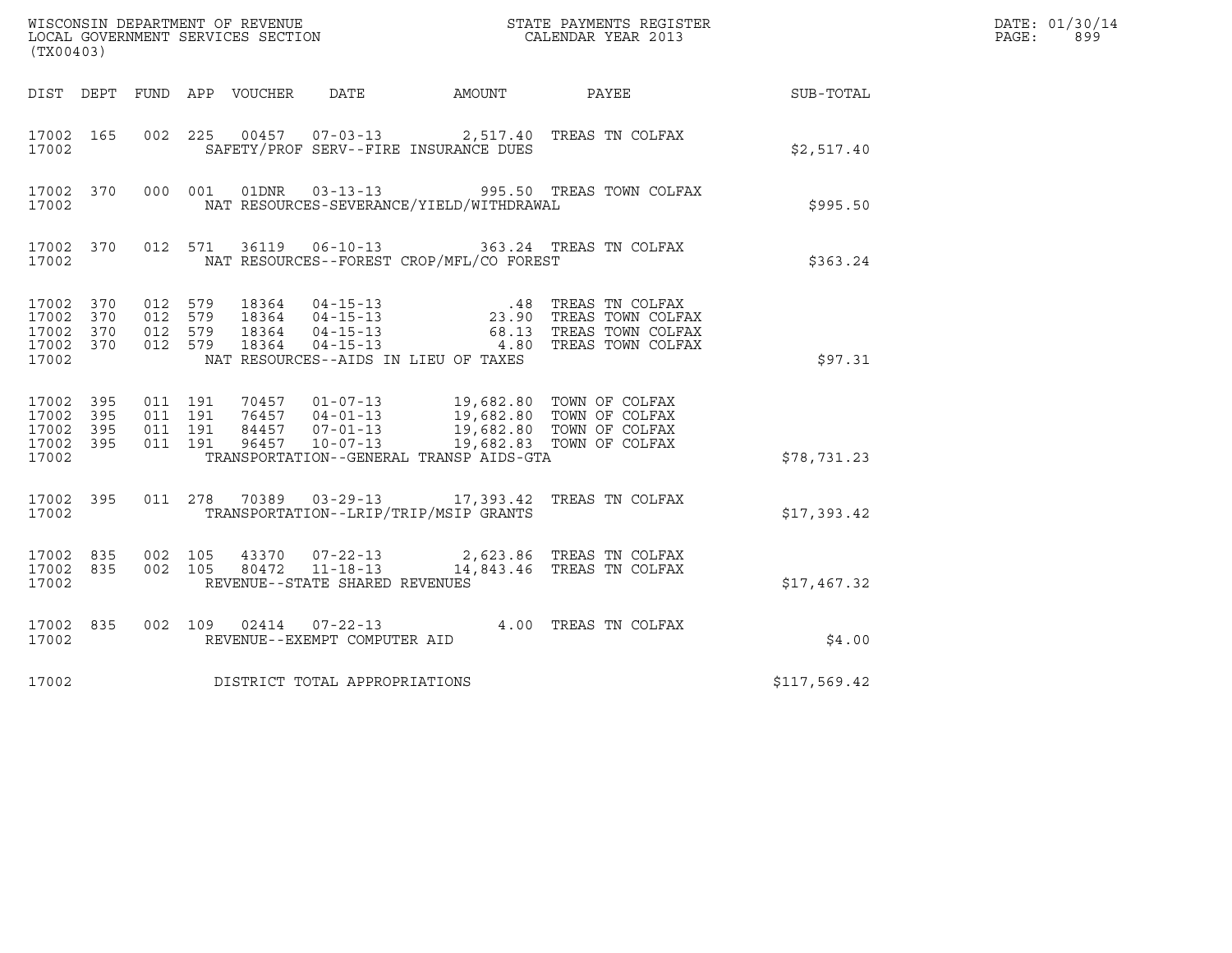| DATE: | 01/30/14 |
|-------|----------|
| PAGE: | 900      |

| LOCAL GOVERNMENT SERVICES SECTION<br>(TX00403)        |           |                                          |     |                            |                                                                    |                                                                                                                                                                                             |                                                                                         | DATE: 01/30/14<br>PAGE:<br>900 |  |
|-------------------------------------------------------|-----------|------------------------------------------|-----|----------------------------|--------------------------------------------------------------------|---------------------------------------------------------------------------------------------------------------------------------------------------------------------------------------------|-----------------------------------------------------------------------------------------|--------------------------------|--|
|                                                       |           |                                          |     | DIST DEPT FUND APP VOUCHER | DATE                                                               | AMOUNT                                                                                                                                                                                      | PAYEE                                                                                   | SUB-TOTAL                      |  |
| 17004 165<br>17004                                    |           |                                          |     |                            |                                                                    | 002  225  00458  07-03-13  3,451.14  TREAS TN DUNN<br>SAFETY/PROF SERV--FIRE INSURANCE DUES                                                                                                 |                                                                                         | \$3,451.14                     |  |
| 17004 370<br>17004 370<br>17004 370<br>17004          |           | 000 001<br>000<br>000 001                | 001 | 04DNR                      | $02DNR$ $07-03-13$<br>$10 - 23 - 13$                               | NAT RESOURCES-SEVERANCE/YIELD/WITHDRAWAL                                                                                                                                                    | 01DNR  03-13-13  3,405.77 TREAS TOWN DUNN<br>318.86 TREAS TOWN DUNN<br>347.67 TOWN DUNN | \$4,072.30                     |  |
| 17004 370<br>17004 370<br>17004                       |           | 002 503<br>002 503                       |     | 15695<br>15695             | $02 - 06 - 13$<br>$02 - 06 - 13$                                   | NAT RESOURCES--AIDS IN LIEU OF TAXES                                                                                                                                                        | 7,512.43 TREAS TN DUNN<br>27,944.18 TREAS TN DUNN<br>TOWN SHARE 4073.70                 | \$35,456.61                    |  |
| 17004                                                 | 17004 370 |                                          |     |                            |                                                                    | 012 571 36120 06-10-13 456.44 TREAS TN DUNN<br>NAT RESOURCES--FOREST CROP/MFL/CO FOREST                                                                                                     |                                                                                         | \$456.44                       |  |
| 17004 370<br>17004 370<br>17004 370<br>17004          |           | 012 579<br>012 579<br>012 579            |     | 18365<br>18365<br>18365    | $04 - 15 - 13$                                                     | 04-15-13 192.44 TREAS TN DUNN<br>NAT RESOURCES--AIDS IN LIEU OF TAXES                                                                                                                       | 1,836.19 TREAS TOWN DUNN<br>04-15-13 306.88 TREAS TOWN DUNN                             | \$2,335.51                     |  |
| 17004 395<br>17004<br>17004 395<br>17004 395<br>17004 | 395       | 011 191<br>011 191<br>011 191<br>011 191 |     | 76458<br>84458<br>96458    | $04 - 01 - 13$<br>$07 - 01 - 13$<br>10-07-13                       | 70458  01-07-13  31,966.70  TOWN OF DUNN<br>31,966.70 TOWN OF DUNN<br>31,966.70 TOWN OF DUNN<br>31,966.70 IOWN OF DUNN<br>31,966.70 TOWN OF DUNN<br>TRANSPORTATION--GENERAL TRANSP AIDS-GTA |                                                                                         | \$127,866.80                   |  |
| 17004 835<br>17004 835<br>17004                       |           | 002 105<br>002 105                       |     | 43371<br>80473             | $07 - 22 - 13$<br>$11 - 18 - 13$<br>REVENUE--STATE SHARED REVENUES |                                                                                                                                                                                             | 12,852.93 TREAS TN DUNN<br>72,833.24   TREAS  TN  DUNN                                  | \$85,686.17                    |  |
| 17004 835<br>17004                                    |           | 002 109                                  |     | 02415                      | $07 - 22 - 13$<br>REVENUE--EXEMPT COMPUTER AID                     |                                                                                                                                                                                             | 12.00 TREAS TN DUNN                                                                     | \$12.00                        |  |
| 17004 835<br>17004                                    |           |                                          |     |                            | 021 363 35596 03-25-13<br>REVENUE--LOTTERY CREDIT -                |                                                                                                                                                                                             | 1,914.99 TREAS TN DUNN                                                                  | \$1,914.99                     |  |
| 17004                                                 |           |                                          |     |                            | DISTRICT TOTAL APPROPRIATIONS                                      |                                                                                                                                                                                             |                                                                                         | \$261,251.96                   |  |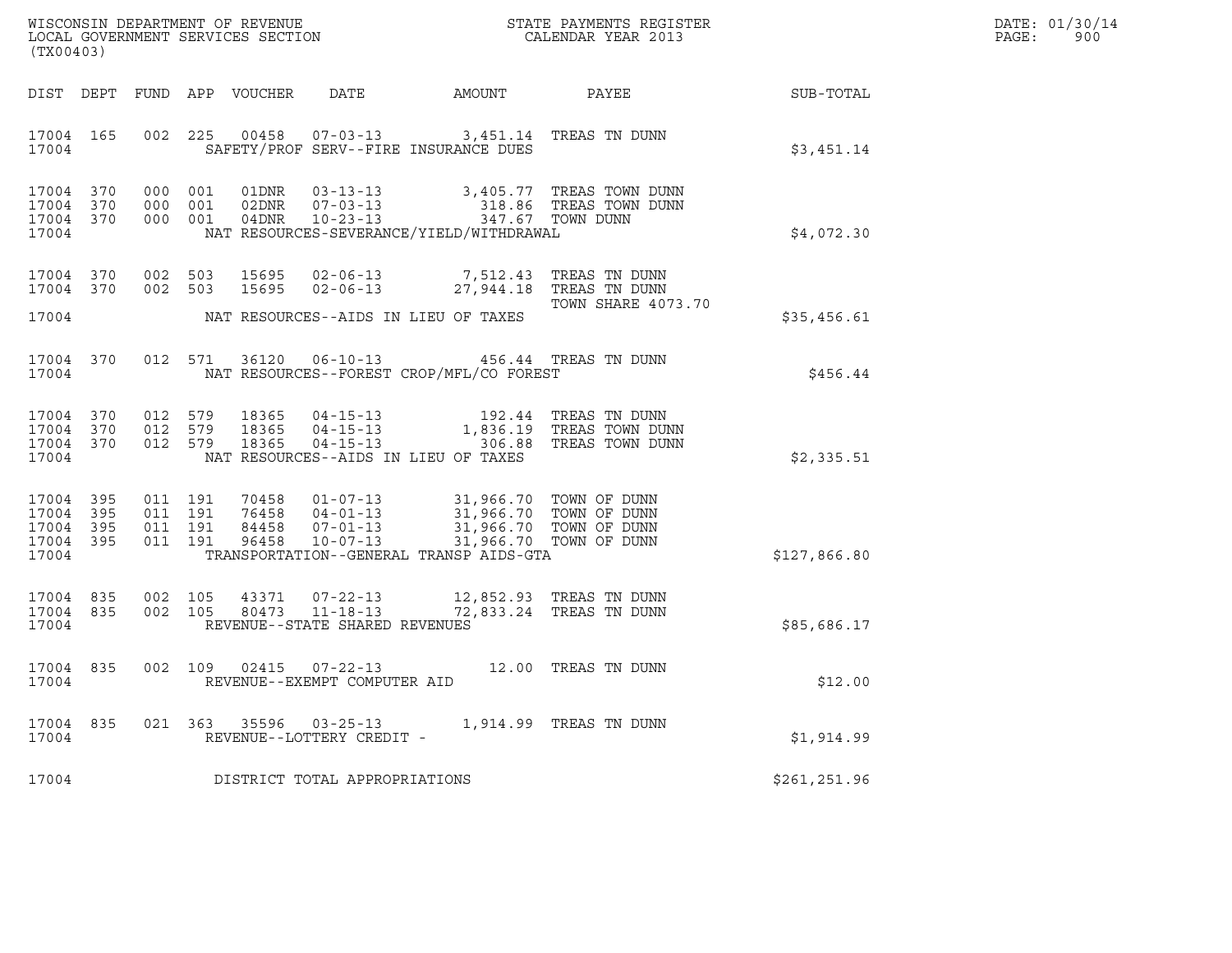| WISCONSIN DEPARTMENT OF REVENUE   | STATE PAYMENTS REGISTER | DATE: 01/30/14 |
|-----------------------------------|-------------------------|----------------|
| LOCAL GOVERNMENT SERVICES SECTION | CALENDAR YEAR 2013      | 901<br>PAGE :  |

| (TX00403)                                                 |  |  |                                     |                                             | WISCONSIN DEPARTMENT OF REVENUE<br>LOCAL GOVERNMENT SERVICES SECTION<br>CALENDAR YEAR 2013                                                                                                                            |              | DATE: 01/30/14<br>$\mathtt{PAGE}$ :<br>901 |
|-----------------------------------------------------------|--|--|-------------------------------------|---------------------------------------------|-----------------------------------------------------------------------------------------------------------------------------------------------------------------------------------------------------------------------|--------------|--------------------------------------------|
|                                                           |  |  |                                     |                                             | DIST DEPT FUND APP VOUCHER DATE AMOUNT PAYEE PATE SUB-TOTAL                                                                                                                                                           |              |                                            |
| 17006 165<br>17006                                        |  |  |                                     |                                             | 002 225 00459 07-03-13 2,016.53 TREAS TN EAU GALLE<br>SAFETY/PROF SERV--FIRE INSURANCE DUES                                                                                                                           | \$2,016.53   |                                            |
| 17006 370<br>17006 370<br>17006 370<br>17006 370<br>17006 |  |  |                                     | NAT RESOURCES-SEVERANCE/YIELD/WITHDRAWAL    | 000 001 01DNR 03-13-13 392.00 TREAS TOWN EAU GALLE<br>000 001 02DNR 07-03-13 1,125.27 TREAS TOWN EAU GALLE<br>000 001 04DNR 10-23-13 1,531.36 TOWN EAU GALLE<br>000 001 05DNR 11-21-13<br>1,531.36 TOWN EAU GALLE     | \$3,417.17   |                                            |
|                                                           |  |  |                                     | 17006 NAT RESOURCES--AIDS IN LIEU OF TAXES  | 17006 370 002 503 16280 03-05-13 40.27 TREAS TN EAU GALLE<br>TOWN SHARE 3.08                                                                                                                                          | \$40.27      |                                            |
| 17006 370<br>17006                                        |  |  |                                     | NAT RESOURCES--FOREST CROP/MFL/CO FOREST    |                                                                                                                                                                                                                       | \$563.87     |                                            |
| 17006                                                     |  |  |                                     | NAT RESOURCES--AIDS IN LIEU OF TAXES        | $17006$ 370 012 579 18366 04-15-13 109.06 TREAS TN EAU GALLE<br>17006 370 012 579 18366 04-15-13 83.20 TREAS TOWN EAU GALLE                                                                                           | \$192.26     |                                            |
| 17006 395<br>17006 395<br>17006 395<br>17006 395<br>17006 |  |  |                                     | TRANSPORTATION--GENERAL TRANSP AIDS-GTA     | 011 191 70459 01-07-13 23,853.29 TOWN OF EAU GALLE<br>011 191 76459 04-01-13 23,853.29 TOWN OF EAU GALLE<br>011 191 84459 07-01-13 23,853.29 TOWN OF EAU GALLE<br>011 191 96459 10-07-113 23,853.32 TOWN OF EAU GALLE | \$95,413.19  |                                            |
|                                                           |  |  |                                     | 17006 TRANSPORTATION--LRIP/TRIP/MSIP GRANTS | 17006 395 011 278 75363 05-17-13 17,393.41 TREAS TN EAU GALLE                                                                                                                                                         | \$17,393.41  |                                            |
| 17006                                                     |  |  | REVENUE--STATE SHARED REVENUES      |                                             | $\begin{array}{cccccccc} 17006 & 835 & 002 & 105 & 43372 & 07-22-13 & & 4,885.35 & \text{TREAS TN EAU GALLE} \\ 17006 & 835 & 002 & 105 & 80474 & 11-18-13 & & 30,746.69 & \text{TREAS TN EAU GALLE} \end{array}$     | \$35,632.04  |                                            |
|                                                           |  |  | 17006 REVENUE--EXEMPT COMPUTER AID  |                                             | 17006 835 002 109 02416 07-22-13 3.00 TREAS TN EAU GALLE                                                                                                                                                              | \$3.00       |                                            |
|                                                           |  |  | 17006 DISTRICT TOTAL APPROPRIATIONS |                                             |                                                                                                                                                                                                                       | \$154,671.74 |                                            |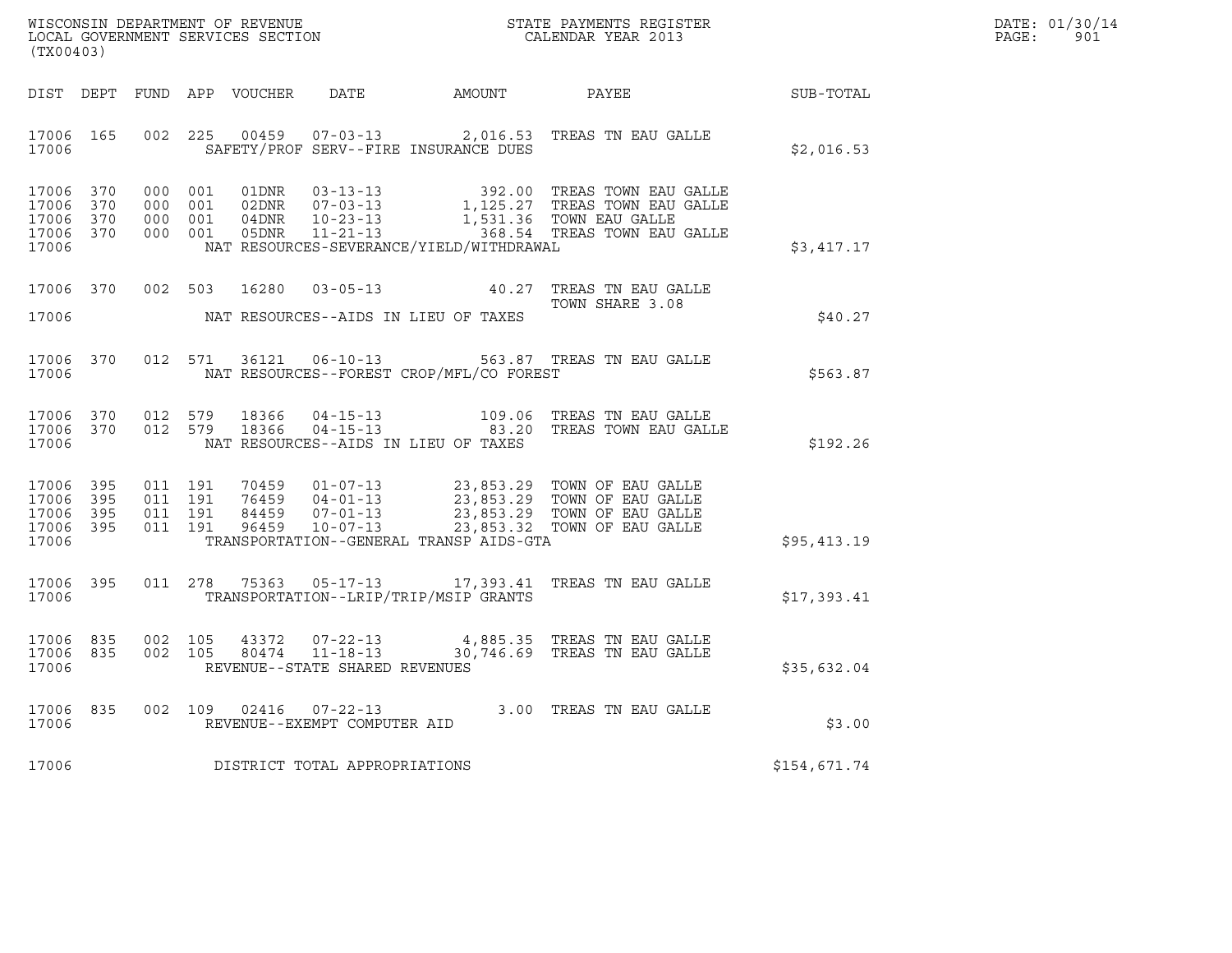| (TX00403)                                    |                  |                                          |                               |       |                                                  | $\tt WISCONSIM DEPARTMENT OF REVENUE$ $\tt WISCONSIMENTS REGISTER$<br>LOCAL GOVERNMENT SERVICES SECTION $\tt CALENDAR YEAR$ 2013                                                                 |              | DATE: 01/30/14<br>PAGE:<br>902 |
|----------------------------------------------|------------------|------------------------------------------|-------------------------------|-------|--------------------------------------------------|--------------------------------------------------------------------------------------------------------------------------------------------------------------------------------------------------|--------------|--------------------------------|
|                                              |                  |                                          |                               |       |                                                  | DIST DEPT FUND APP VOUCHER DATE AMOUNT PAYEE THE SUB-TOTAL                                                                                                                                       |              |                                |
| 17008                                        | 17008 165        |                                          |                               |       | SAFETY/PROF SERV--FIRE INSURANCE DUES            | 002 225 00460 07-03-13 3,678.59 TREAS TN ELK MOUND                                                                                                                                               | \$3,678.59   |                                |
| 17008                                        |                  |                                          |                               |       | NAT RESOURCES-SEVERANCE/YIELD/WITHDRAWAL         | 17008 370 000 001 04DNR 10-23-13 1,848.03 TOWN ELK MOUND                                                                                                                                         | \$1,848.03   |                                |
|                                              |                  |                                          |                               |       |                                                  | 17008 370 002 503 15696 02-06-13 307.51 TREAS TN ELK MOUND<br>17008 370 002 503 15696 02-06-13 6,283.25 TREAS TN ELK MOUND                                                                       |              |                                |
| 17008                                        |                  |                                          |                               |       | NAT RESOURCES--AIDS IN LIEU OF TAXES             | TOWN SHARE 685.72                                                                                                                                                                                | \$6,590.76   |                                |
| 17008                                        |                  |                                          |                               |       | NAT RESOURCES--FOREST CROP/MFL/CO FOREST         | 17008 370 012 571 36122 06-10-13 285.55 TREAS TN ELK MOUND                                                                                                                                       | \$285.55     |                                |
| 17008 370<br>17008 370<br>17008 370<br>17008 | 17008 370        | 012 579<br>012 579<br>012 579<br>012 579 |                               |       | NAT RESOURCES--AIDS IN LIEU OF TAXES             | 18367  04-15-13  379.60 TREAS TN ELK MOUND<br>18367  04-15-13  17.59 TREAS TOWN ELK MOUND<br>18367  04-15-13  35.87 TREAS TOWN ELK MOUND<br>18367  04-15-13  1,403.38 TREAS TOWN ELK MOUND       | \$1,836.44   |                                |
| 17008 395<br>17008<br>17008 395<br>17008     | 395<br>17008 395 | 011 191                                  | 011 191<br>011 191<br>011 191 |       | TRANSPORTATION--GENERAL TRANSP AIDS-GTA          | 70460  01-07-13  21,381.70  TOWN OF ELK MOUND<br>76460  04-01-13  21,381.70  TOWN OF ELK MOUND<br>84460  07-01-13  21,381.70  TOWN OF ELK MOUND<br>96460  10-07-13  21,381.70  TOWN OF ELK MOUND | \$85,526.80  |                                |
| 17008 835<br>17008                           | 17008 835        | 002 105<br>002 105                       |                               | 80475 | 43373 07-22-13<br>REVENUE--STATE SHARED REVENUES | 07-22-13 3,977.80 TREAS TN ELK MOUND<br>11-18-13 22.579.57 TREAS TN ELK MOUND                                                                                                                    | \$26,557.37  |                                |
| 17008                                        | 17008 835        |                                          |                               |       | REVENUE--EXEMPT COMPUTER AID                     | 002 109 02417 07-22-13 110.00 TREAS TN ELK MOUND                                                                                                                                                 | \$110.00     |                                |
| 17008                                        |                  |                                          |                               |       | REVENUE--LOTTERY CREDIT -                        | 17008 835 021 363 35597 03-25-13 2,342.11 TREAS TN ELK MOUND                                                                                                                                     | \$2,342.11   |                                |
| 17008                                        |                  |                                          |                               |       | DISTRICT TOTAL APPROPRIATIONS                    |                                                                                                                                                                                                  | \$128,775.65 |                                |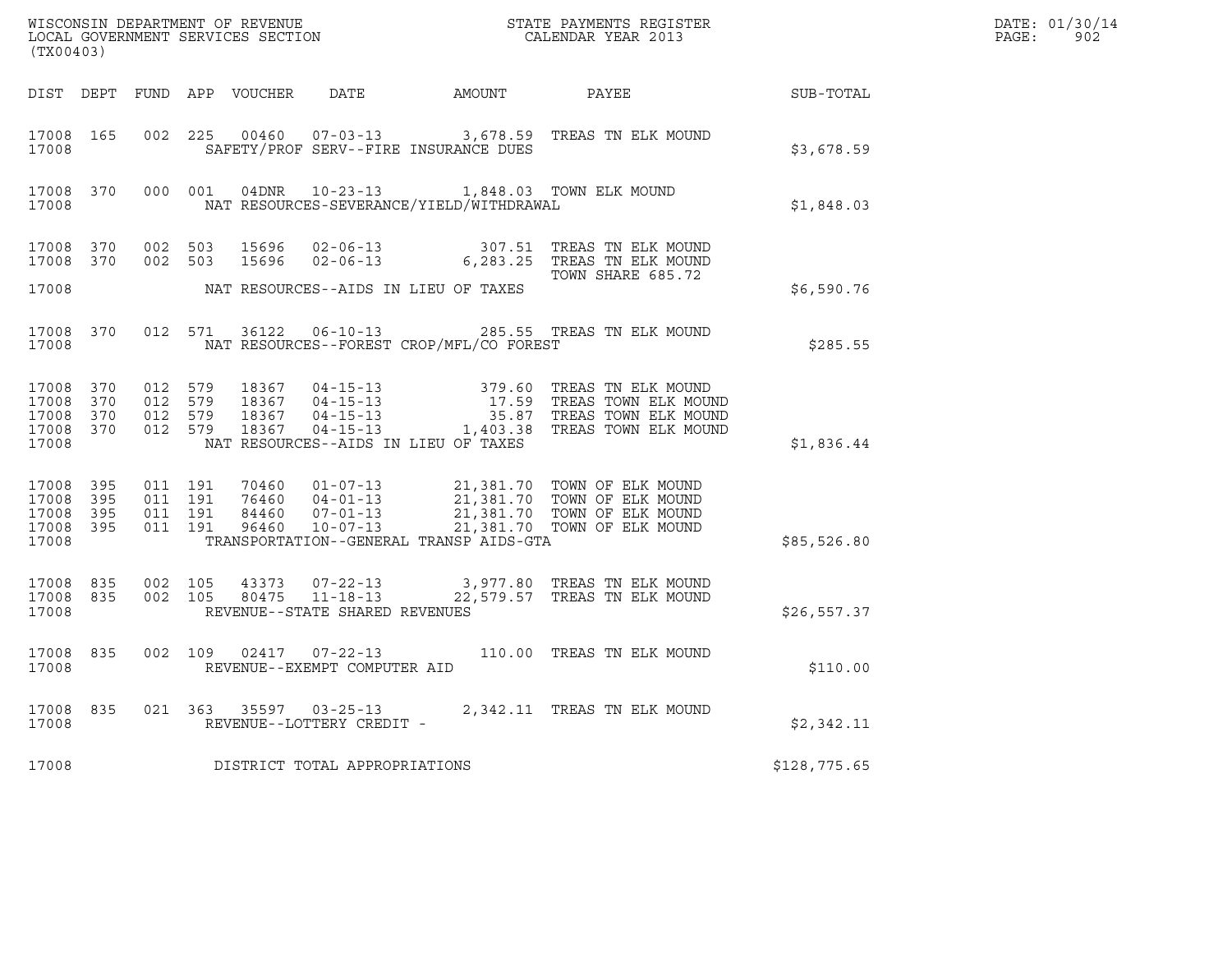| WISCONSIN DEPARTMENT OF REVENUE<br>LOCAL GOVERNMENT SERVICES SECTION<br>(TX00403) |                          |                                      |     |             |                                                  |                                                                                                                          | STATE PAYMENTS REGISTER<br>CALENDAR YEAR 2013      | DATE: 01/30/14<br>PAGE:<br>903 |  |
|-----------------------------------------------------------------------------------|--------------------------|--------------------------------------|-----|-------------|--------------------------------------------------|--------------------------------------------------------------------------------------------------------------------------|----------------------------------------------------|--------------------------------|--|
| DIST                                                                              | DEPT                     | FUND                                 |     | APP VOUCHER | <b>DATE</b>                                      | AMOUNT                                                                                                                   | PAYEE                                              | SUB-TOTAL                      |  |
| 17010 165<br>17010                                                                |                          |                                      |     |             |                                                  | 002 225 00461 07-03-13 999.78 TREAS TN GRANT<br>SAFETY/PROF SERV--FIRE INSURANCE DUES                                    |                                                    | \$999.78                       |  |
| 17010 370<br>17010                                                                |                          | 012 571                              |     |             | 36123 06-10-13                                   | NAT RESOURCES--FOREST CROP/MFL/CO FOREST                                                                                 | 403.38 TREAS TN GRANT                              | \$403.38                       |  |
| 17010<br>17010<br>17010<br>17010<br>17010                                         | 395<br>395<br>395<br>395 | 011 191<br>011<br>011 191<br>011 191 | 191 | 70461       | 84461 07-01-13<br>96461 10-07-13                 | 01-07-13 20,402.58 TOWN OF GRANT<br>76461  04-01-13  20,402.58  TOWN OF GRANT<br>TRANSPORTATION--GENERAL TRANSP AIDS-GTA | 20,402.58 TOWN OF GRANT<br>20,402.61 TOWN OF GRANT | \$81,610.35                    |  |
| 17010 835<br>17010<br>17010                                                       | 835                      | 002 105<br>002 105                   |     |             | 80476 11-18-13<br>REVENUE--STATE SHARED REVENUES | 43374  07-22-13  3,788.11 TREAS TN GRANT                                                                                 | 21,341.67 TREAS TN GRANT                           | \$25, 129.78                   |  |
| 17010 835<br>17010                                                                |                          | 002                                  | 109 |             | REVENUE--EXEMPT COMPUTER AID                     | 1.00                                                                                                                     | TREAS TN GRANT                                     | \$1.00                         |  |
| 17010                                                                             |                          |                                      |     |             | DISTRICT TOTAL APPROPRIATIONS                    |                                                                                                                          |                                                    | \$108, 144.29                  |  |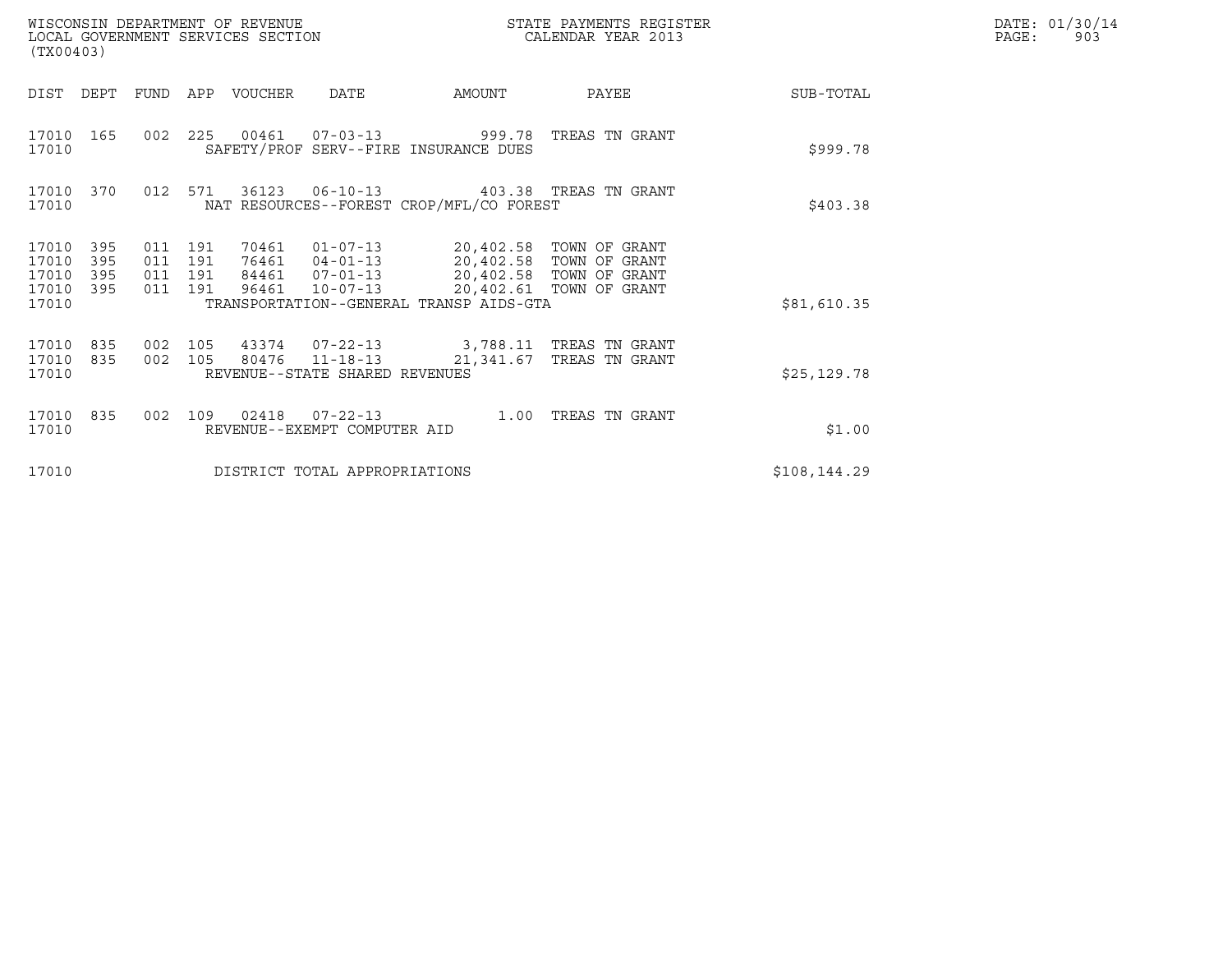|                                                           |  |                    |                    |                |                                                   |                                          |                                                                      |                  | DATE: 01/30/14 |
|-----------------------------------------------------------|--|--------------------|--------------------|----------------|---------------------------------------------------|------------------------------------------|----------------------------------------------------------------------|------------------|----------------|
| (TX00403)                                                 |  |                    |                    |                |                                                   |                                          |                                                                      |                  | PAGE:<br>904   |
|                                                           |  |                    |                    |                |                                                   | DIST DEPT FUND APP VOUCHER DATE AMOUNT   | PAYEE                                                                | <b>SUB-TOTAL</b> |                |
| 17012 165<br>17012                                        |  |                    |                    |                |                                                   | SAFETY/PROF SERV--FIRE INSURANCE DUES    | 002 225 00462 07-03-13 1,594.35 TREAS TN HAY RIVER                   | \$1,594.35       |                |
| 17012 370<br>17012 370<br>17012                           |  | 000 001<br>000 001 |                    | 04DNR          | 02DNR        07-03-13<br>$10 - 23 - 13$           | NAT RESOURCES-SEVERANCE/YIELD/WITHDRAWAL | 903.09   TREAS  TOWN  HAY  RIVER<br>431.25 TOWN HAY RIVER            | \$1,334.34       |                |
| 17012 370<br>17012                                        |  |                    |                    |                |                                                   | NAT RESOURCES--FOREST CROP/MFL/CO FOREST | 012 571 36124 06-10-13 567.42 TREAS TN HAY RIVER                     | \$567.42         |                |
| 17012 370 012 579<br>17012 370<br>17012                   |  | 012 579            |                    | 18368<br>18368 | $04 - 15 - 13$<br>$04 - 15 - 13$                  | NAT RESOURCES--AIDS IN LIEU OF TAXES     | 289.74   TREAS TN HAY RIVER<br>160.00 TREAS TOWN HAY RIVER           | \$449.74         |                |
| 17012 370<br>17012                                        |  |                    |                    |                | NAT RESOURCES--RU RECYCLING GRANT                 |                                          | 074 670 40462 05-20-13 1,321.10 TREAS TN HAY RIVER                   | \$1,321.10       |                |
| 17012 395<br>17012 395<br>17012 395<br>17012 395<br>17012 |  | 011 191<br>011 191 | 011 191<br>011 191 |                |                                                   | TRANSPORTATION--GENERAL TRANSP AIDS-GTA  |                                                                      | \$90,755.79      |                |
| 17012 835<br>17012 835<br>17012                           |  | 002 105<br>002 105 |                    | 43375          | 80477  11-18-13<br>REVENUE--STATE SHARED REVENUES |                                          | 07-22-13 4,614.65 TREAS TN HAY RIVER<br>26,194.71 TREAS TN HAY RIVER | \$30,809.36      |                |
| 17012 835<br>17012                                        |  |                    |                    |                | REVENUE--EXEMPT COMPUTER AID                      |                                          | 002 109 02419 07-22-13 101.00 TREAS TN HAY RIVER                     | \$101.00         |                |
| 17012                                                     |  |                    |                    |                | DISTRICT TOTAL APPROPRIATIONS                     |                                          |                                                                      | \$126,933.10     |                |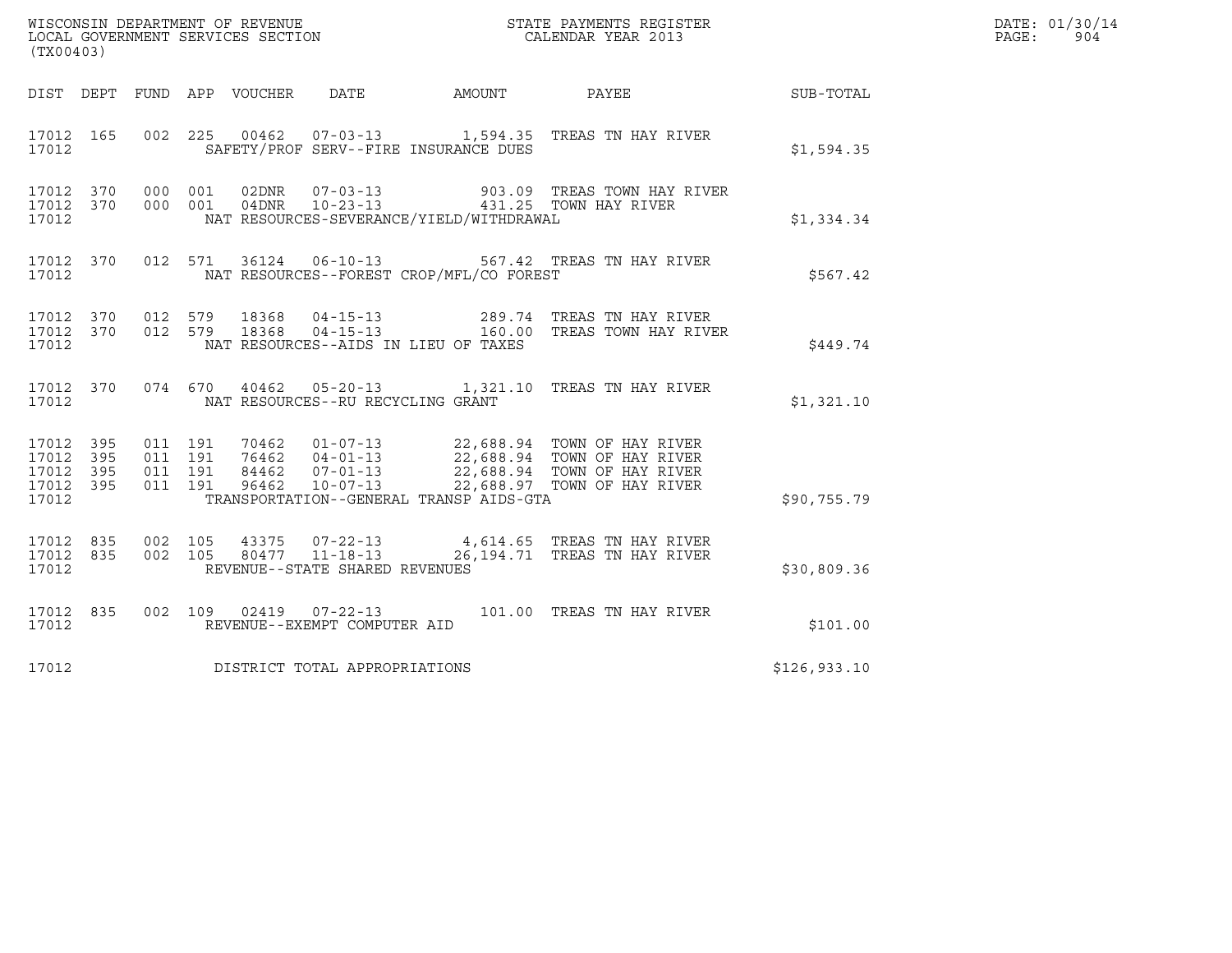| (TX00403)                                                 |           |                                          |         |                |                                                                      |                                                                                                                                                                       | $\tt WISCONSIM DEPARTMENT OF REVENUE$ $\tt STATE$ PAYMENTS REGISTER LOCAL GOVERNMENT SERVICES SECTION $\tt CALENDAR$ YEAR 2013 |                  | DATE: 01/30/14<br>$\mathtt{PAGE}$ :<br>905 |
|-----------------------------------------------------------|-----------|------------------------------------------|---------|----------------|----------------------------------------------------------------------|-----------------------------------------------------------------------------------------------------------------------------------------------------------------------|--------------------------------------------------------------------------------------------------------------------------------|------------------|--------------------------------------------|
|                                                           |           |                                          |         |                |                                                                      | DIST DEPT FUND APP VOUCHER DATE AMOUNT PAYEE                                                                                                                          |                                                                                                                                | <b>SUB-TOTAL</b> |                                            |
| 17014 165<br>17014                                        |           | 002 225                                  |         | 00463          |                                                                      | 07-03-13 1,685.23 TREAS TN LUCAS<br>SAFETY/PROF SERV--FIRE INSURANCE DUES                                                                                             |                                                                                                                                | \$1,685.23       |                                            |
| 17014 370<br>17014                                        |           | 17014 370 000 001<br>000 001             |         |                |                                                                      | NAT RESOURCES-SEVERANCE/YIELD/WITHDRAWAL                                                                                                                              | 01DNR  03-13-13  999.97 TREAS TOWN LUCAS<br>02DNR  07-03-13  303.20 TREAS TOWN LUCAS                                           | \$1,303.17       |                                            |
| 17014                                                     | 17014 370 |                                          | 002 503 |                |                                                                      | 15697  02-06-13  3,256.70  TREAS TN LUCAS<br>NAT RESOURCES--AIDS IN LIEU OF TAXES                                                                                     | TOWN SHARE 464.61                                                                                                              | \$3,256.70       |                                            |
| 17014 370<br>17014                                        |           |                                          | 012 571 |                |                                                                      | 36125  06-10-13  483.34  TREAS TN LUCAS<br>NAT RESOURCES--FOREST CROP/MFL/CO FOREST                                                                                   |                                                                                                                                | \$483.34         |                                            |
| 17014 370<br>17014 370<br>17014 370<br>17014 370<br>17014 |           | 012 579<br>012 579<br>012 579<br>012 579 |         |                | 18369 04-15-13<br>18369 04-15-13<br>18369 04-15-13<br>18369 04-15-13 | NAT RESOURCES--AIDS IN LIEU OF TAXES                                                                                                                                  | 3.85 TREAS TN LUCAS<br>33.84   TREAS TN LUCAS<br>60.04   TREAS TOWN LUCAS<br>3.14 TREAS TOWN LUCAS                             | \$100.87         |                                            |
| 17014 395<br>17014 395<br>17014 395<br>17014 395<br>17014 |           | 011 191<br>011 191<br>011 191<br>011 191 |         | 96463          | $10 - 07 - 13$                                                       | 70463 01-07-13 22,673.07 TOWN OF LUCAS<br>76463 04-01-13 22,673.07 TOWN OF LUCAS<br>84463 07-01-13 22,673.07 TOWN OF LUCAS<br>TRANSPORTATION--GENERAL TRANSP AIDS-GTA | 22,673.07 TOWN OF LUCAS                                                                                                        | \$90,692.28      |                                            |
| 17014 835<br>17014 835<br>17014                           |           | 002 105<br>002 105                       |         | 43376<br>80478 | $11 - 18 - 13$<br>REVENUE--STATE SHARED REVENUES                     | 07-22-13 5,705.32 TREAS TN LUCAS                                                                                                                                      | 32,357.29 TREAS TN LUCAS                                                                                                       | \$38,062.61      |                                            |
| 17014 835<br>17014                                        |           | 002 109                                  |         |                | $02420$ $07-22-13$<br>REVENUE--EXEMPT COMPUTER AID                   |                                                                                                                                                                       | 5.00 TREAS TN LUCAS                                                                                                            | \$5.00           |                                            |
| 17014                                                     |           |                                          |         |                | DISTRICT TOTAL APPROPRIATIONS                                        |                                                                                                                                                                       |                                                                                                                                | \$135,589.20     |                                            |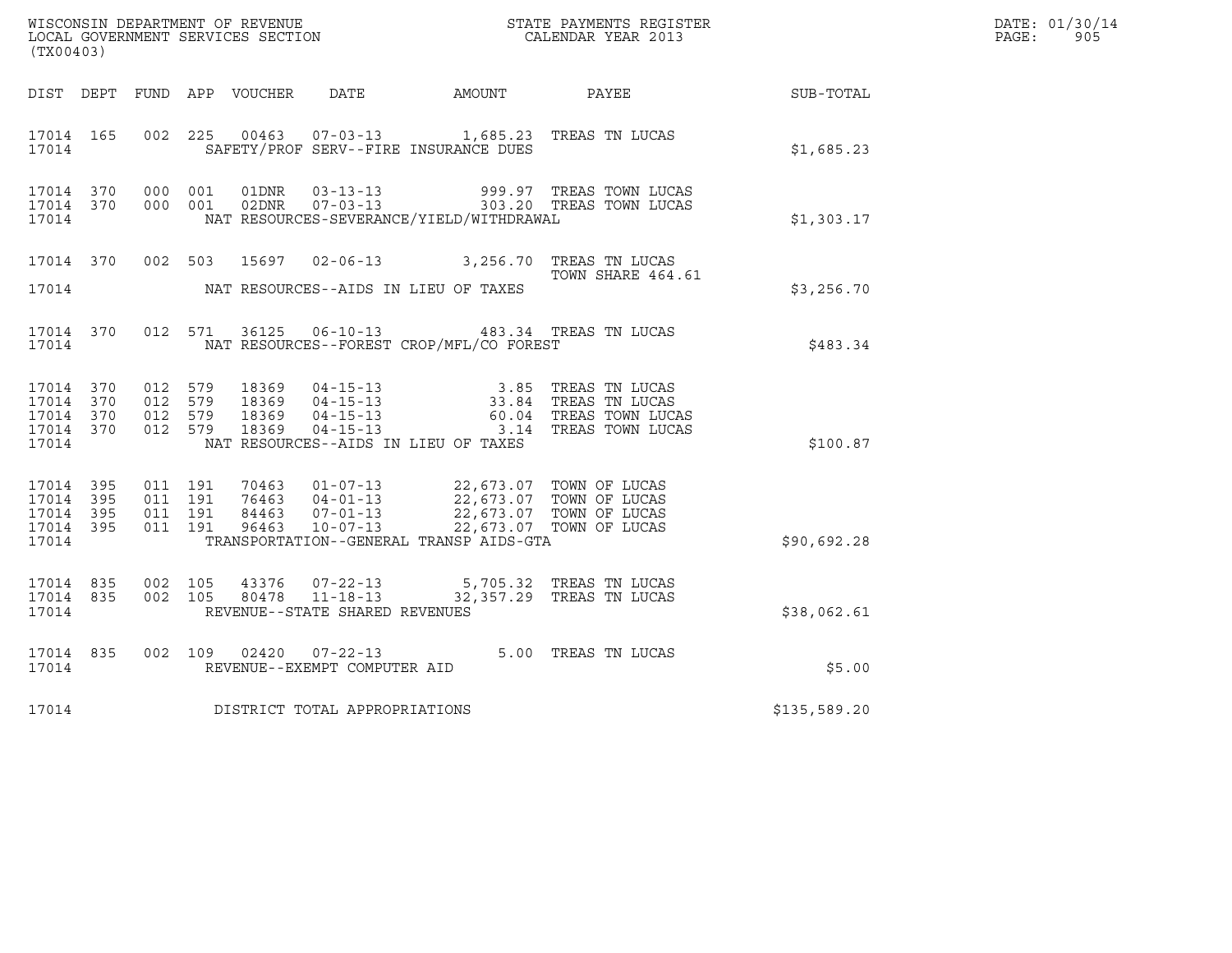| (TX00403)                                                 |                    |                    |                |                                                  |                                                                            |                                                                                                                                                                                                                                                                |               | DATE: 01/30/14<br>PAGE:<br>906 |
|-----------------------------------------------------------|--------------------|--------------------|----------------|--------------------------------------------------|----------------------------------------------------------------------------|----------------------------------------------------------------------------------------------------------------------------------------------------------------------------------------------------------------------------------------------------------------|---------------|--------------------------------|
|                                                           |                    |                    |                |                                                  |                                                                            | DIST DEPT FUND APP VOUCHER DATE AMOUNT PAYEE                                                                                                                                                                                                                   | SUB-TOTAL     |                                |
| 17016 165<br>17016                                        | 002 225            |                    |                |                                                  | SAFETY/PROF SERV--FIRE INSURANCE DUES                                      | 00464  07-03-13  7,767.25  TREAS TN MENOMONIE                                                                                                                                                                                                                  | \$7,767.25    |                                |
| 17016 370<br>17016 370<br>17016                           | 000 001<br>000 001 |                    | 01DNR<br>04DNR | $03 - 13 - 13$                                   | 10-23-13 131.90 TOWN MENOMONIE<br>NAT RESOURCES-SEVERANCE/YIELD/WITHDRAWAL | 302.52 TREAS TOWN MENOMONIE                                                                                                                                                                                                                                    | \$434.42      |                                |
| 17016 370<br>17016                                        | 17016 370 002 503  | 002 503            | 15698<br>15698 |                                                  | NAT RESOURCES--AIDS IN LIEU OF TAXES                                       | 02-06-13 197.10 TREAS TN MENOMONIE<br>02-06-13 5,308.13 TREAS TN MENOMONIE<br>TOWN SHARE 373.11                                                                                                                                                                | \$5,505.23    |                                |
| 17016 370<br>17016                                        |                    | 012 571            | 36126          |                                                  | NAT RESOURCES--FOREST CROP/MFL/CO FOREST                                   | 06-10-13 214.49 TREAS TN MENOMONIE                                                                                                                                                                                                                             | \$214.49      |                                |
| 17016                                                     |                    |                    |                |                                                  | NAT RESOURCES--AIDS IN LIEU OF TAXES                                       | 17016 370 012 579 18370 04-15-13 54.70 TREAS TOWN MENOMONIE                                                                                                                                                                                                    | \$54.70       |                                |
| 17016 395<br>17016 395<br>17016 395<br>17016 395<br>17016 | 011 191<br>011 191 | 011 191<br>011 191 |                |                                                  | TRANSPORTATION--GENERAL TRANSP AIDS-GTA                                    | $\begin{tabular}{lllllllllllll} 70464 & 01-07-13 & 35,660.86 & TOWN OF MENOMONIE \\ 76464 & 04-01-13 & 35,660.86 & TOWN OF MENOMONIE \\ 84464 & 07-01-13 & 35,660.86 & TOWN OF MENOMONIE \\ 96464 & 10-07-13 & 35,660.88 & TOWN OF MENOMONIE \\ \end{tabular}$ | \$142,643.46  |                                |
| 17016 835<br>17016 835<br>17016                           | 002 105            | 002 105            |                | 80479 11-18-13<br>REVENUE--STATE SHARED REVENUES |                                                                            | 43377 07-22-13 22,700.06 TREAS TN MENOMONIE<br>127,621.01 TREAS TN MENOMONIE                                                                                                                                                                                   | \$150, 321.07 |                                |
| 17016 835<br>17016                                        |                    |                    |                | REVENUE--EXEMPT COMPUTER AID                     |                                                                            | 002 109 02421 07-22-13 42.00 TREAS TN MENOMONIE                                                                                                                                                                                                                | \$42.00       |                                |
| 17016 835<br>17016                                        |                    |                    |                | REVENUE--LOTTERY CREDIT -                        |                                                                            | 021 363 35598 03-25-13 13,294.36 TREAS TN MENOMONIE                                                                                                                                                                                                            | \$13, 294.36  |                                |
| 17016                                                     |                    |                    |                | DISTRICT TOTAL APPROPRIATIONS                    |                                                                            |                                                                                                                                                                                                                                                                | \$320,276.98  |                                |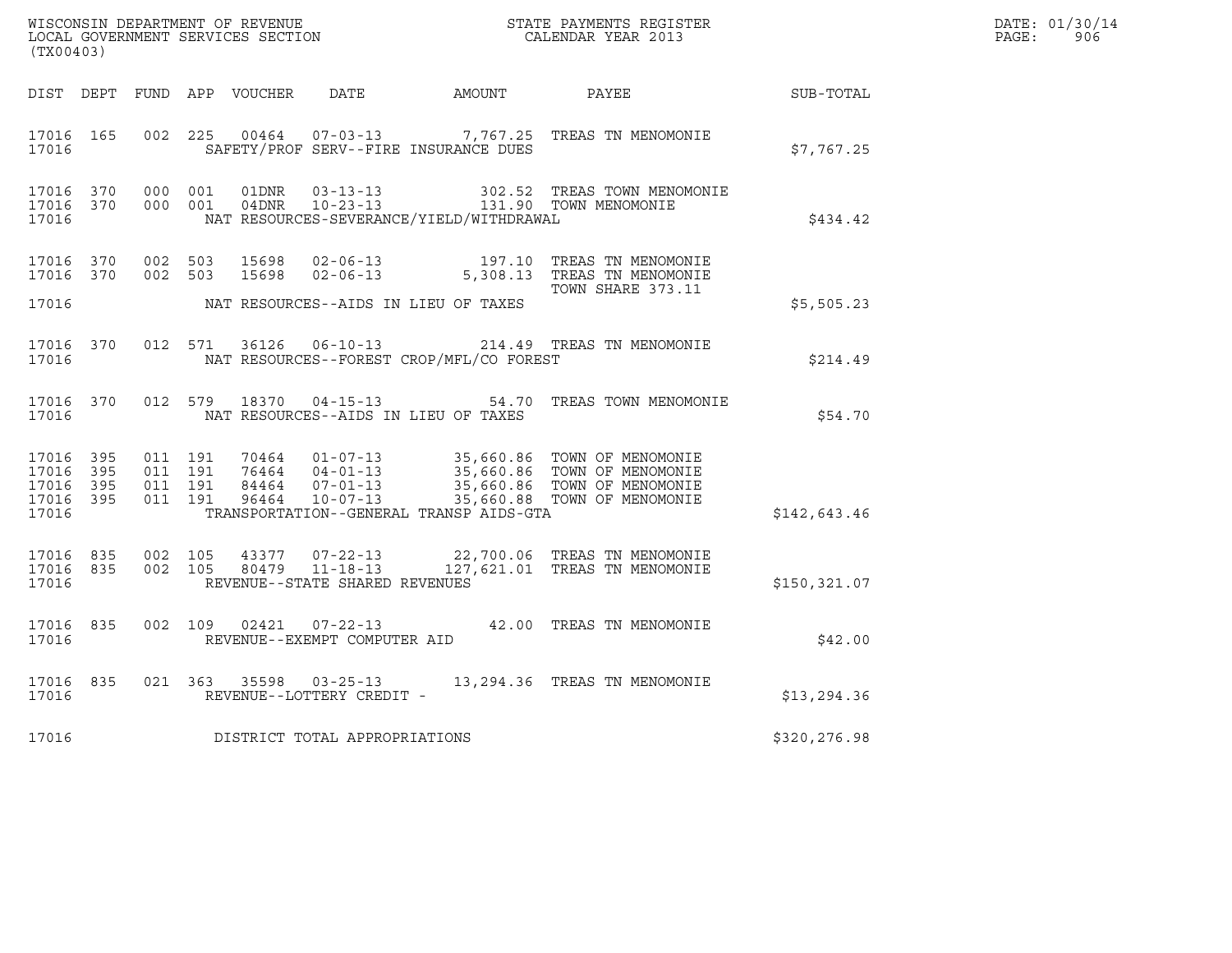| (TX00403)                                             |     |                               |         |                            | WISCONSIN DEPARTMENT OF REVENUE<br>LOCAL GOVERNMENT SERVICES SECTION |                                          | STATE PAYMENTS REGISTER<br>CALENDAR YEAR 2013                                                                                                                                                                                                                  |              | DATE: 01/30/14<br>$\mathtt{PAGE}$ :<br>907 |
|-------------------------------------------------------|-----|-------------------------------|---------|----------------------------|----------------------------------------------------------------------|------------------------------------------|----------------------------------------------------------------------------------------------------------------------------------------------------------------------------------------------------------------------------------------------------------------|--------------|--------------------------------------------|
|                                                       |     |                               |         | DIST DEPT FUND APP VOUCHER | DATE                                                                 |                                          | AMOUNT PAYEE SUB-TOTAL                                                                                                                                                                                                                                         |              |                                            |
| 17018 165<br>17018                                    |     |                               |         |                            |                                                                      | SAFETY/PROF SERV--FIRE INSURANCE DUES    | 002 225 00465 07-03-13 1,075.64 TREAS TN NEW HAVEN                                                                                                                                                                                                             | \$1,075.64   |                                            |
| 17018 370 000 001<br>17018 370<br>17018               |     | 000 001                       |         | 01DNR                      | $03 - 13 - 13$                                                       | NAT RESOURCES-SEVERANCE/YIELD/WITHDRAWAL | 2,202.71   TREAS TOWN NEW HAVEN<br>02DNR  07-03-13  31,097.45 TREAS TOWN NEW HAVEN                                                                                                                                                                             | \$33,300.16  |                                            |
| 17018 370<br>17018                                    |     |                               |         |                            |                                                                      | NAT RESOURCES--FOREST CROP/MFL/CO FOREST | 012 571 36127 06-10-13 347.34 TREAS TN NEW HAVEN                                                                                                                                                                                                               | \$347.34     |                                            |
| 17018 370<br>17018 370<br>17018 370<br>17018          |     | 012 579<br>012 579<br>012 579 |         |                            |                                                                      | NAT RESOURCES--AIDS IN LIEU OF TAXES     | 8.30 TREAS TN NEW HAVEN<br>9.46 TREAS TN NEW HAVEN<br>83.00 TREAS TOWN NEW HAVEN                                                                                                                                                                               | \$100.76     |                                            |
| 17018 395<br>17018<br>17018 395<br>17018 395<br>17018 | 395 | 011 191<br>011 191<br>011 191 | 011 191 |                            |                                                                      | TRANSPORTATION--GENERAL TRANSP AIDS-GTA  | $\begin{tabular}{lllllllllllll} 70465 & 01-07-13 & 24,472.52 & TOWN OF NEW HAVEN \\ 76465 & 04-01-13 & 24,472.52 & TOWN OF NEW HAVEN \\ 84465 & 07-01-13 & 24,472.52 & TOWN OF NEW HAVEN \\ 96465 & 10-07-13 & 24,472.52 & TOWN OF NEW HAVEN \\ \end{tabular}$ | \$97,890.08  |                                            |
| 17018 835<br>17018 835<br>17018                       |     | 002 105<br>002 105            |         |                            | REVENUE--STATE SHARED REVENUES                                       |                                          | 43378  07-22-13  8,848.60  TREAS TN NEW HAVEN<br>80480  11-18-13  50, 223.93  TREAS TN NEW HAVEN                                                                                                                                                               | \$59,072.53  |                                            |
| 17018 835<br>17018                                    |     |                               | 002 109 |                            | REVENUE--EXEMPT COMPUTER AID                                         |                                          |                                                                                                                                                                                                                                                                | \$15.00      |                                            |
| 17018                                                 |     |                               |         |                            | DISTRICT TOTAL APPROPRIATIONS                                        |                                          |                                                                                                                                                                                                                                                                | \$191,801.51 |                                            |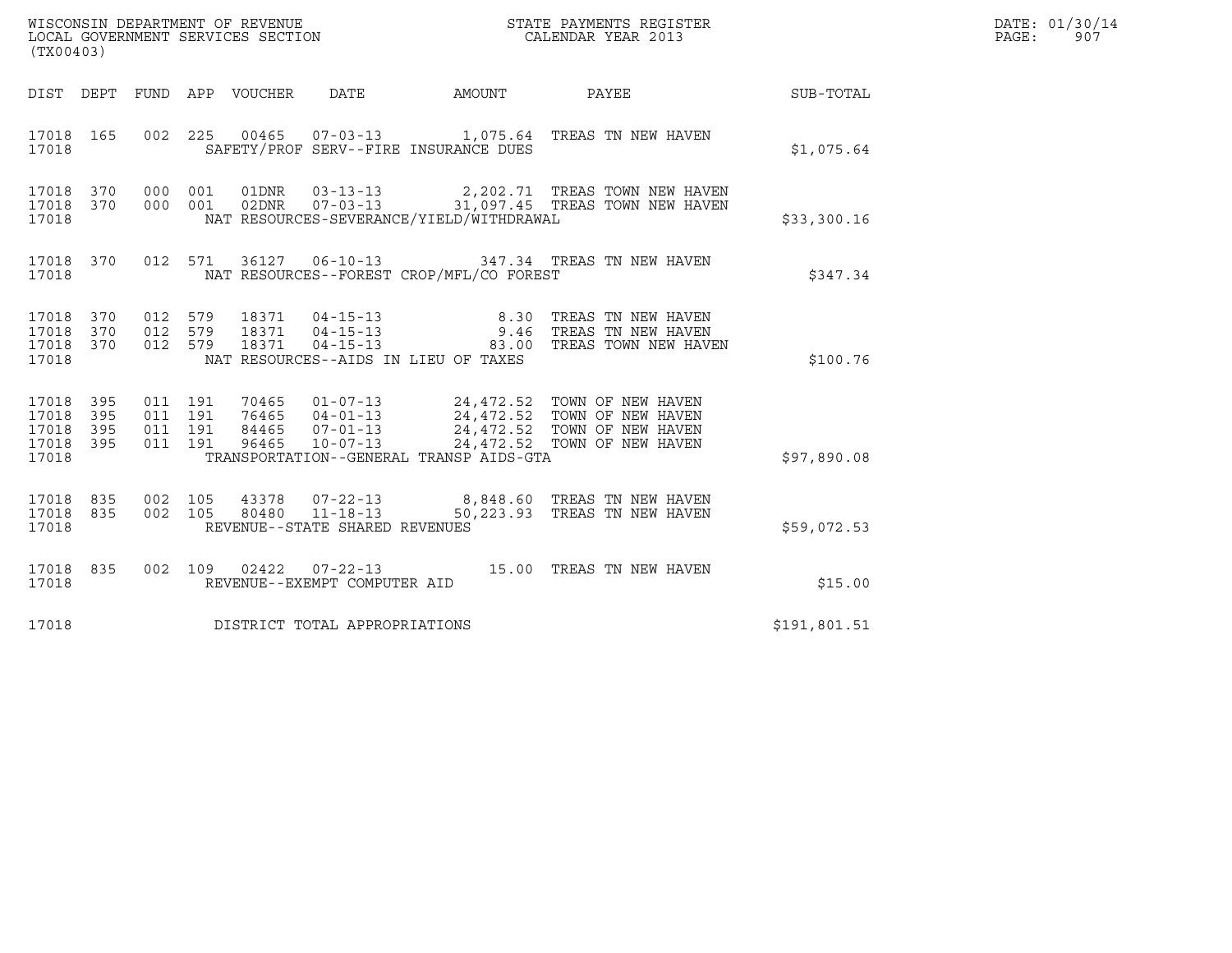| DATE: | 01/30/14 |
|-------|----------|
| PAGE: | 908      |

| (TX00403)                                                 |  |  |                                     |                                          | WISCONSIN DEPARTMENT OF REVENUE<br>LOCAL GOVERNMENT SERVICES SECTION<br>CALENDAR YEAR 2013                                                                                                                                   | R            | DATE: 01/30/14<br>PAGE: 908 |
|-----------------------------------------------------------|--|--|-------------------------------------|------------------------------------------|------------------------------------------------------------------------------------------------------------------------------------------------------------------------------------------------------------------------------|--------------|-----------------------------|
|                                                           |  |  |                                     |                                          | DIST DEPT FUND APP VOUCHER DATE AMOUNT PAYEE SUB-TOTAL                                                                                                                                                                       |              |                             |
| 17020 165<br>17020                                        |  |  |                                     | SAFETY/PROF SERV--FIRE INSURANCE DUES    | 002 225 00466 07-03-13 945.37 TREAS TN OTTER CREEK                                                                                                                                                                           | \$945.37     |                             |
| 17020 370<br>17020 370<br>17020 370<br>17020              |  |  |                                     | NAT RESOURCES-SEVERANCE/YIELD/WITHDRAWAL | 000 001 01DNR 03-13-13 1,585.66 TREAS TOWN OTTER CREEK<br>000 001 02DNR 07-03-13 5,910.15 TREAS TOWN OTTER CREEK<br>000 001 04DNR 10-23-13 4,135.09 TOWN OTTER CREEK                                                         | \$11,630.90  |                             |
| 17020                                                     |  |  |                                     | NAT RESOURCES--AIDS IN LIEU OF TAXES     | 17020 370 002 503 15699 02-06-13 9,593.64 TREAS TN OTTER CREEK                                                                                                                                                               | \$9,593.64   |                             |
|                                                           |  |  |                                     |                                          | 17020 370 012 571 36128 06-10-13 1,496.84 TREAS TN OTTER CREEK<br>17020 MAT RESOURCES--FOREST CROP/MFL/CO FOREST                                                                                                             | \$1,496.84   |                             |
| 17020 370<br>17020 370<br>17020 370<br>17020 370<br>17020 |  |  |                                     | NAT RESOURCES--AIDS IN LIEU OF TAXES     | 012 579 18372 04-15-13 253.93 TREAS TN OTTER CREEK<br>012 579 18372 04-15-13 188.48 TREAS TOWN OTTER CREEK<br>012 579 18372 04-15-13 94.17 TREAS TOWN OTTER CREEK<br>012 579 18372 04-15-13 127.26 TREAS TOWN OTTER CREEK    | \$663.84     |                             |
| 17020 395<br>17020 395<br>17020 395<br>17020 395<br>17020 |  |  |                                     | TRANSPORTATION--GENERAL TRANSP AIDS-GTA  | 011 191 70466 01-07-13 21,953.29 TOWN OF OTTER CREEK<br>011 191 76466 04-01-13 21,953.29 TOWN OF OTTER CREEK<br>011 191 84466 07-01-13 21,953.29 TOWN OF OTTER CREEK<br>011 191 96466 10-07-13 21,953.29 TOWN OF OTTER CREEK | \$87,813.16  |                             |
| 17020 835<br>17020 835<br>17020                           |  |  | REVENUE--STATE SHARED REVENUES      |                                          | 002 105 43379 07-22-13 3,645.91 TREAS TN OTTER CREEK<br>002 105 80481 11-18-13 20,644.34 TREAS TN OTTER CREEK                                                                                                                | \$24, 290.25 |                             |
| 17020 835<br>17020                                        |  |  |                                     | DOA-PAYMENT FOR MUNICIPAL SERVICES AID   | 002 501 00001 02-01-13 999.51 TREAS TN OTTER CREEK                                                                                                                                                                           | \$999.51     |                             |
|                                                           |  |  | 17020 DISTRICT TOTAL APPROPRIATIONS |                                          |                                                                                                                                                                                                                              | \$137,433.51 |                             |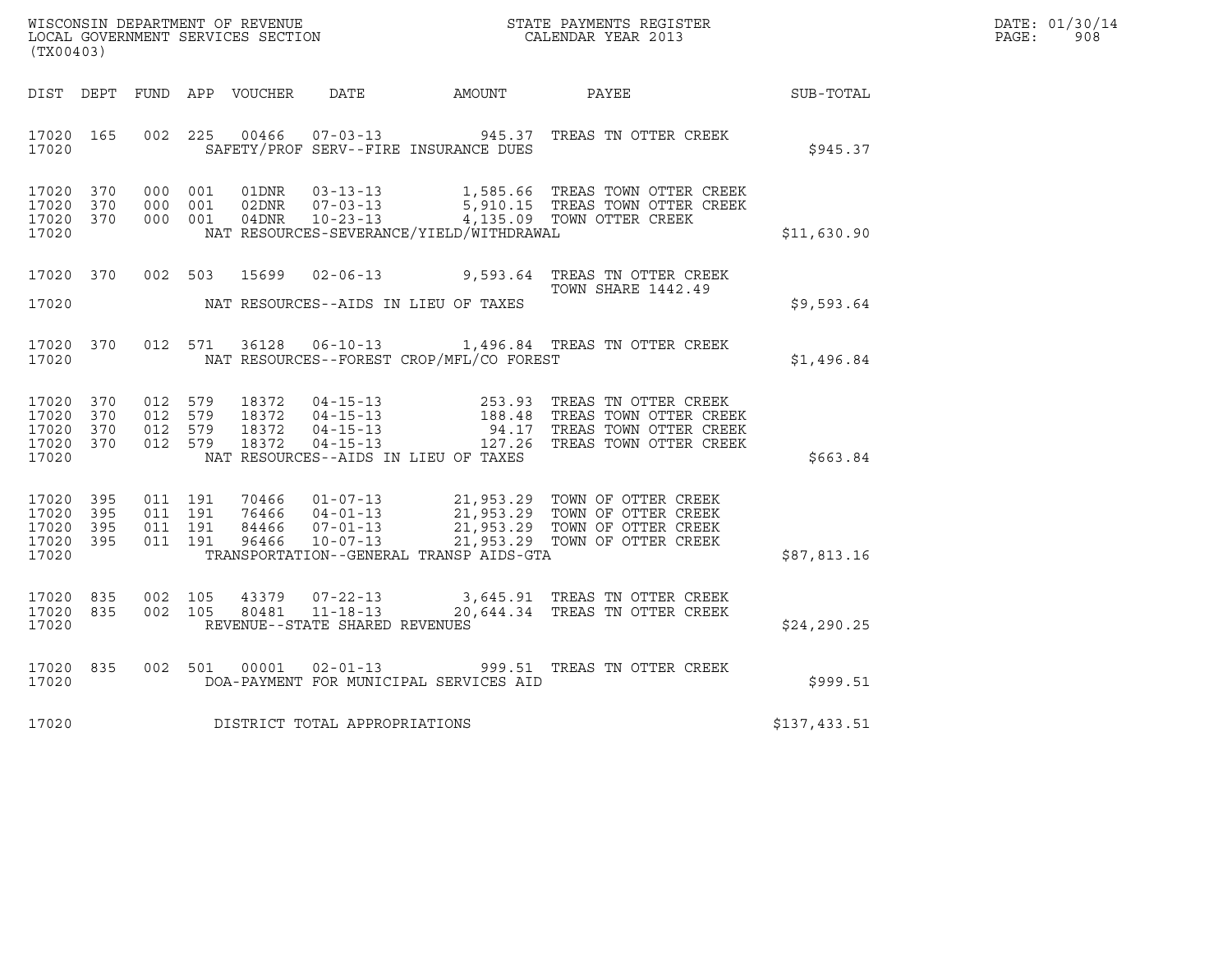| (TX00403)                                    |     |  |                                 |                                     |                                                                                                                                                                                                                                                                                                                                                    |                                                                                                                                                                     |                        | DATE: 01/30/14<br>PAGE:<br>909 |
|----------------------------------------------|-----|--|---------------------------------|-------------------------------------|----------------------------------------------------------------------------------------------------------------------------------------------------------------------------------------------------------------------------------------------------------------------------------------------------------------------------------------------------|---------------------------------------------------------------------------------------------------------------------------------------------------------------------|------------------------|--------------------------------|
|                                              |     |  | DIST DEPT FUND APP VOUCHER DATE |                                     |                                                                                                                                                                                                                                                                                                                                                    |                                                                                                                                                                     | AMOUNT PAYEE SUB-TOTAL |                                |
| 17022                                        |     |  |                                 |                                     | SAFETY/PROF SERV--FIRE INSURANCE DUES                                                                                                                                                                                                                                                                                                              | 17022 165 002 225 00467 07-03-13 513.53 TREAS TN PERU                                                                                                               | \$513.53               |                                |
| 17022 370<br>17022 370<br>17022              |     |  |                                 |                                     | NAT RESOURCES-SEVERANCE/YIELD/WITHDRAWAL                                                                                                                                                                                                                                                                                                           | 000 001 01DNR 03-13-13 235.35 TREAS TOWN PERU<br>000 001 02DNR 07-03-13 452.39 TREAS TOWN PERU                                                                      | \$687.74               |                                |
| 17022 370<br>17022                           |     |  |                                 |                                     | NAT RESOURCES--FOREST CROP/MFL/CO FOREST                                                                                                                                                                                                                                                                                                           | 012 571 36129 06-10-13 367.33 TREAS TN PERU                                                                                                                         | \$367.33               |                                |
| 17022 370<br>17022                           |     |  |                                 |                                     | NAT RESOURCES--AIDS IN LIEU OF TAXES                                                                                                                                                                                                                                                                                                               | 012 579 18373 04-15-13 93.39 TREAS TOWN PERU                                                                                                                        | \$93.39                |                                |
| 17022 395<br>17022<br>17022 395<br>17022 395 | 395 |  |                                 |                                     | $\begin{array}{cccccc} 011 & 191 & 70467 & 01\texttt{-}07\texttt{-}13 & 10,283.32 & \texttt{TOWN OF PERU} \\ 011 & 191 & 76467 & 04\texttt{-}01\texttt{-}13 & 10,283.32 & \texttt{TOWN OF PERU} \\ 011 & 191 & 84467 & 07\texttt{-}01\texttt{-}13 & 10,283.32 & \texttt{TOWN OF PERU} \\ 011 & 191 & 96467 & 10\texttt{-}07\texttt{-}13 & 10,283.$ |                                                                                                                                                                     |                        |                                |
| 17022                                        |     |  |                                 |                                     | TRANSPORTATION--GENERAL TRANSP AIDS-GTA                                                                                                                                                                                                                                                                                                            |                                                                                                                                                                     | \$41,133.31            |                                |
| 17022 395<br>17022                           |     |  |                                 |                                     | TRANSPORTATION--LRIP/TRIP/MSIP GRANTS                                                                                                                                                                                                                                                                                                              | 011  278  60955  01-03-13  17,393.42  TREAS TN PERU                                                                                                                 | \$17,393.42            |                                |
| 17022 835<br>17022 835<br>17022              |     |  |                                 | REVENUE--STATE SHARED REVENUES      |                                                                                                                                                                                                                                                                                                                                                    | $\begin{array}{cccc} 002 & 105 & 43380 & 07-22-13 & 2,773.94 & \text{TREAS TN PERU} \\ 002 & 105 & 80482 & 11-18-13 & 15,749.76 & \text{TREAS TN PERU} \end{array}$ | \$18,523.70            |                                |
| 17022 835<br>17022                           |     |  |                                 |                                     |                                                                                                                                                                                                                                                                                                                                                    | 002 109 02423 07-22-13 2.00 TREAS TN PERU REVENUE--EXEMPT COMPUTER AID                                                                                              | \$2.00                 |                                |
|                                              |     |  |                                 | 17022 DISTRICT TOTAL APPROPRIATIONS |                                                                                                                                                                                                                                                                                                                                                    |                                                                                                                                                                     | \$78,714.42            |                                |
|                                              |     |  |                                 |                                     |                                                                                                                                                                                                                                                                                                                                                    |                                                                                                                                                                     |                        |                                |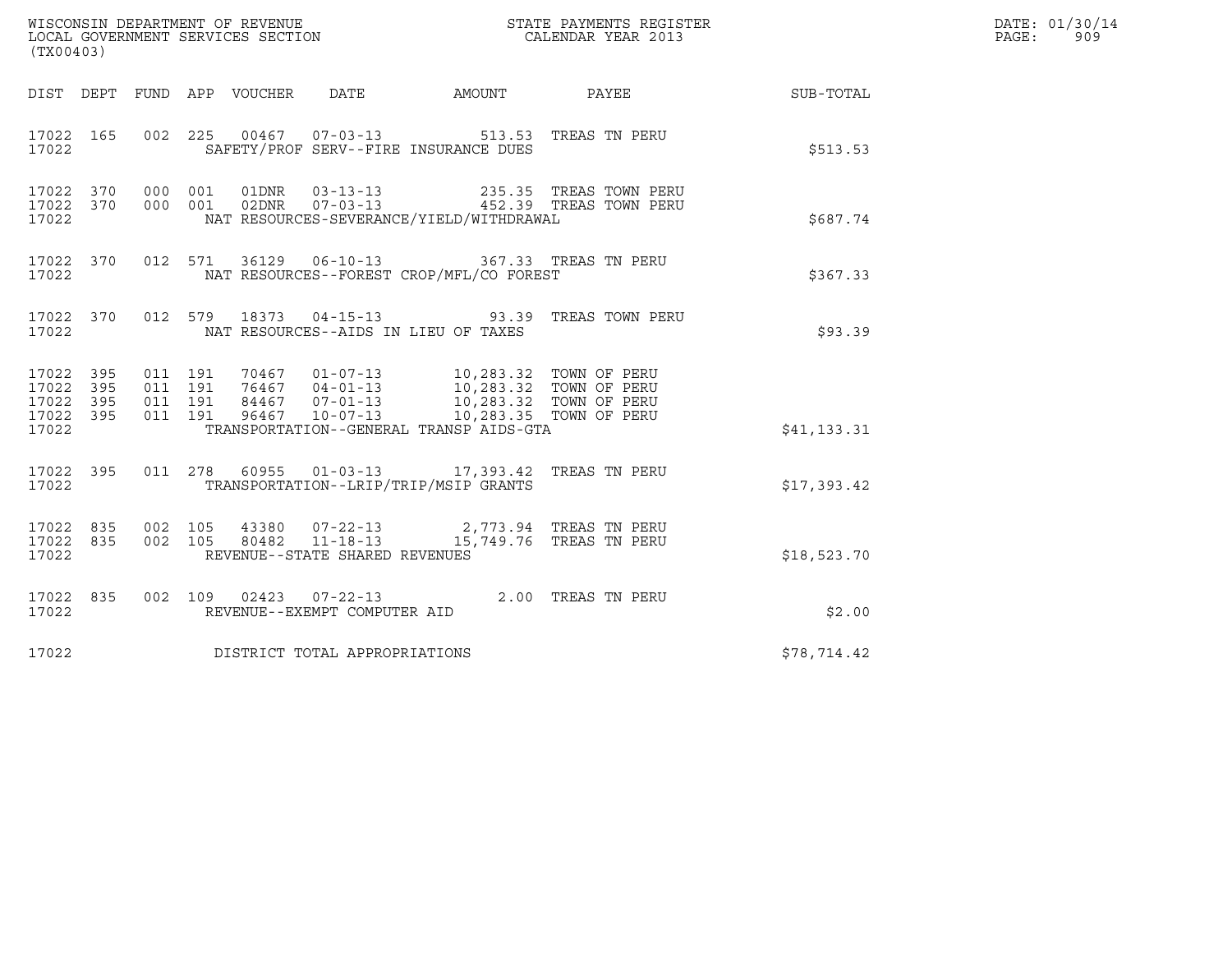| WISCONSIN DEPARTMENT OF REVENUE   | STATE PAYMENTS REGISTER | DATE: 01/30/14 |
|-----------------------------------|-------------------------|----------------|
| LOCAL GOVERNMENT SERVICES SECTION | CALENDAR YEAR 2013      | PAGE:<br>91 N  |

| (TX00403)                            |  |  |                                             | WISCONSIN DEPARTMENT OF REVENUE<br>LOCAL GOVERNMENT SERVICES SECTION TERMS OF CALENDAR YEAR 2013                                                                                                                                                                                                                                                                    |              | DATE: 01/30/14<br>PAGE: 910 |
|--------------------------------------|--|--|---------------------------------------------|---------------------------------------------------------------------------------------------------------------------------------------------------------------------------------------------------------------------------------------------------------------------------------------------------------------------------------------------------------------------|--------------|-----------------------------|
|                                      |  |  |                                             | DIST DEPT FUND APP VOUCHER DATE AMOUNT PAYEE PATE SUB-TOTAL                                                                                                                                                                                                                                                                                                         |              |                             |
|                                      |  |  | 17024 SAFETY/PROF SERV--FIRE INSURANCE DUES | 17024 165 002 225 00468 07-03-13 5,653.13 TREAS TN RED CEDAR                                                                                                                                                                                                                                                                                                        | \$5,653.13   |                             |
|                                      |  |  |                                             | 17024 370 002 503 15700 02-06-13 1,289.57 TREAS TN RED CEDAR<br>17024 370 002 503 15700 02-06-13 11,277.15 TREAS TN RED CEDAR                                                                                                                                                                                                                                       |              |                             |
|                                      |  |  | 17024 NAT RESOURCES--AIDS IN LIEU OF TAXES  |                                                                                                                                                                                                                                                                                                                                                                     | \$12,566.72  |                             |
|                                      |  |  |                                             | 17024 370 012 571 36130 06-10-13 85.76 TREAS TN RED CEDAR<br>17024 NAT RESOURCES--FOREST CROP/MFL/CO FOREST                                                                                                                                                                                                                                                         | \$85.76      |                             |
|                                      |  |  | 17024 NAT RESOURCES--AIDS IN LIEU OF TAXES  | $\begin{array}{cccccc} 17024 & 370 & 012 & 579 & 18374 & 04-15-13 & & 23.89 & \text{TREAS TN RED CEDAR} \\ 17024 & 370 & 012 & 579 & 18374 & 04-15-13 & & 51.12 & \text{TREAS TN RED CEDAR} \\ 17024 & 370 & 012 & 579 & 18374 & 04-15-13 & & 47.63 & \text{TREAS TOWN RED CEDAR} \\ 17024 & 370 & 012 & 579 & 18374 & 0$                                           | \$574.97     |                             |
| 17024                                |  |  |                                             | $\begin{array}{cccccccc} 17024 & 395 & 011 & 191 & 70468 & 01-07-13 & 31,950.82 & \text{TOWN OF RED CEDAR} \\ 17024 & 395 & 011 & 191 & 76468 & 04-01-13 & 31,950.82 & \text{TOWN OF RED CEDAR} \\ 17024 & 395 & 011 & 191 & 84468 & 07-01-13 & 31,950.82 & \text{TOWN OF RED CEDAR} \\ 17024 & 395 & 011 & 191 & 96468$<br>TRANSPORTATION--GENERAL TRANSP AIDS-GTA | \$127,803.29 |                             |
| 17024 REVENUE--STATE SHARED REVENUES |  |  |                                             | $17024$ 835 002 105 43381 07-22-13 7,827.69 TREAS TN RED CEDAR 17024 835 002 105 80483 11-18-13 45,322.07 TREAS TN RED CEDAR                                                                                                                                                                                                                                        | \$53,149.76  |                             |
| 17024 REVENUE--EXEMPT COMPUTER AID   |  |  |                                             | 17024 835 002 109 02424 07-22-13 39.00 TREAS TN RED CEDAR                                                                                                                                                                                                                                                                                                           | \$39.00      |                             |
| 17024 DISTRICT TOTAL APPROPRIATIONS  |  |  |                                             |                                                                                                                                                                                                                                                                                                                                                                     | \$199,872.63 |                             |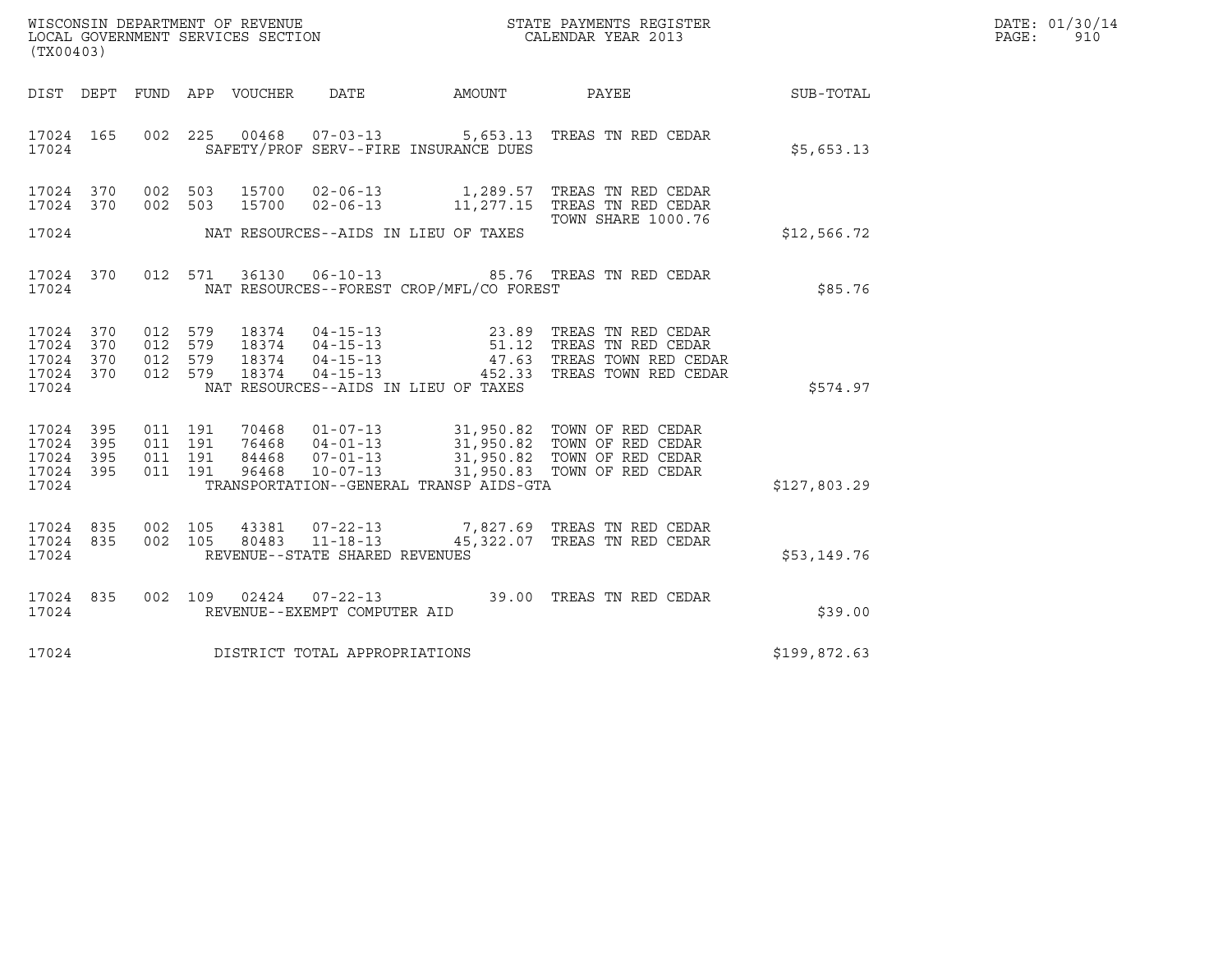| WISCONSIN DEPARTMENT OF REVENUE<br>LOCAL GOVERNMENT SERVICES SECTION CALENDAR YEAR 2013<br>(TX00403) |  |                               |         |  |                                |                                          |                                                                                                                                                                                                                         |              | DATE: 01/30/14<br>PAGE: 911 |
|------------------------------------------------------------------------------------------------------|--|-------------------------------|---------|--|--------------------------------|------------------------------------------|-------------------------------------------------------------------------------------------------------------------------------------------------------------------------------------------------------------------------|--------------|-----------------------------|
|                                                                                                      |  |                               |         |  |                                |                                          | DIST DEPT FUND APP VOUCHER DATE AMOUNT PAYEE SUB-TOTAL                                                                                                                                                                  |              |                             |
| 17026 165<br>17026                                                                                   |  | 002 225                       |         |  |                                | SAFETY/PROF SERV--FIRE INSURANCE DUES    | 00469  07-03-13  2,159.11  TREAS TN ROCK CREEK                                                                                                                                                                          | \$2,159.11   |                             |
| 17026                                                                                                |  |                               |         |  |                                | NAT RESOURCES--AIDS IN LIEU OF TAXES     | 17026 370 002 503 15701 02-06-13 18,020.00 TREAS TN ROCK CREEK<br>TOWN SHARE 1885.75                                                                                                                                    | \$18,020.00  |                             |
| 17026                                                                                                |  |                               |         |  |                                | NAT RESOURCES--FOREST CROP/MFL/CO FOREST | 17026 370 012 571 36131 06-10-13 122.17 TREAS TN ROCK CREEK                                                                                                                                                             | \$122.17     |                             |
| 17026                                                                                                |  |                               |         |  |                                | NAT RESOURCES--AIDS IN LIEU OF TAXES     | $\begin{array}{cccccc} 17026 & 370 & 012 & 579 & 18375 & 04-15-13 & & & & 82.32 & \text{TREAS TOWN ROCK CREEK} \\ 17026 & 370 & 012 & 579 & 18375 & 04-15-13 & & & & 202.14 & \text{TREAS TOWN ROCK CREEK} \end{array}$ | \$284.46     |                             |
| 17026 395<br>17026 395<br>17026 395<br>17026 395<br>17026                                            |  | 011 191<br>011 191<br>011 191 | 011 191 |  |                                | TRANSPORTATION--GENERAL TRANSP AIDS-GTA  |                                                                                                                                                                                                                         | \$92,597.58  |                             |
| 17026                                                                                                |  |                               |         |  |                                | TRANSPORTATION--LRIP/TRIP/MSIP GRANTS    | 17026 395 011 278 79952 07-03-13 17,393.41 TREAS TN ROCK CREEK                                                                                                                                                          | \$17,393.41  |                             |
| 17026                                                                                                |  |                               |         |  | REVENUE--STATE SHARED REVENUES |                                          | $\begin{array}{cccccc} 17026 & 835 & 002 & 105 & 43382 & 07-22-13 & & 3,917.14 & \text{TREAS TN ROCK CREEK} \\ 17026 & 835 & 002 & 105 & 80484 & 11-18-13 & & 22,197.10 & \text{TREAS TN ROCK CREEK} \end{array}$       | \$26, 114.24 |                             |
| 17026                                                                                                |  |                               |         |  | REVENUE--EXEMPT COMPUTER AID   |                                          | 17026 835 002 109 02425 07-22-13 7.00 TREAS TN ROCK CREEK                                                                                                                                                               | \$7.00       |                             |
| 17026 835<br>17026                                                                                   |  |                               |         |  | REVENUE--LOTTERY CREDIT -      |                                          | 021 363 35599 03-25-13 506.98 TREAS TN ROCK CREEK                                                                                                                                                                       | \$506.98     |                             |
| 17026                                                                                                |  |                               |         |  | DISTRICT TOTAL APPROPRIATIONS  |                                          |                                                                                                                                                                                                                         | \$157,204.95 |                             |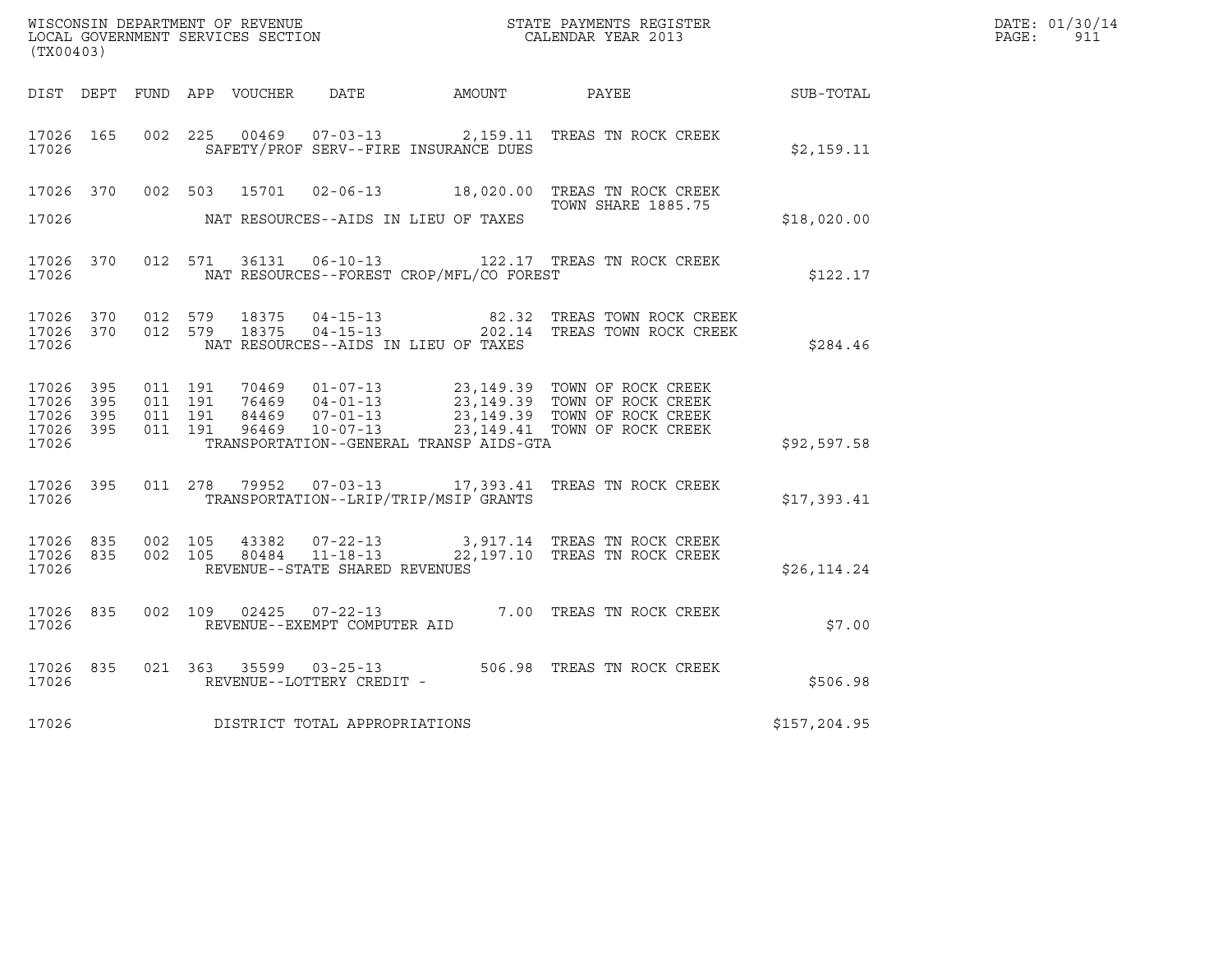| WISCONSIN DEPARTMENT OF REVENUE<br>LOCAL GOVERNMENT SERVICES SECTION<br>(TX00403) | STATE PAYMENTS REGISTER<br>CALENDAR YEAR 2013 | DATE: 01/30/14<br>PAGE:<br>912 |
|-----------------------------------------------------------------------------------|-----------------------------------------------|--------------------------------|

| (TX00403)                                                                                         |                                                                                                                                                                                                  |                                                                                                                                                                                    |              |
|---------------------------------------------------------------------------------------------------|--------------------------------------------------------------------------------------------------------------------------------------------------------------------------------------------------|------------------------------------------------------------------------------------------------------------------------------------------------------------------------------------|--------------|
| DEPT<br>DIST                                                                                      | FUND APP VOUCHER DATE AMOUNT                                                                                                                                                                     | PAYEE                                                                                                                                                                              | SUB-TOTAL    |
| 17028<br>165<br>002<br>17028                                                                      | 225  00470  07-03-13   1,124.31  TREAS TN SAND CREEK<br>SAFETY/PROF SERV--FIRE INSURANCE DUES                                                                                                    |                                                                                                                                                                                    | \$1,124.31   |
| 17028<br>370<br>000<br>17028<br>370<br>000<br>17028<br>370<br>000<br>17028<br>370<br>000<br>17028 | 01DNR<br>001<br>02DNR<br>001<br>001<br>04DNR<br>05DNR<br>001<br>NAT RESOURCES-SEVERANCE/YIELD/WITHDRAWAL                                                                                         | 03-13-13 4,800.99 TREAS TOWN SAND CREEK<br>07-03-13 5,590.05 TREAS TOWN SAND CREEK<br>10-23-13 974.55 TOWN SAND CREEK<br>11-21-13 761.70 TREAS TOWN SAND CREEK                     | \$12, 127.29 |
| 17028<br>370<br>17028                                                                             | 012 571<br>36132<br>NAT RESOURCES--FOREST CROP/MFL/CO FOREST                                                                                                                                     | 06-10-13 655.57 TREAS TN SAND CREEK                                                                                                                                                | \$655.57     |
| 17028<br>370<br>012<br>17028<br>370<br>012<br>17028<br>370<br>012<br>17028                        | 579<br>579<br>579<br>NAT RESOURCES--AIDS IN LIEU OF TAXES                                                                                                                                        | 18376  04-15-13  251.99  TREAS TN SAND CREEK<br>18376  04-15-13  7.26  TREAS TOWN SAND CREEK<br>18376  04-15-13  57.10  TREAS TOWN SAND CREEK                                      | \$316.35     |
| 17028 395<br>011<br>17028<br>395<br>011<br>17028<br>395<br>011<br>17028<br>395<br>011<br>17028    | 191<br>191<br>191<br>191<br>96470<br>$10 - 07 - 13$<br>TRANSPORTATION--GENERAL TRANSP AIDS-GTA                                                                                                   | 70470  01-07-13  17,883.35  TOWN OF SAND CREEK<br>76470  04-01-13  17,883.35  TOWN OF SAND CREEK<br>84470  07-01-13  17,883.35  TOWN OF SAND CREEK<br>17,883.38 TOWN OF SAND CREEK | \$71,533.43  |
| 835<br>17028<br>002<br>002<br>835<br>17028<br>17028                                               | $\begin{tabular}{llllll} 105 & 43383 & 07-22-13 & 6,820.27 TREAS TN SAND CREEK \\ 105 & 80485 & 11-18-13 & 38,666.58 TREAS TN SAND CREEK \end{tabular}$<br>105<br>REVENUE--STATE SHARED REVENUES |                                                                                                                                                                                    | \$45,486.85  |
| 17028<br>835<br>002<br>17028                                                                      | 109  02426  07-22-13<br>REVENUE--EXEMPT COMPUTER AID                                                                                                                                             | 16.00 TREAS TN SAND CREEK                                                                                                                                                          | \$16.00      |
| 17028                                                                                             | DISTRICT TOTAL APPROPRIATIONS                                                                                                                                                                    |                                                                                                                                                                                    | \$131,259.80 |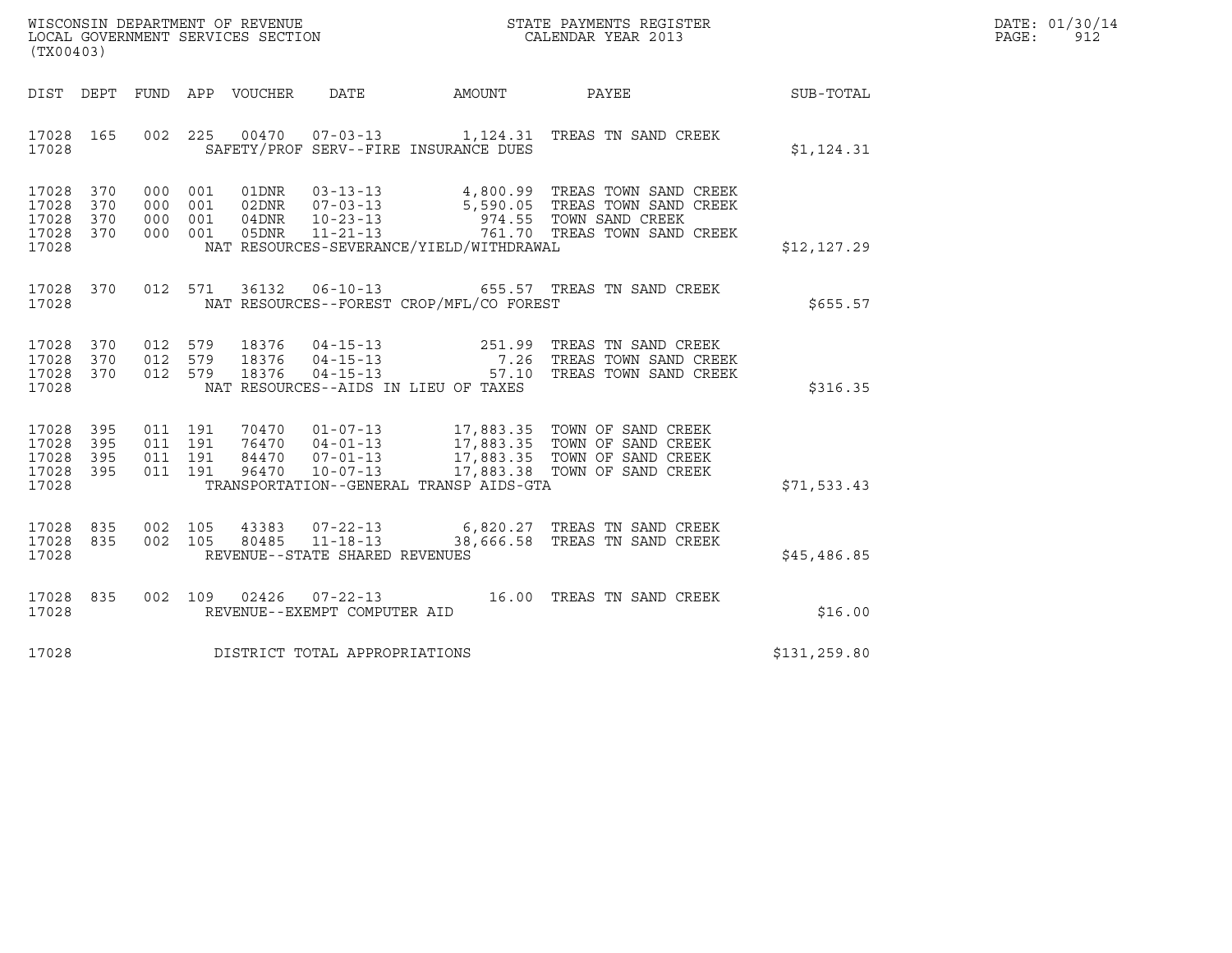| (TX00403)                                 |                          |                                          |         | WISCONSIN DEPARTMENT OF REVENUE<br>LOCAL GOVERNMENT SERVICES SECTION |                                |                                          | STATE PAYMENTS REGISTER<br>CALENDAR YEAR 2013                                                                                                                                                |              | DATE: 01/30/14<br>PAGE:<br>913 |
|-------------------------------------------|--------------------------|------------------------------------------|---------|----------------------------------------------------------------------|--------------------------------|------------------------------------------|----------------------------------------------------------------------------------------------------------------------------------------------------------------------------------------------|--------------|--------------------------------|
| DIST DEPT                                 |                          | FUND                                     |         | APP VOUCHER                                                          | <b>DATE</b>                    | AMOUNT                                   | PAYEE                                                                                                                                                                                        | SUB-TOTAL    |                                |
| 17030                                     | 17030 165                |                                          |         |                                                                      |                                | SAFETY/PROF SERV--FIRE INSURANCE DUES    | 002  225  00471  07-03-13  993.30  TREAS TN SHERIDAN                                                                                                                                         | \$993.30     |                                |
| 17030                                     | 17030 370                |                                          | 012 571 |                                                                      |                                | NAT RESOURCES--FOREST CROP/MFL/CO FOREST |                                                                                                                                                                                              | \$318.75     |                                |
| 17030<br>17030<br>17030<br>17030<br>17030 | 395<br>395<br>395<br>395 | 011 191<br>011 191<br>011 191<br>011 191 |         |                                                                      |                                | TRANSPORTATION--GENERAL TRANSP AIDS-GTA  | 70471  01-07-13  19,217.06  TOWN OF SHERIDAN<br>76471  04-01-13  19,217.06  TOWN OF SHERIDAN<br>84471  07-01-13  19,217.06  TOWN OF SHERIDAN<br>96471  10-07-13  19,217.09  TOWN OF SHERIDAN | \$76,868.27  |                                |
| 17030                                     | 17030 395                |                                          |         |                                                                      |                                | TRANSPORTATION--LRIP/TRIP/MSIP GRANTS    | 011  278  74454  05-09-13  17,393.42  TREAS TN SHERIDAN                                                                                                                                      | \$17,393.42  |                                |
| 17030<br>17030<br>17030                   | 835<br>835               | 002 105<br>002 105                       |         |                                                                      | REVENUE--STATE SHARED REVENUES |                                          | 43384  07-22-13  5,350.33  TREAS TN SHERIDAN<br>80486  11-18-13  30,342.89  TREAS TN SHERIDAN                                                                                                | \$35,693.22  |                                |
| 17030                                     |                          |                                          |         |                                                                      | DISTRICT TOTAL APPROPRIATIONS  |                                          |                                                                                                                                                                                              | \$131,266.96 |                                |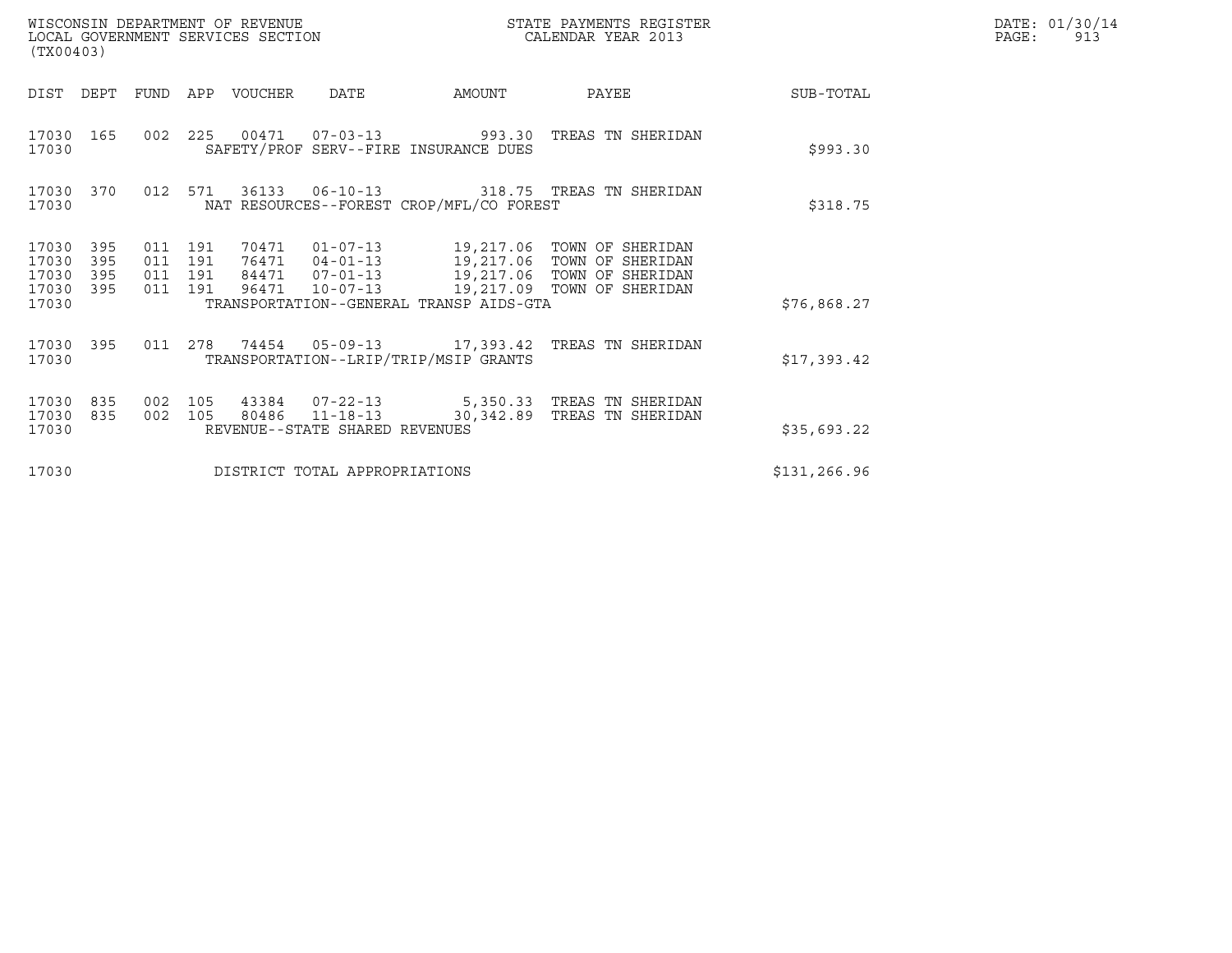| (TX00403)                                                 |           |                              |                    |  |                                                  |                                                                                          |                                                                                                                                                                                          |                  | DATE: 01/30/14<br>PAGE:<br>914 |
|-----------------------------------------------------------|-----------|------------------------------|--------------------|--|--------------------------------------------------|------------------------------------------------------------------------------------------|------------------------------------------------------------------------------------------------------------------------------------------------------------------------------------------|------------------|--------------------------------|
|                                                           |           |                              |                    |  |                                                  | DIST DEPT FUND APP VOUCHER DATE AMOUNT PAYEE                                             |                                                                                                                                                                                          | <b>SUB-TOTAL</b> |                                |
| 17032 165<br>17032                                        |           | 002 225                      |                    |  | $00472$ $07-03-13$                               | SAFETY/PROF SERV--FIRE INSURANCE DUES                                                    | 2,088.24 TREAS TN SHERMAN                                                                                                                                                                | \$2,088.24       |                                |
| 17032                                                     | 17032 370 |                              |                    |  |                                                  | 000 001 04DNR 10-23-13 1,724.61 TOWN SHERMAN<br>NAT RESOURCES-SEVERANCE/YIELD/WITHDRAWAL |                                                                                                                                                                                          | \$1,724.61       |                                |
| 17032                                                     | 17032 370 |                              |                    |  |                                                  | NAT RESOURCES--AIDS IN LIEU OF TAXES                                                     | 002 503 15702 02-06-13 369.44 TREAS TN SHERMAN<br>TOWN SHARE 40.55                                                                                                                       | \$369.44         |                                |
| 17032                                                     | 17032 370 |                              |                    |  |                                                  | NAT RESOURCES--FOREST CROP/MFL/CO FOREST                                                 | 012 571 36134 06-10-13 536.31 TREAS TN SHERMAN                                                                                                                                           | \$536.31         |                                |
| 17032                                                     | 17032 370 | 17032 370 012 579            | 012 579            |  |                                                  | NAT RESOURCES--AIDS IN LIEU OF TAXES                                                     | 18377  04-15-13  273.60 TREAS TN SHERMAN<br>18377  04-15-13  241.36 TREAS TOWN SHERMAN                                                                                                   | \$514.96         |                                |
| 17032 395<br>17032 395<br>17032 395<br>17032 395<br>17032 |           | 011 191<br>011 191           | 011 191<br>011 191 |  |                                                  | TRANSPORTATION--GENERAL TRANSP AIDS-GTA                                                  | 70472  01-07-13  20,439.63  TOWN OF SHERMAN<br>76472  04-01-13  20,439.63  TOWN OF SHERMAN<br>84472  07-01-13  20,439.63  TOWN OF SHERMAN<br>96472  10-07-13  20,439.65  TOWN OF SHERMAN | \$81,758.54      |                                |
| 17032 395<br>17032                                        |           |                              |                    |  |                                                  | TRANSPORTATION--LRIP/TRIP/MSIP GRANTS                                                    | 011 278 64604 02-07-13 13,250.19 TREAS TN SHERMAN                                                                                                                                        | \$13, 250.19     |                                |
| 17032 835<br>17032                                        |           | 17032 835 002 105<br>002 105 |                    |  | 80487 11-18-13<br>REVENUE--STATE SHARED REVENUES |                                                                                          | 43385 07-22-13 4,494.48 TREAS TN SHERMAN<br>25,480.58 TREAS TN SHERMAN                                                                                                                   | \$29,975.06      |                                |
| 17032 835<br>17032                                        |           |                              |                    |  | REVENUE--EXEMPT COMPUTER AID                     |                                                                                          | 002 109 02427 07-22-13 4.00 TREAS TN SHERMAN                                                                                                                                             | \$4.00           |                                |
| 17032                                                     |           |                              |                    |  | DISTRICT TOTAL APPROPRIATIONS                    |                                                                                          |                                                                                                                                                                                          | \$130,221.35     |                                |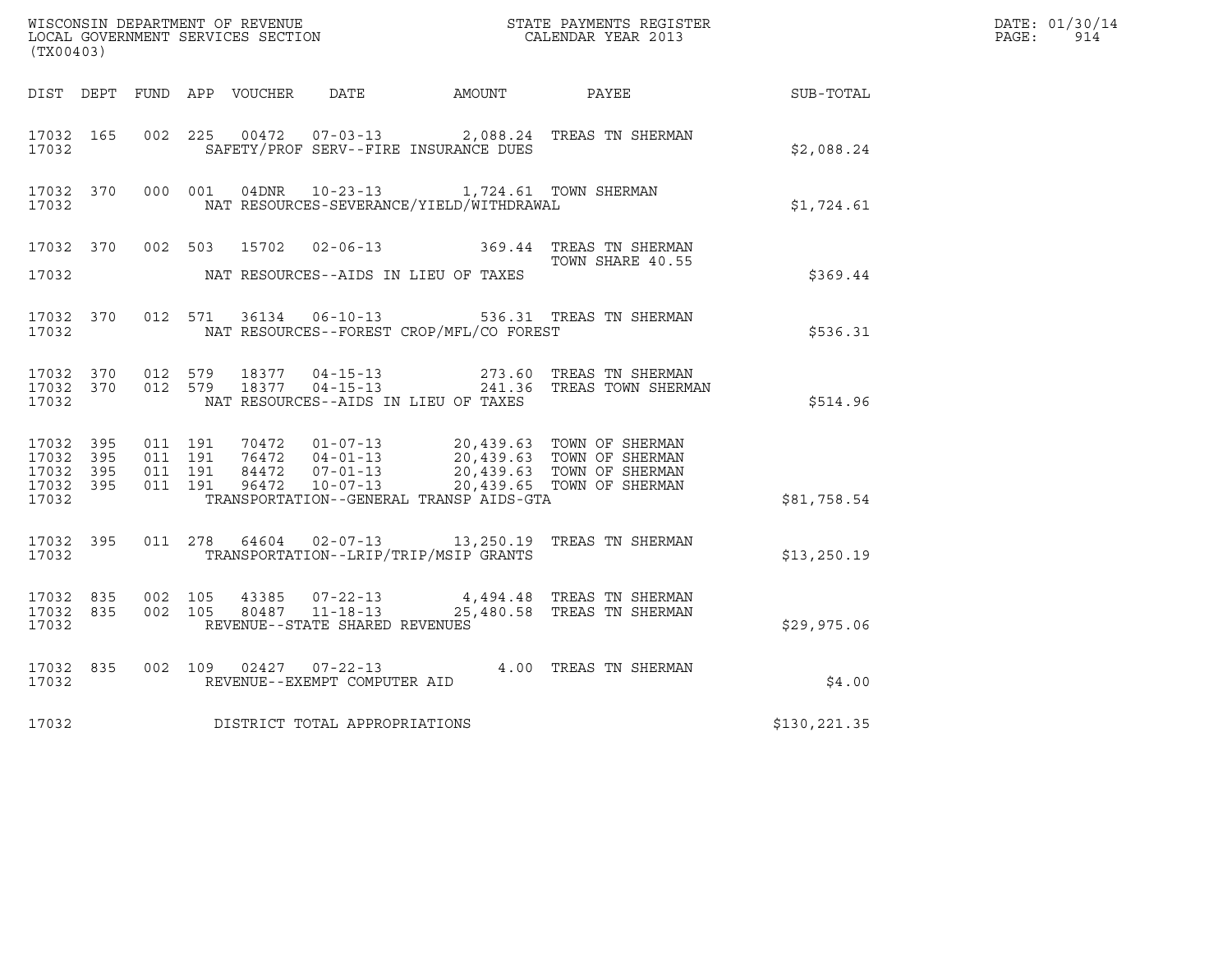|       | DATE: 01/30/14 |
|-------|----------------|
| PAGE: | 915            |

| $\tt WISCONSIM DEPARTMENT OF REVENUE$ $\tt WISCONSIMENT$ SERVICES SECTION $\tt CALENDAR$ YEAR 2013<br>(TX00403) |  |                                                                        |         |                |                                |                                          |                                                                                                                                                                                                                                    |               | DATE: 01/30/14<br>PAGE:<br>915 |
|-----------------------------------------------------------------------------------------------------------------|--|------------------------------------------------------------------------|---------|----------------|--------------------------------|------------------------------------------|------------------------------------------------------------------------------------------------------------------------------------------------------------------------------------------------------------------------------------|---------------|--------------------------------|
|                                                                                                                 |  |                                                                        |         |                |                                |                                          | DIST DEPT FUND APP VOUCHER DATE AMOUNT PAYEE                                                                                                                                                                                       | SUB-TOTAL     |                                |
| 17034                                                                                                           |  |                                                                        |         |                |                                | SAFETY/PROF SERV--FIRE INSURANCE DUES    | 17034 165 002 225 00473 07-03-13 3,808.67 TREAS TN SPRING BROOK                                                                                                                                                                    | \$3,808.67    |                                |
| 17034 370<br>17034                                                                                              |  | 17034 370 000 001                                                      | 000 001 | 01DNR<br>02DNR |                                | NAT RESOURCES-SEVERANCE/YIELD/WITHDRAWAL | 03-13-13 131.00 TREAS TOWN SPRING BROOK<br>07-03-13 1,084.91 TREAS TOWN SPRING BROOK                                                                                                                                               | \$1,215.91    |                                |
| 17034 370<br>17034 370<br>17034 370                                                                             |  | 17034 370 002 503<br>002 503<br>002 503<br>002 503                     |         |                |                                |                                          | 15703  02-06-13  6,049.83  TREAS TN SPRING BROOK<br>15703  02-06-13  7,317.29  TREAS TN SPRING BROOK<br>16281  03-05-13  6,049.83  TREAS TN SPRING BROOK<br>16281  03-05-13  7,325.16  TREAS TN SPRING BROOK<br>TOWN SHARE 1708.11 |               |                                |
| 17034                                                                                                           |  |                                                                        |         |                |                                | NAT RESOURCES--AIDS IN LIEU OF TAXES     |                                                                                                                                                                                                                                    | \$26,742.11   |                                |
| 17034 370<br>17034                                                                                              |  |                                                                        | 012 571 | 36135          |                                | NAT RESOURCES--FOREST CROP/MFL/CO FOREST | 06-10-13 356.33 TREAS TN SPRING BROOK                                                                                                                                                                                              | \$356.33      |                                |
| 17034 370<br>17034                                                                                              |  | 17034 370 012 579<br>012 579<br>17034 370 012 579<br>17034 370 012 579 |         |                |                                | NAT RESOURCES--AIDS IN LIEU OF TAXES     | 18378  04-15-13  62.60 TREAS TN SPRING BROOK<br>18378  04-15-13  9.20 TREAS TN SPRING BROOK<br>18378  04-15-13  5.83 TREAS TOWN SPRING BROOK<br>18378  04-15-13  544.11 TREAS TOWN SPRING BROOK                                    | \$621.74      |                                |
| 17034 395<br>17034 395<br>17034 395<br>17034 395<br>17034                                                       |  | 011 191<br>011 191<br>011 191                                          | 011 191 |                |                                | TRANSPORTATION--GENERAL TRANSP AIDS-GTA  | 70473  01-07-13  48,706.87  TOWN OF SPRING BROOK<br>76473  04-01-13  48,706.87  TOWN OF SPRING BROOK<br>84473  07-01-13  48,706.87  TOWN OF SPRING BROOK<br>96473  10-07-13  48,706.90  TOWN OF SPRING BROOK                       | \$194,827.51  |                                |
| 17034 835<br>17034                                                                                              |  | 17034 835 002 105<br>002 105                                           |         | 43386<br>80488 | REVENUE--STATE SHARED REVENUES |                                          | 07-22-13 6,689.86 TREAS TN SPRING BROOK<br>11-18-13 37,909.23 TREAS TN SPRING BROOK                                                                                                                                                | \$44,599.09   |                                |
| 17034                                                                                                           |  |                                                                        |         |                | REVENUE--EXEMPT COMPUTER AID   |                                          | 17034 835 002 109 02428 07-22-13 30.00 TREAS TN SPRING BROOK                                                                                                                                                                       | \$30.00       |                                |
| 17034                                                                                                           |  |                                                                        |         |                | DISTRICT TOTAL APPROPRIATIONS  |                                          |                                                                                                                                                                                                                                    | \$272, 201.36 |                                |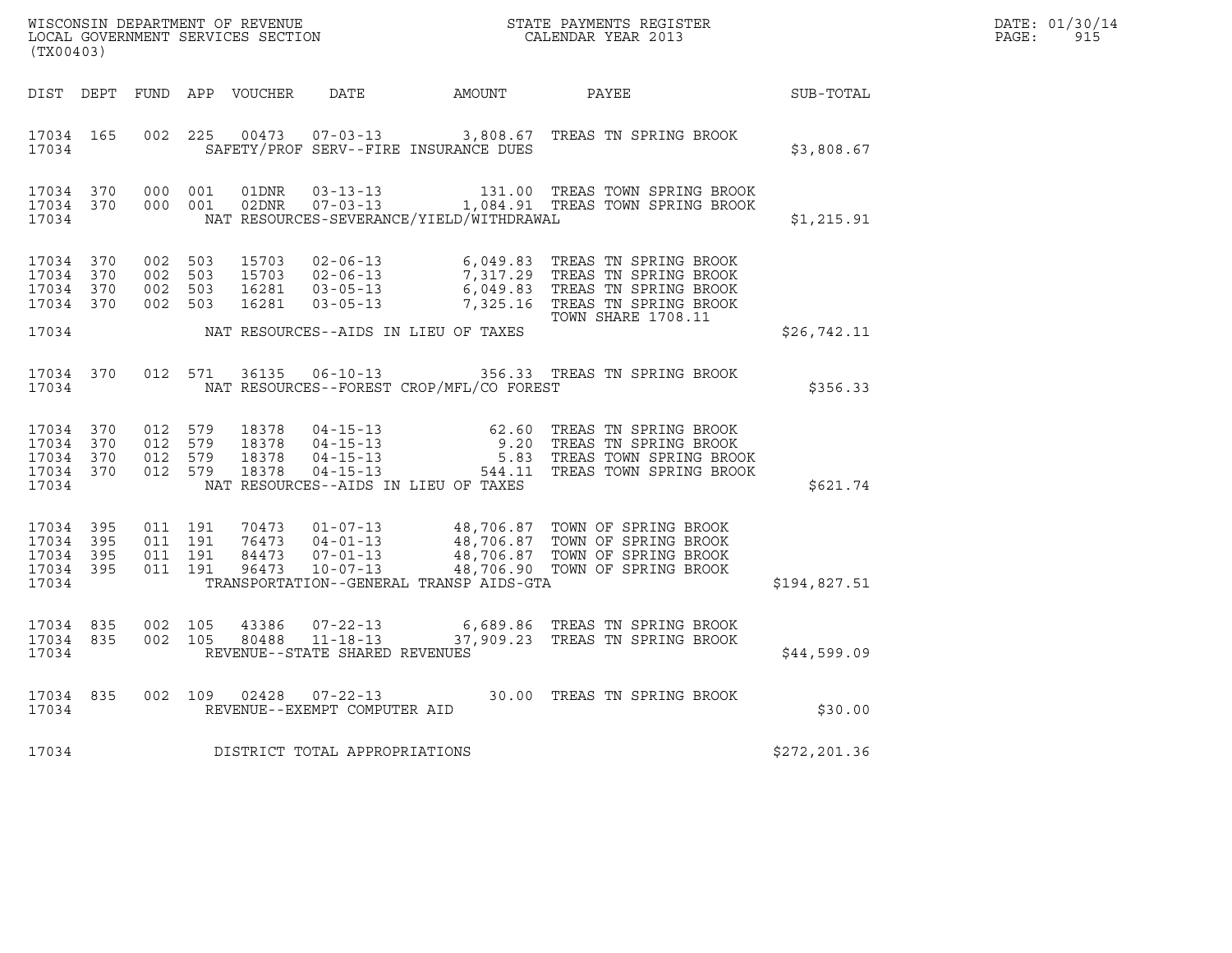| (TX00403)                                             |     |                               |         |                                          |                                                                                                                                                                                          |              | DATE: 01/30/14<br>PAGE:<br>916 |
|-------------------------------------------------------|-----|-------------------------------|---------|------------------------------------------|------------------------------------------------------------------------------------------------------------------------------------------------------------------------------------------|--------------|--------------------------------|
|                                                       |     |                               |         |                                          | DIST DEPT FUND APP VOUCHER DATE AMOUNT PAYEE THE SUB-TOTAL                                                                                                                               |              |                                |
| 17036 165<br>17036                                    |     |                               |         | SAFETY/PROF SERV--FIRE INSURANCE DUES    | 002 225 00474 07-03-13 1,837.46 TREAS TN STANTON                                                                                                                                         | \$1,837.46   |                                |
| 17036                                                 |     |                               |         | NAT RESOURCES-SEVERANCE/YIELD/WITHDRAWAL | 17036 370 000 001 02DNR 07-03-13 704.06 TREAS TOWN STANTON                                                                                                                               | \$704.06     |                                |
|                                                       |     |                               |         |                                          | 17036 370 002 503 15704 02-06-13 1,092.69 TREAS TN STANTON<br>TOWN SHARE 186.09<br>TOWN SHARE 186.09                                                                                     |              |                                |
| 17036                                                 |     |                               |         | NAT RESOURCES--AIDS IN LIEU OF TAXES     |                                                                                                                                                                                          | \$1,092.69   |                                |
| 17036                                                 |     |                               |         | NAT RESOURCES--FOREST CROP/MFL/CO FOREST | 17036 370 012 571 36136 06-10-13 483.50 TREAS TN STANTON                                                                                                                                 | \$483.50     |                                |
| 17036                                                 |     |                               |         | NAT RESOURCES--RU RECYCLING GRANT        | 17036 370 074 670 40463 05-20-13 2,505.94 TREAS TN STANTON                                                                                                                               | \$2,505.94   |                                |
| 17036 395<br>17036<br>17036 395<br>17036 395<br>17036 | 395 | 011 191<br>011 191<br>011 191 | 011 191 | TRANSPORTATION--GENERAL TRANSP AIDS-GTA  | 70474  01-07-13  18,973.61  TOWN OF STANTON<br>76474  04-01-13  18,973.61  TOWN OF STANTON<br>84474  07-01-13  18,973.61  TOWN OF STANTON<br>96474  10-07-13  18,973.62  TOWN OF STANTON | \$75,894.45  |                                |
| 17036 835<br>17036 835<br>17036                       |     | 002 105                       |         | REVENUE--STATE SHARED REVENUES           | 002 105 43387 07-22-13 8,873.32 TREAS TN STANTON 002 105 80489 11-18-13 50,264.49 TREAS TN STANTON                                                                                       | \$59,137.81  |                                |
| 17036                                                 |     |                               |         | REVENUE--EXEMPT COMPUTER AID             | 17036 835 002 109 02429 07-22-13 1.00 TREAS TN STANTON                                                                                                                                   | \$1.00       |                                |
| 17036                                                 |     |                               |         | DISTRICT TOTAL APPROPRIATIONS            |                                                                                                                                                                                          | \$141,656.91 |                                |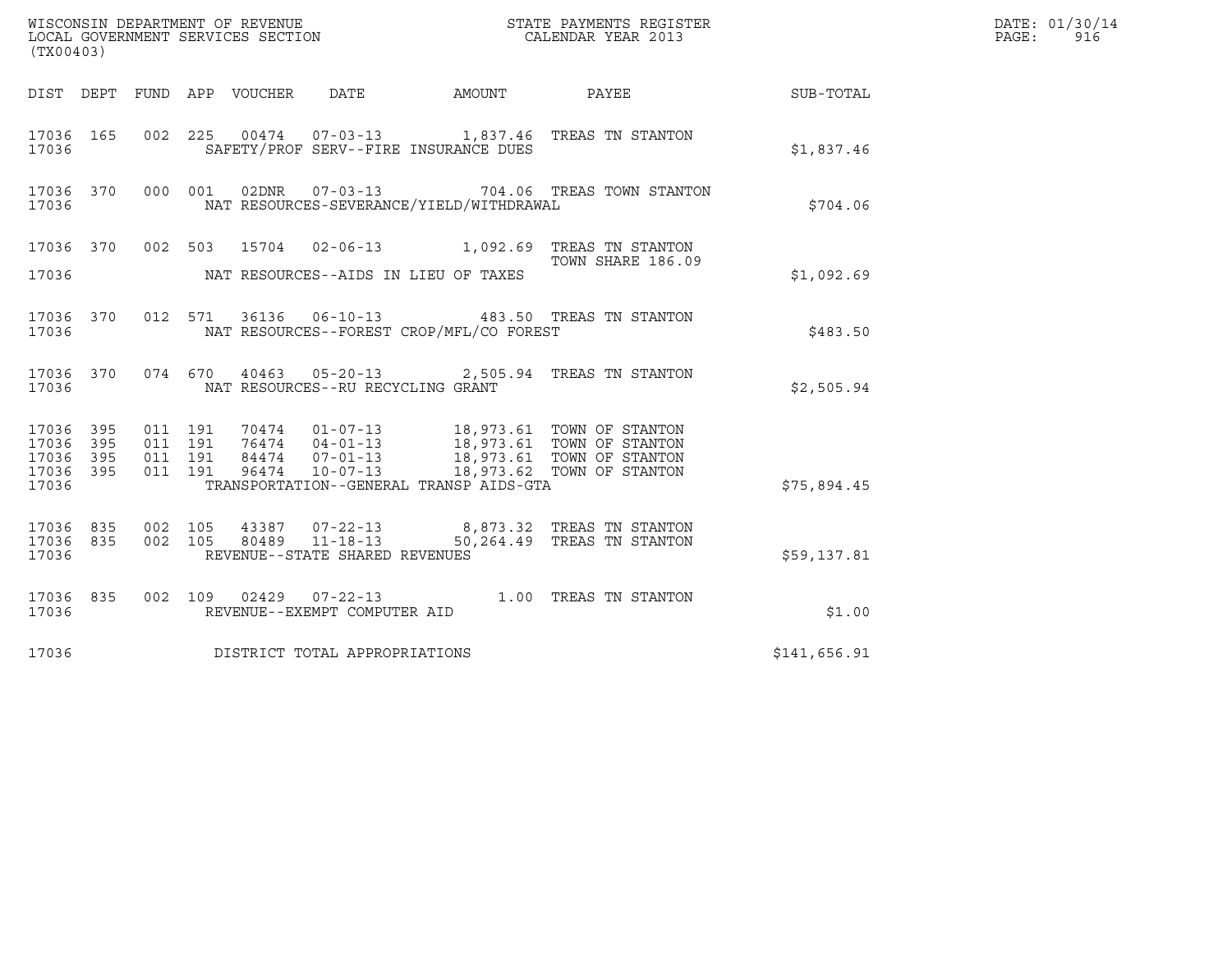| (TX00403)                                              |                          |         |                                          |  |                                |                                          |                                                                                                                                                                                                                                                                                                                                  |               | DATE: 01/30/14<br>PAGE:<br>917 |
|--------------------------------------------------------|--------------------------|---------|------------------------------------------|--|--------------------------------|------------------------------------------|----------------------------------------------------------------------------------------------------------------------------------------------------------------------------------------------------------------------------------------------------------------------------------------------------------------------------------|---------------|--------------------------------|
|                                                        |                          |         |                                          |  |                                |                                          |                                                                                                                                                                                                                                                                                                                                  |               |                                |
| 17038                                                  |                          |         |                                          |  |                                | SAFETY/PROF SERV--FIRE INSURANCE DUES    | 17038 165 002 225 00475 07-03-13 6,532.96 TREAS TN TAINTER                                                                                                                                                                                                                                                                       | \$6,532.96    |                                |
| 17038                                                  |                          |         |                                          |  |                                | NAT RESOURCES-SEVERANCE/YIELD/WITHDRAWAL | $17038$ 370 000 001 01DNR 03-13-13 1,494.22 TREAS TOWN TAINTER<br>17038 370 000 001 02DNR 07-03-13 1,029.10 TREAS TOWN TAINTER                                                                                                                                                                                                   | \$2,523.32    |                                |
|                                                        |                          |         |                                          |  |                                |                                          | 17038 370 002 503 15705 02-06-13 14,894.79 TREAS TN TAINTER<br><b>TOWN SHARE 1970.95</b>                                                                                                                                                                                                                                         |               |                                |
| 17038                                                  |                          |         |                                          |  |                                | NAT RESOURCES--AIDS IN LIEU OF TAXES     |                                                                                                                                                                                                                                                                                                                                  | \$14,894.79   |                                |
| 17038                                                  |                          |         |                                          |  |                                | NAT RESOURCES--FOREST CROP/MFL/CO FOREST | 17038 370 012 571 36137 06-10-13 398.83 TREAS TN TAINTER                                                                                                                                                                                                                                                                         | \$398.83      |                                |
| 17038 370<br>17038<br>17038<br>17038<br>17038<br>17038 | 370<br>370<br>370<br>370 | 012 579 |                                          |  |                                | NAT RESOURCES--AIDS IN LIEU OF TAXES     | $\begin{array}{cccc} 012 & 579 & 18379 & 04-15-13 & 3.20 & \text{TREAS TN TAINTER} \\ 012 & 579 & 18379 & 04-15-13 & 73.60 & \text{TREAS TN TAINTER} \\ 012 & 579 & 18379 & 04-15-13 & 32.00 & \text{TREAS TOWN TAINTER} \\ 012 & 579 & 18379 & 04-15-13 & 426.37 & \text{TREAS TOWN TAINTER} \\ 012 & 579 & 18379 & 04-15-13 &$ | \$567.17      |                                |
| 17038 395<br>17038<br>17038<br>17038<br>17038          | 395<br>395<br>395        |         | 011 191<br>011 191<br>011 191<br>011 191 |  |                                | TRANSPORTATION--GENERAL TRANSP AIDS-GTA  | 70475  01-07-13  25,515.14  TOWN OF TAINTER<br>76475  04-01-13  25,515.14  TOWN OF TAINTER<br>84475  07-01-13  25,515.14  TOWN OF TAINTER<br>96475  10-07-13  25,515.15  TOWN OF TAINTER                                                                                                                                         | \$102,060.57  |                                |
| 17038 835<br>17038 835<br>17038                        |                          |         | 002 105<br>002 105                       |  | REVENUE--STATE SHARED REVENUES |                                          |                                                                                                                                                                                                                                                                                                                                  | \$24,867.58   |                                |
| 17038                                                  |                          |         |                                          |  | REVENUE--EXEMPT COMPUTER AID   |                                          | 17038 835 002 109 02430 07-22-13 3.00 TREAS TN TAINTER                                                                                                                                                                                                                                                                           | \$3.00        |                                |
| 17038 835<br>17038                                     |                          |         |                                          |  |                                | DOA-PAYMENT FOR MUNICIPAL SERVICES AID   | 002 501 00001 02-01-13 172.29 TREAS TN TAINTER                                                                                                                                                                                                                                                                                   | \$172.29      |                                |
| 17038 835<br>17038                                     |                          |         |                                          |  | REVENUE--LOTTERY CREDIT -      |                                          | 021  363  35600  03-25-13  3,333.24  TREAS TN TAINTER                                                                                                                                                                                                                                                                            | \$3,333.24    |                                |
| 17038                                                  |                          |         |                                          |  | DISTRICT TOTAL APPROPRIATIONS  |                                          |                                                                                                                                                                                                                                                                                                                                  | \$155, 353.75 |                                |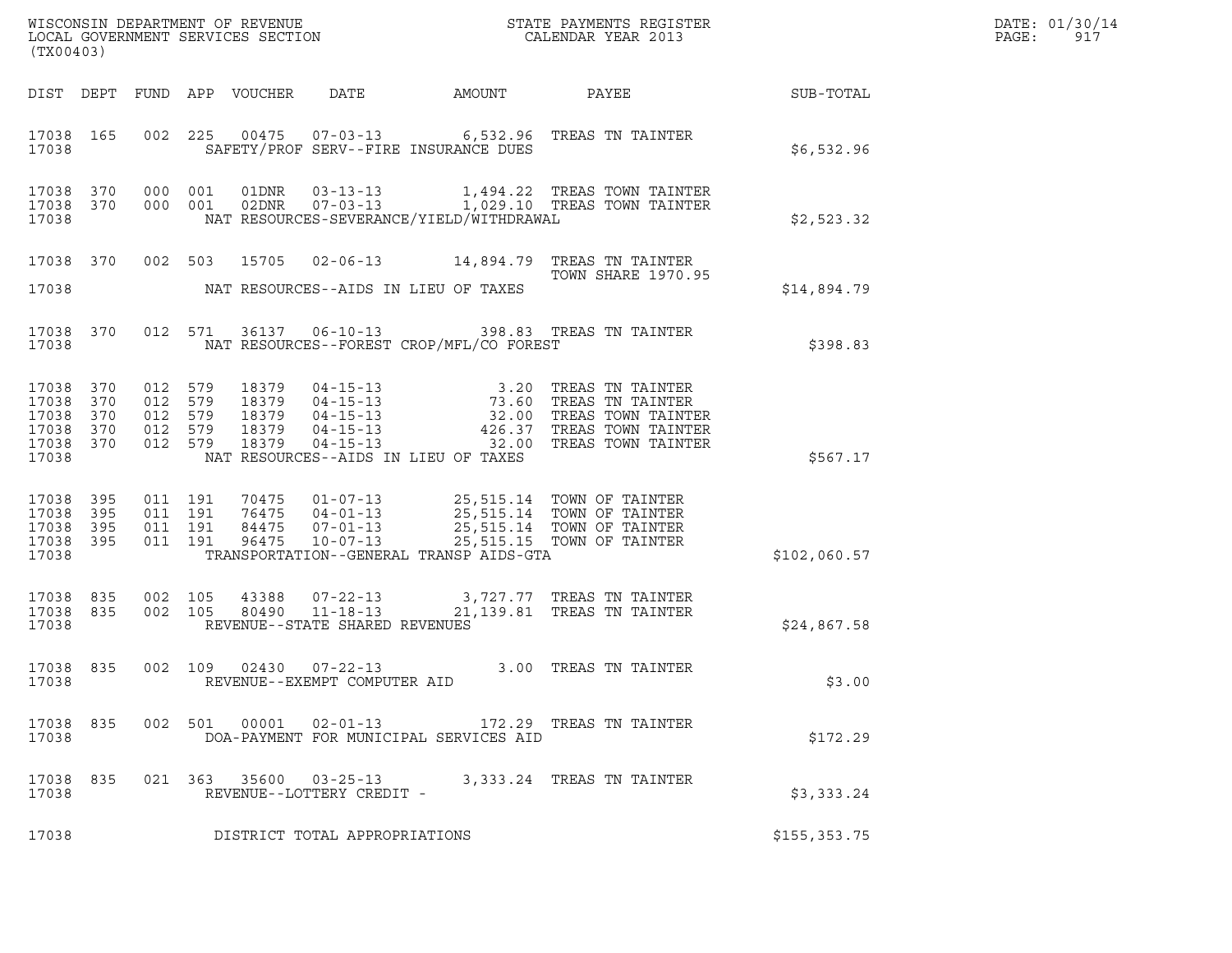| (TX00403)                                             |     |                                          |  |                                 |                                |                                                                                                  |                                                                                                                                                                                                                 |              | DATE: 01/30/14<br>PAGE:<br>918 |
|-------------------------------------------------------|-----|------------------------------------------|--|---------------------------------|--------------------------------|--------------------------------------------------------------------------------------------------|-----------------------------------------------------------------------------------------------------------------------------------------------------------------------------------------------------------------|--------------|--------------------------------|
|                                                       |     |                                          |  | DIST DEPT FUND APP VOUCHER DATE |                                |                                                                                                  | AMOUNT PAYEE                                                                                                                                                                                                    | SUB-TOTAL    |                                |
| 17040 165<br>17040                                    |     |                                          |  |                                 |                                | SAFETY/PROF SERV--FIRE INSURANCE DUES                                                            | 002 225 00476 07-03-13 1,256.91 TREAS TN TIFFANY                                                                                                                                                                | \$1,256.91   |                                |
| 17040                                                 |     |                                          |  |                                 |                                | 17040 370 000 001 04DNR 10-23-13 316.80 TOWN TIFFANY<br>NAT RESOURCES-SEVERANCE/YIELD/WITHDRAWAL |                                                                                                                                                                                                                 | \$316.80     |                                |
| 17040                                                 |     |                                          |  |                                 |                                | NAT RESOURCES--FOREST CROP/MFL/CO FOREST                                                         | 17040 370 012 571 36138 06-10-13 343.72 TREAS TN TIFFANY                                                                                                                                                        | \$343.72     |                                |
| 17040                                                 |     |                                          |  |                                 |                                | NAT RESOURCES--AIDS IN LIEU OF TAXES                                                             | $\begin{array}{cccccccc} 17040 & 370 & 012 & 579 & 18380 & 04-15-13 & & & & 25.56 & \text{TREAS TN TIFFANY} \\ 17040 & 370 & 012 & 579 & 18380 & 04-15-13 & & & & 6.60 & \text{TREAS TOWN TIFFANY} \end{array}$ | \$32.16      |                                |
| 17040 395<br>17040<br>17040 395<br>17040 395<br>17040 | 395 | 011 191<br>011 191<br>011 191<br>011 191 |  |                                 |                                | TRANSPORTATION--GENERAL TRANSP AIDS-GTA                                                          | 19,232.94 TOWN OF TIFFANY<br>19,232.94 TOWN OF TIFFANY<br>84476 07-01-13 19,232.94 TOWN OF TIFFANY<br>96476 10-07-13 19,232.96 TOWN OF TIFFANY                                                                  | \$76,931.78  |                                |
| 17040 835 002 105<br>17040 835<br>17040               |     |                                          |  |                                 | REVENUE--STATE SHARED REVENUES |                                                                                                  | 002 105 43389 07-22-13 8,179.35 TREAS TN TIFFANY<br>002 105 80491 11-18-13 46,345.30 TREAS TN TIFFANY                                                                                                           | \$54,524.65  |                                |
| 17040 835<br>17040                                    |     |                                          |  |                                 | REVENUE--EXEMPT COMPUTER AID   |                                                                                                  | 002 109 02431 07-22-13 65.00 TREAS TN TIFFANY                                                                                                                                                                   | \$65.00      |                                |
| 17040 835<br>17040                                    |     |                                          |  |                                 | REVENUE--LOTTERY CREDIT -      |                                                                                                  | 021  363  35601  03-25-13  653.04  TREAS TN TIFFANY                                                                                                                                                             | \$653.04     |                                |
| 17040                                                 |     |                                          |  |                                 | DISTRICT TOTAL APPROPRIATIONS  |                                                                                                  |                                                                                                                                                                                                                 | \$134,124.06 |                                |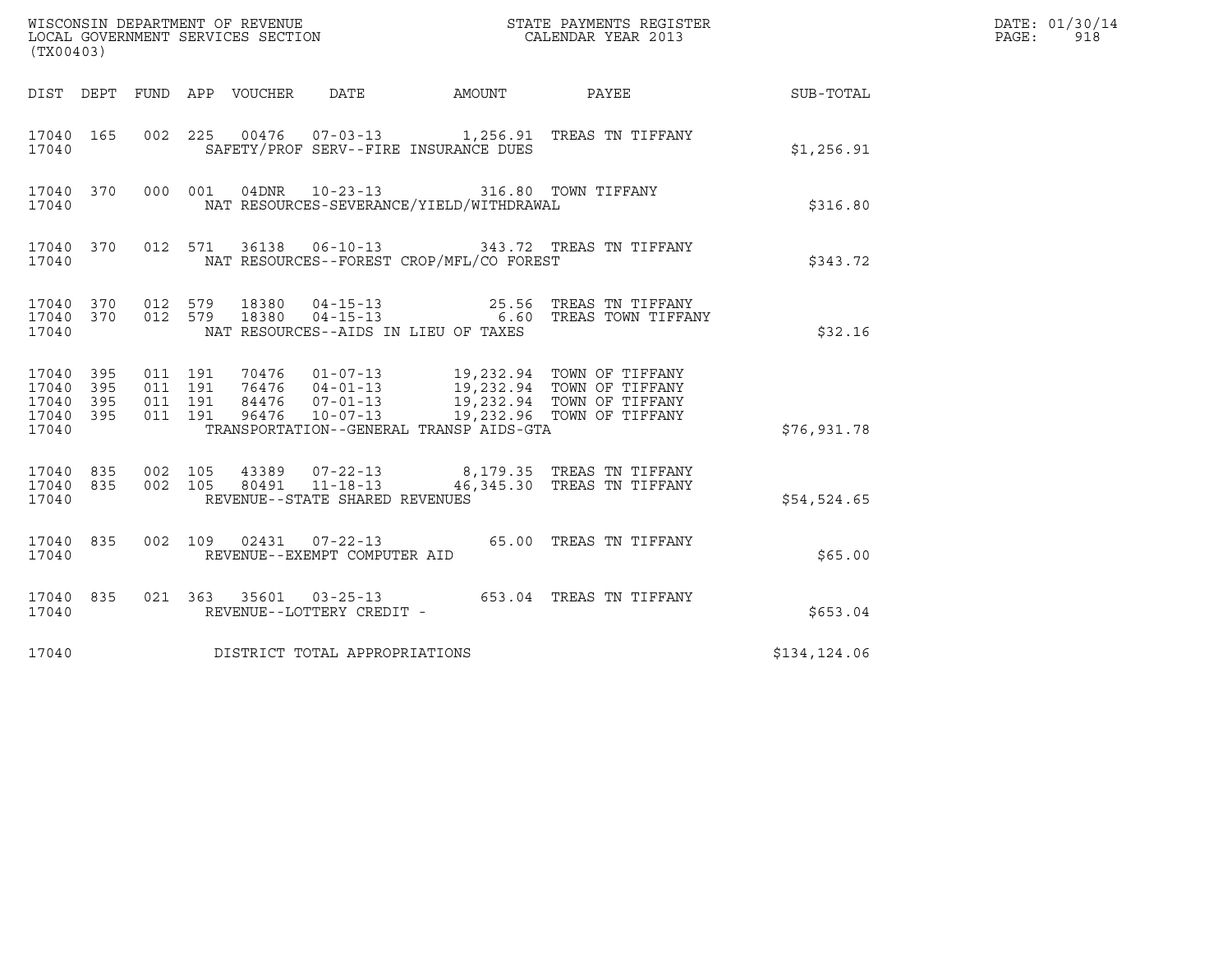| WISCONSIN DEPARTMENT OF REVENUE   | STATE PAYMENTS REGISTER | DATE: 01/30/14 |
|-----------------------------------|-------------------------|----------------|
| LOCAL GOVERNMENT SERVICES SECTION | CALENDAR YEAR 2013      | PAGE :<br>919  |

| (TX00403)                                                 |  |                                          | WISCONSIN DEPARTMENT OF REVENUE ${\tiny\begin{array}{ll} \text{STATE} \text{ PAYMENTS REGISTER} \\ \text{LCAAL GOVERNMENTS SERVICES SECTION\\ \end{array}}$ |                                                                                                                                                                                                                                                                                                                   |              | DATE: 01/30/14<br>PAGE:<br>919 |
|-----------------------------------------------------------|--|------------------------------------------|-------------------------------------------------------------------------------------------------------------------------------------------------------------|-------------------------------------------------------------------------------------------------------------------------------------------------------------------------------------------------------------------------------------------------------------------------------------------------------------------|--------------|--------------------------------|
|                                                           |  |                                          |                                                                                                                                                             | DIST DEPT FUND APP VOUCHER DATE AMOUNT PAYEE                                                                                                                                                                                                                                                                      | SUB-TOTAL    |                                |
| 17042                                                     |  | SAFETY/PROF SERV--FIRE INSURANCE DUES    |                                                                                                                                                             | 17042 165 002 225 00477 07-03-13 1,351.58 TREAS TN WESTON                                                                                                                                                                                                                                                         | \$1,351.58   |                                |
| 17042 370<br>17042 370<br>17042 370<br>17042              |  | NAT RESOURCES-SEVERANCE/YIELD/WITHDRAWAL |                                                                                                                                                             | 000 001 01DNR 03-13-13 21,372.86 TREAS TOWN WESTON<br>000 001 02DNR 07-03-13 1,555.65 TREAS TOWN WESTON<br>000 001 04DNR 10-23-13 2,391.93 TOWN WESTON                                                                                                                                                            | \$25,320.44  |                                |
| 17042                                                     |  | NAT RESOURCES--FOREST CROP/MFL/CO FOREST |                                                                                                                                                             | 17042 370 012 571 36139 06-10-13 928.25 TREAS TN WESTON                                                                                                                                                                                                                                                           | \$928.25     |                                |
| 17042 395<br>17042 395<br>17042 395<br>17042 395<br>17042 |  | TRANSPORTATION--GENERAL TRANSP AIDS-GTA  |                                                                                                                                                             | $\begin{array}{cccc} 011 & 191 & 70477 & 01-07-13 & 21,789.22 & \text{TOWN OF WESTON} \\ 011 & 191 & 76477 & 04-01-13 & 21,789.22 & \text{TOWN OF WESTON} \\ 011 & 191 & 84477 & 07-01-13 & 21,789.22 & \text{TOWN OF WESTON} \\ 011 & 191 & 96477 & 10-07-13 & 21,789.23 & \text{TOWN OF WESTON} \\ \end{array}$ | \$87,156.89  |                                |
| 17042 835<br>17042 835<br>17042                           |  | REVENUE--STATE SHARED REVENUES           |                                                                                                                                                             | 002 105 43390 07-22-13 4,503.20 TREAS TN WESTON<br>002 105 80492 11-18-13 25,523.35 TREAS TN WESTON                                                                                                                                                                                                               | \$30,026.55  |                                |
| 17042                                                     |  | REVENUE--EXEMPT COMPUTER AID             |                                                                                                                                                             | 17042 835 002 109 02432 07-22-13 10.00 TREAS TN WESTON                                                                                                                                                                                                                                                            | \$10.00      |                                |
| 17042                                                     |  | REVENUE--LOTTERY CREDIT -                |                                                                                                                                                             | 17042 835 021 363 35602 03-25-13 272.34 TREAS TN WESTON                                                                                                                                                                                                                                                           | \$272.34     |                                |
| 17042                                                     |  | DISTRICT TOTAL APPROPRIATIONS            |                                                                                                                                                             |                                                                                                                                                                                                                                                                                                                   | \$145,066.05 |                                |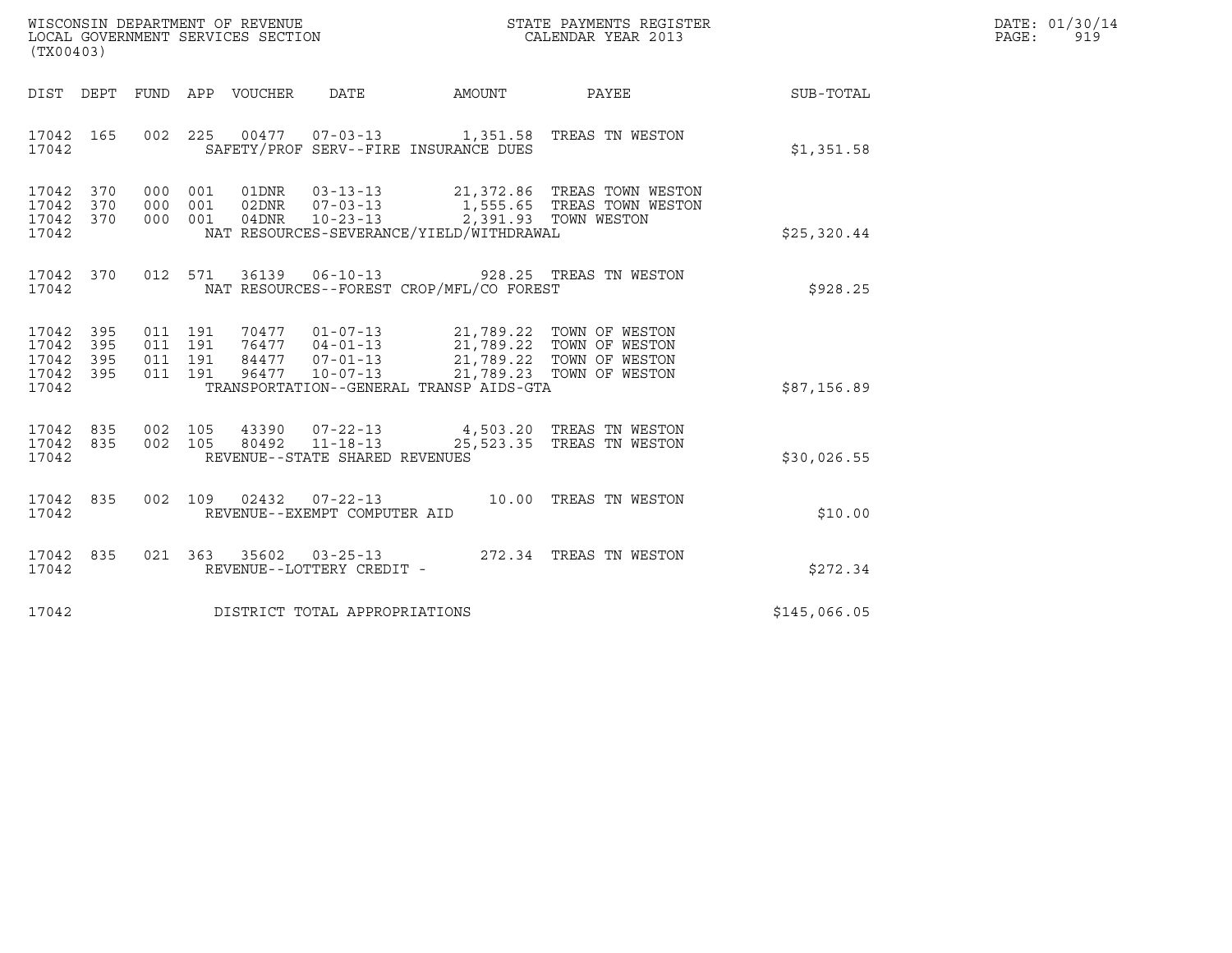| (TX00403)                                                                                        | WISCONSIN DEPARTMENT OF REVENUE<br>LOCAL GOVERNMENT SERVICES SECTION                                                                                                                                                                                                                            | STATE PAYMENTS REGISTER<br>CALENDAR YEAR 2013 |              | DATE: 01/30/14<br>PAGE: 920 |
|--------------------------------------------------------------------------------------------------|-------------------------------------------------------------------------------------------------------------------------------------------------------------------------------------------------------------------------------------------------------------------------------------------------|-----------------------------------------------|--------------|-----------------------------|
|                                                                                                  | DIST DEPT FUND APP VOUCHER DATE AMOUNT PAYEE TO SUB-TOTAL                                                                                                                                                                                                                                       |                                               |              |                             |
| 17044 165<br>17044                                                                               | 002 225 00478 07-03-13 971.69 TREAS TN WILSON<br>SAFETY/PROF SERV--FIRE INSURANCE DUES                                                                                                                                                                                                          |                                               | \$971.69     |                             |
| 17044 370 000 001<br>17044 370<br>17044                                                          | 000 001<br>NAT RESOURCES-SEVERANCE/YIELD/WITHDRAWAL                                                                                                                                                                                                                                             |                                               | \$3,676.33   |                             |
| 17044                                                                                            | 17044 370 012 571 36140 06-10-13 922.32 TREAS TN WILSON<br>NAT RESOURCES--FOREST CROP/MFL/CO FOREST                                                                                                                                                                                             |                                               | \$922.32     |                             |
| 17044 395<br>011 191<br>395<br>011 191<br>17044<br>011 191<br>17044<br>395<br>17044 395<br>17044 | $\begin{tabular}{cccc} 70478 & 01-07-13 & 22,217.91 & TOWN OF WILSON \\ 76478 & 04-01-13 & 22,217.91 & TOWN OF WILSON \\ 84478 & 07-01-13 & 22,217.91 & TOWN OF WILSON \\ 96478 & 10-07-13 & 22,217.93 & TOWN OF WILSON \\ \end{tabular}$<br>011 191<br>TRANSPORTATION--GENERAL TRANSP AIDS-GTA |                                               | \$88,871.66  |                             |
| 002 105<br>17044 835<br>17044 835<br>17044                                                       | 43391  07-22-13  4,986.64  TREAS TN WILSON<br>002 105<br>80493 11-18-13<br>REVENUE--STATE SHARED REVENUES                                                                                                                                                                                       | 28,257.61 TREAS TN WILSON                     | \$33, 244.25 |                             |
| 17044 835<br>17044                                                                               | 002 109 02433 07-22-13<br>REVENUE--EXEMPT COMPUTER AID                                                                                                                                                                                                                                          | 6.00 TREAS TN WILSON                          | \$6.00       |                             |
| 17044 835<br>17044                                                                               | 021  363  35603  03-25-13  567.55  TREAS TN WILSON<br>REVENUE--LOTTERY CREDIT -                                                                                                                                                                                                                 |                                               | \$567.55     |                             |
| 17044                                                                                            | DISTRICT TOTAL APPROPRIATIONS                                                                                                                                                                                                                                                                   |                                               | \$128,259.80 |                             |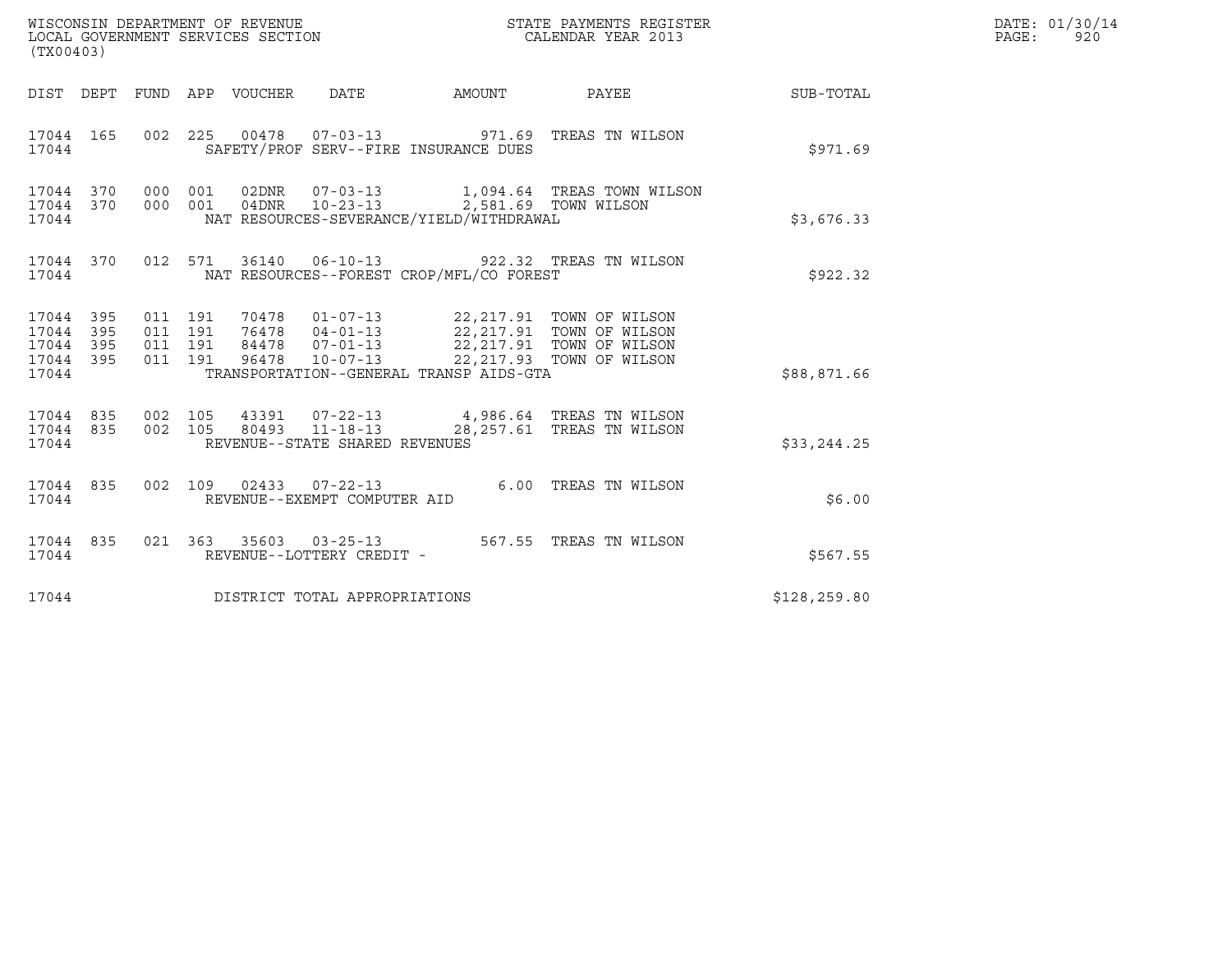| (TX00403)                                                 |     |                               |         |                |                                                                  |                                          | % WISCONSIN DEPARTMENT OF REVENUE $$\tt STATE$ PAYMENTS REGISTER LOCAL GOVERNMENT SERVICES SECTION $$\tt CALENDAR$ YEAR 2013                                                                                     |              | DATE: 01/30/14<br>PAGE:<br>921 |
|-----------------------------------------------------------|-----|-------------------------------|---------|----------------|------------------------------------------------------------------|------------------------------------------|------------------------------------------------------------------------------------------------------------------------------------------------------------------------------------------------------------------|--------------|--------------------------------|
|                                                           |     |                               |         |                |                                                                  |                                          |                                                                                                                                                                                                                  |              |                                |
| 17106                                                     |     |                               |         |                |                                                                  | SAFETY/PROF SERV--FIRE INSURANCE DUES    | 17106 165 002 225 00479 07-03-13 1,570.69 TREAS VIL BOYCEVILLE                                                                                                                                                   | \$1,570.69   |                                |
| 17106                                                     |     |                               |         |                |                                                                  | NAT RESOURCES-SEVERANCE/YIELD/WITHDRAWAL | 17106 370 000 001 05DNR 11-21-13 167.70 TREAS VILLAGE BOYCEVILLE                                                                                                                                                 | \$167.70     |                                |
| 17106                                                     |     |                               |         |                |                                                                  | NAT RESOURCES--FOREST CROP/MFL/CO FOREST | 17106 370 012 571 36141 06-10-13 13.40 TREAS VIL BOYCEVILLE                                                                                                                                                      | \$13.40      |                                |
| 17106                                                     |     |                               |         |                |                                                                  | TRANSPORTATION--HIGHWAY SAFETY-FEDERAL   | 17106 395 011 185 70833 04-08-13 4,000.00 TREAS VIL BOYCEVILLE                                                                                                                                                   | \$4,000.00   |                                |
| 17106 395<br>17106 395<br>17106 395<br>17106 395<br>17106 |     | 011 191<br>011 191<br>011 191 | 011 191 |                |                                                                  | TRANSPORTATION--GENERAL TRANSP AIDS-GTA  | 70479  01-07-13  12,735.30  VILLAGE OF BOYCEVILLE<br>76479  04-01-13  12,735.30  VILLAGE OF BOYCEVILLE<br>84479  07-01-13  12,735.30  VILLAGE OF BOYCEVILLE<br>96479  10-07-13  12,735.30  VILLAGE OF BOYCEVILLE | \$50,941.20  |                                |
| 17106                                                     |     |                               |         |                |                                                                  | HS--AMBULANCE FUNDING ASSISTANCE GRANTS  | 17106 435 005 162 01HSD 09-03-13 4,677.38 VILLAGE BOYCEVILLE                                                                                                                                                     | \$4,677.38   |                                |
| 17106 435<br>17106                                        |     |                               |         |                |                                                                  | HS--PREPAID MEDICAL TRANSPORT REIMBURSE  | 005 163 01LGS 11-18-13 2,400.00 BOYCEVILLE COMM AMBULANCE                                                                                                                                                        | \$2,400.00   |                                |
| 17106 455<br>17106                                        |     |                               |         |                | JUSTICE--LAW ENFORCEMENT TRAINING                                |                                          | 002 231 00175 02-06-13 320.00 TREAS VIL BOYCEVILLE                                                                                                                                                               | \$320.00     |                                |
| 17106 835<br>17106 835<br>17106                           |     |                               |         |                | REVENUE--STATE SHARED REVENUES                                   |                                          | 002 105 43392 07-22-13 69,692.65 TREAS VIL BOYCEVILLE<br>002 105 80494 11-18-13 392,525.00 TREAS VIL BOYCEVILLE                                                                                                  | \$462,217.65 |                                |
| 17106 835<br>17106<br>17106                               | 835 | 002 109<br>002 109            |         | 02434<br>05101 | $07 - 22 - 13$<br>$07 - 22 - 13$<br>REVENUE--EXEMPT COMPUTER AID |                                          | 133.00 TREAS VIL BOYCEVILLE<br>39.00 TREAS VIL BOYCEVILLE                                                                                                                                                        | \$172.00     |                                |
| 17106<br>17106                                            | 835 |                               | 021 363 | 35604          | $03 - 25 - 13$<br>REVENUE--LOTTERY CREDIT -                      |                                          | 4,079.88 TREAS VIL BOYCEVILLE                                                                                                                                                                                    | \$4,079.88   |                                |
| 17106                                                     |     |                               |         |                | DISTRICT TOTAL APPROPRIATIONS                                    |                                          |                                                                                                                                                                                                                  | \$530,559.90 |                                |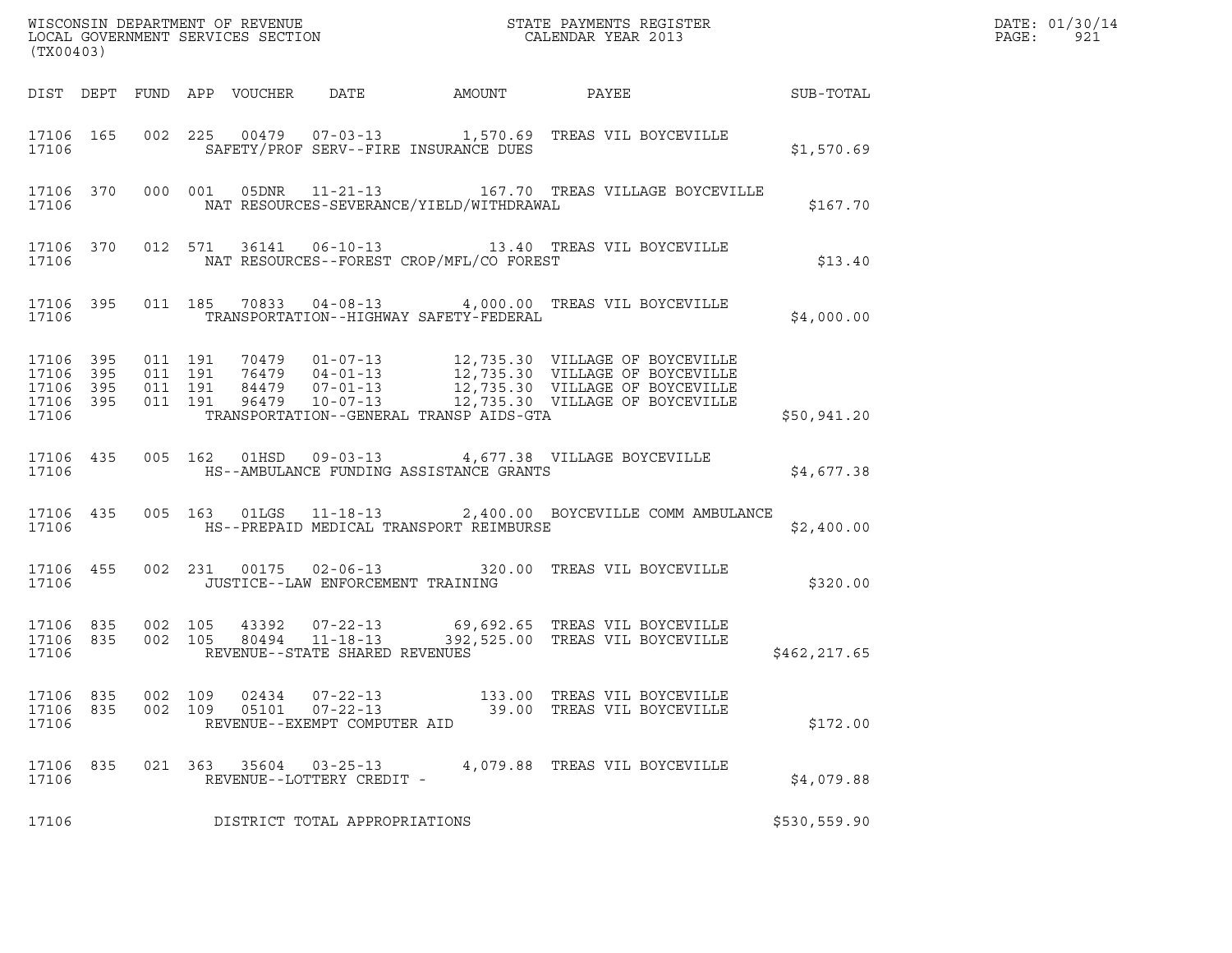| WISCONSIN DEPARTMENT OF REVENUE<br>LOCAL GOVERNMENT SERVICES SECTION | STATE PAYMENTS REGISTER<br>CALENDAR YEAR 2013 | DATE: 01/30/14<br>922<br>PAGE: |
|----------------------------------------------------------------------|-----------------------------------------------|--------------------------------|

| WISCONSIN DEPARTMENT OF REVENUE<br>LOCAL GOVERNMENT SERVICES SECTION<br>CALENDAR YEAR 2013<br>(TX00403) |  |  |  |  |                                         |                                               |                                                                                                                                                                                                                      |                                                              | DATE: 01/30/14<br>PAGE:<br>922 |
|---------------------------------------------------------------------------------------------------------|--|--|--|--|-----------------------------------------|-----------------------------------------------|----------------------------------------------------------------------------------------------------------------------------------------------------------------------------------------------------------------------|--------------------------------------------------------------|--------------------------------|
|                                                                                                         |  |  |  |  |                                         |                                               |                                                                                                                                                                                                                      | DIST DEPT FUND APP VOUCHER DATE AMOUNT PAYEE PAYER SUB-TOTAL |                                |
| 17111 165                                                                                               |  |  |  |  |                                         |                                               | 002 225 00480 07-03-13 1,662.44 TREAS VIL COLFAX<br>17111 SAFETY/PROF SERV--FIRE INSURANCE DUES                                                                                                                      | \$1,662.44                                                   |                                |
| 17111 395<br>17111 395<br>17111 395<br>17111 395<br>17111                                               |  |  |  |  |                                         | TRANSPORTATION--GENERAL TRANSP AIDS-GTA       | 011 191 70480 01-07-13 16,503.80 VILLAGE OF COLFAX<br>011 191 76480 04-01-13 16,503.80 VILLAGE OF COLFAX<br>011 191 84480 07-01-13 16,503.80 VILLAGE OF COLFAX<br>011 191 96480 10-07-13 16,503.81 VILLAGE OF COLFAX | \$66,015.21                                                  |                                |
|                                                                                                         |  |  |  |  |                                         | 17111 TRANSPORTATION--LRIP/TRIP/MSIP GRANTS   | 17111 395 011 278 64602 02-07-13 16,450.66 TREAS VIL COLFAX                                                                                                                                                          | \$16,450.66                                                  |                                |
| 17111 435                                                                                               |  |  |  |  |                                         | 17111 MS--AMBULANCE FUNDING ASSISTANCE GRANTS | 005 162 01HSD 09-03-13 4,962.32 VILLAGE COLFAX                                                                                                                                                                       | \$4,962.32                                                   |                                |
|                                                                                                         |  |  |  |  |                                         |                                               | 17111 435 005 163 01LGS 11-18-13 8,400.00 COLFAX RESCUE SQUAD AMBULANCE<br>17111 MS--PREPAID MEDICAL TRANSPORT REIMBURSE                                                                                             | \$8,400.00                                                   |                                |
|                                                                                                         |  |  |  |  | 17111 JUSTICE--LAW ENFORCEMENT TRAINING |                                               | 17111 455 002 231 00212 02-07-13 480.00 TREAS VIL COLFAX                                                                                                                                                             | \$480.00                                                     |                                |
|                                                                                                         |  |  |  |  |                                         |                                               | $\begin{tabular}{llllll} 17111 & 505 & 002 & 142 & 06226 & 01-18-13 & 5,947.58 & TREAS VIL COLFAX \\ & DOA--FEDERAL ENERGY GRANTS & \end{tabular}$                                                                   | \$5,947.58                                                   |                                |
| 17111                                                                                                   |  |  |  |  | REVENUE--STATE SHARED REVENUES          |                                               | $\begin{array}{cccccccc} 17111 & 835 & 002 & 105 & 43393 & 07-22-13 & & 71,798.66 & \text{TREAS VIL COLFAX} \\ 17111 & 835 & 002 & 105 & 80495 & 11-18-13 & & 226,436.65 & \text{TREAS VIL COLFAX} \end{array}$      | \$298,235.31                                                 |                                |
| 17111                                                                                                   |  |  |  |  | REVENUE--EXEMPT COMPUTER AID            |                                               | $\begin{array}{cccccccc} 17111 & 835 & 002 & 109 & 02435 & 07-22-13 & & & 530.00 & \text{TREAS VIL COLFAX} \\ 17111 & 835 & 002 & 109 & 05102 & 07-22-13 & & & 1,485.00 & \text{TREAS VIL COLFAX} \end{array}$       | \$2,015.00                                                   |                                |
|                                                                                                         |  |  |  |  | 17111 REVENUE--LOTTERY CREDIT -         |                                               | 17111 835 021 363 35605 03-25-13 2,359.32 TREAS VIL COLFAX                                                                                                                                                           | \$2,359.32                                                   |                                |
|                                                                                                         |  |  |  |  | 17111 DISTRICT TOTAL APPROPRIATIONS     |                                               |                                                                                                                                                                                                                      | \$406,527.84                                                 |                                |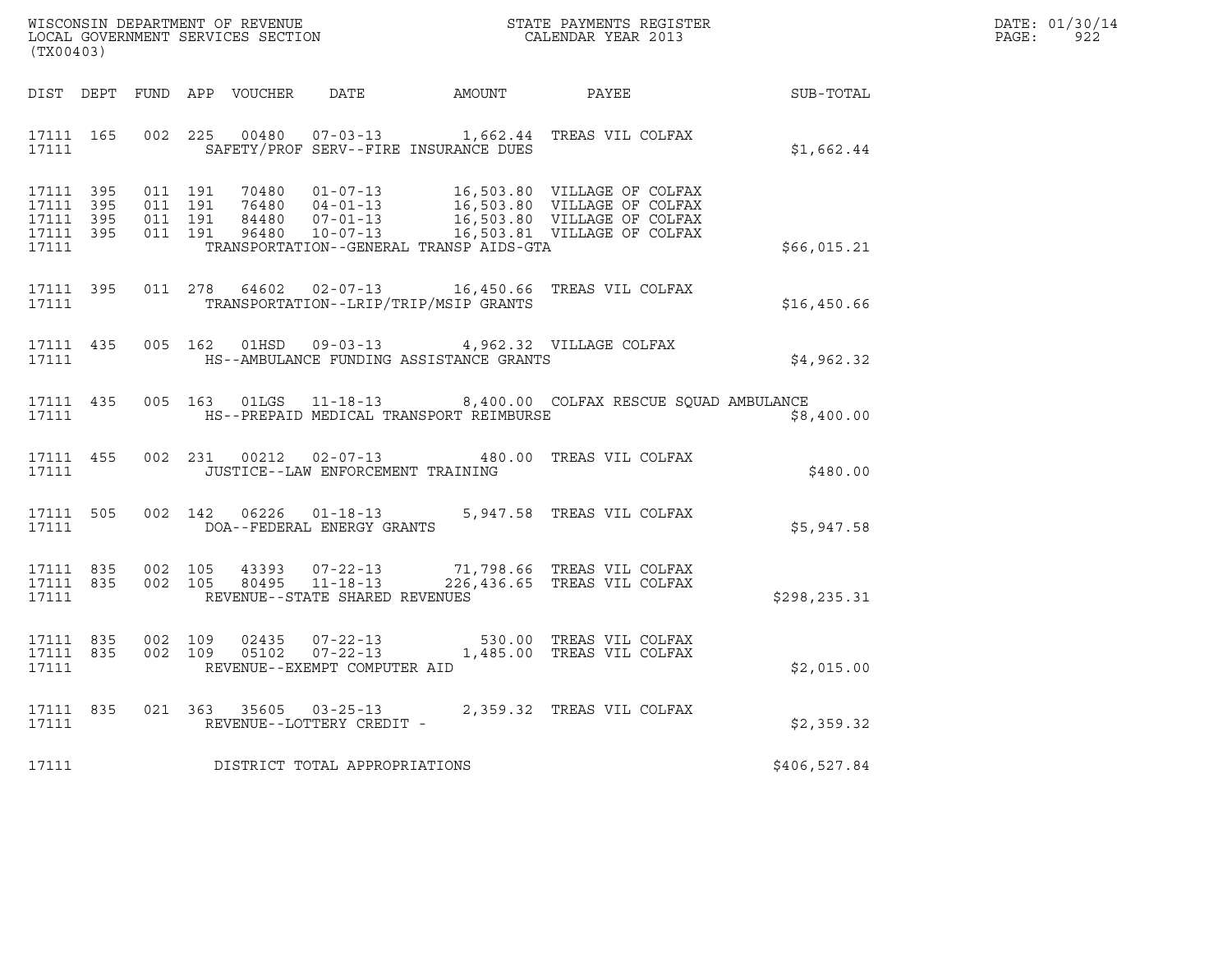| (TX00403)                                                             | WISCONSIN DEPARTMENT OF REVENUE<br>LOCAL GOVERNMENT SERVICES SECTION                                                    |                                             | STATE PAYMENTS REGISTER<br>CALENDAR YEAR 2013                                                                                                                |              | DATE: 01/30/14<br>PAGE:<br>923 |
|-----------------------------------------------------------------------|-------------------------------------------------------------------------------------------------------------------------|---------------------------------------------|--------------------------------------------------------------------------------------------------------------------------------------------------------------|--------------|--------------------------------|
| DIST<br>DEPT                                                          | FUND<br>APP VOUCHER<br>DATE                                                                                             | AMOUNT                                      | PAYEE                                                                                                                                                        | SUB-TOTAL    |                                |
| 17116 165<br>17116                                                    | 002  225  00481  07-03-13  373.93  TREAS VIL DOWNING<br>SAFETY/PROF SERV--FIRE INSURANCE DUES                           |                                             |                                                                                                                                                              | \$373.93     |                                |
| 17116 370<br>17116                                                    | 012 571<br>36142 06-10-13<br>NAT RESOURCES--FOREST CROP/MFL/CO FOREST                                                   |                                             | 4.60 TREAS VIL DOWNING                                                                                                                                       | \$4.60       |                                |
| 17116<br>395<br>395<br>17116<br>395<br>17116<br>17116<br>395<br>17116 | 011 191<br>011 191<br>84481 07-01-13<br>011 191<br>011 191<br>96481 10-07-13<br>TRANSPORTATION--GENERAL TRANSP AIDS-GTA |                                             | 70481  01-07-13  2,434.55  VILLAGE OF DOWNING<br>76481  04-01-13  2,434.55  VILLAGE OF DOWNING<br>2,434.55 VILLAGE OF DOWNING<br>2,434.55 VILLAGE OF DOWNING | \$9,738.20   |                                |
| 17116 835<br>835<br>17116<br>17116                                    | 002 105<br>80496 11-18-13<br>002 105<br>REVENUE--STATE SHARED REVENUES                                                  | 43394  07-22-13  3,463.46 TREAS VIL DOWNING | 19,626.29 TREAS VIL DOWNING                                                                                                                                  | \$23,089.75  |                                |
| 17116 835<br>17116                                                    | 002 109 02436 07-22-13 1.00<br>REVENUE--EXEMPT COMPUTER AID                                                             |                                             | TREAS VIL DOWNING                                                                                                                                            | \$1.00       |                                |
| 17116                                                                 | DISTRICT TOTAL APPROPRIATIONS                                                                                           |                                             |                                                                                                                                                              | \$33, 207.48 |                                |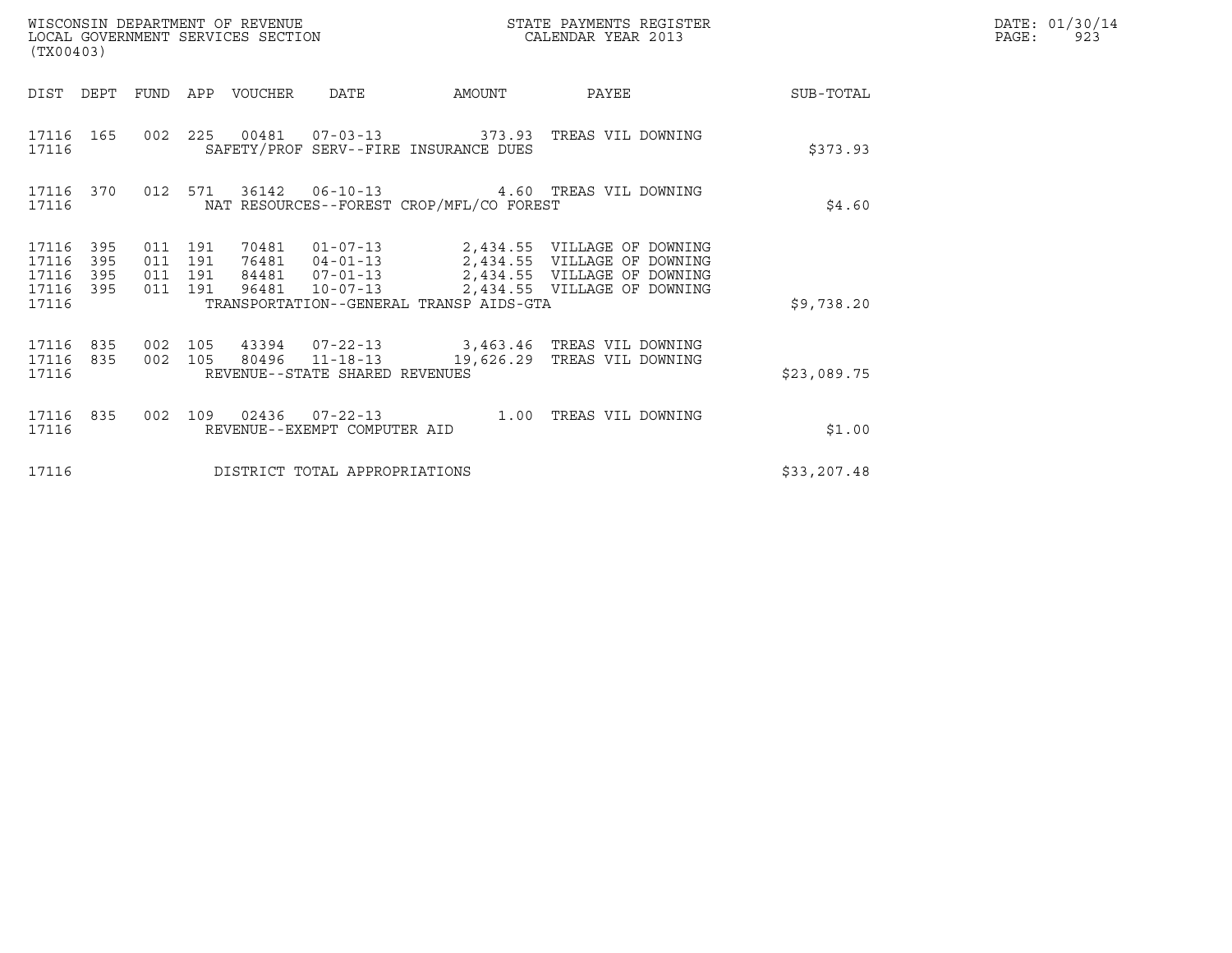| WISCONSIN DEPARTMENT OF REVENUE   | STATE PAYMENTS REGISTER | DATE: 01/30/14 |
|-----------------------------------|-------------------------|----------------|
| LOCAL GOVERNMENT SERVICES SECTION | CALENDAR YEAR 2013      | PAGE:<br>924   |

| (TX00403)                                                 |                    |  |                                   |                                          |                                                                                                               |              |
|-----------------------------------------------------------|--------------------|--|-----------------------------------|------------------------------------------|---------------------------------------------------------------------------------------------------------------|--------------|
| DIST DEPT                                                 |                    |  |                                   |                                          | FUND APP VOUCHER DATE AMOUNT PAYEE                                                                            | SUB-TOTAL    |
| 17121 165<br>17121                                        |                    |  |                                   | SAFETY/PROF SERV--FIRE INSURANCE DUES    | 002 225 00482 07-03-13 1,320.46 TREAS VIL ELK MOUND                                                           | \$1,320.46   |
| 17121 395<br>17121 395<br>17121 395<br>17121 395<br>17121 |                    |  |                                   | TRANSPORTATION--GENERAL TRANSP AIDS-GTA  | 011 191 96482 10-07-13 12,310.09 VILLAGE OF ELK MOUND                                                         | \$49, 240.30 |
| 17121 395<br>17121                                        |                    |  |                                   | TRANSPORTATION--LRIP/TRIP/MSIP GRANTS    | 011  278  89688  10-03-13  6,405.73  TREAS VIL ELK MOUND                                                      | \$6,405.73   |
| 17121 455<br>17121                                        |                    |  | JUSTICE--LAW ENFORCEMENT TRAINING |                                          | 002 231 00108 11-01-13 160.00 TREAS VIL ELK MOUND                                                             | \$160.00     |
| 17121 505<br>17121                                        |                    |  |                                   | DOA--JUSTICE-ASSISTANCE-FEDERAL ARRA FDS | 002 650 05908 01-16-13 4,694.00 TREAS VIL ELK MOUND                                                           | \$4,694.00   |
| 17121 835<br>17121 835<br>17121                           | 002 105            |  | REVENUE--STATE SHARED REVENUES    |                                          | 002 105 43395 07-22-13 41,689.46 TREAS VIL ELK MOUND<br>002 105 80497 11-18-13 193,220.80 TREAS VIL ELK MOUND | \$234,910.26 |
| 17121 835<br>17121 835<br>17121                           | 002 109<br>002 109 |  | REVENUE--EXEMPT COMPUTER AID      |                                          | 02437  07-22-13  68.00 TREAS VIL ELK MOUND<br>05103  07-22-13  1,284.00 TREAS VIL ELK MOUND                   | \$1,352.00   |
| 17121 835<br>17121                                        |                    |  | REVENUE--LOTTERY CREDIT -         |                                          | 021 363 35606 03-25-13 988.07 TREAS VIL ELK MOUND                                                             | \$988.07     |
| 17121                                                     |                    |  | DISTRICT TOTAL APPROPRIATIONS     |                                          |                                                                                                               | \$299,070.82 |
|                                                           |                    |  |                                   |                                          |                                                                                                               |              |

(TX00403)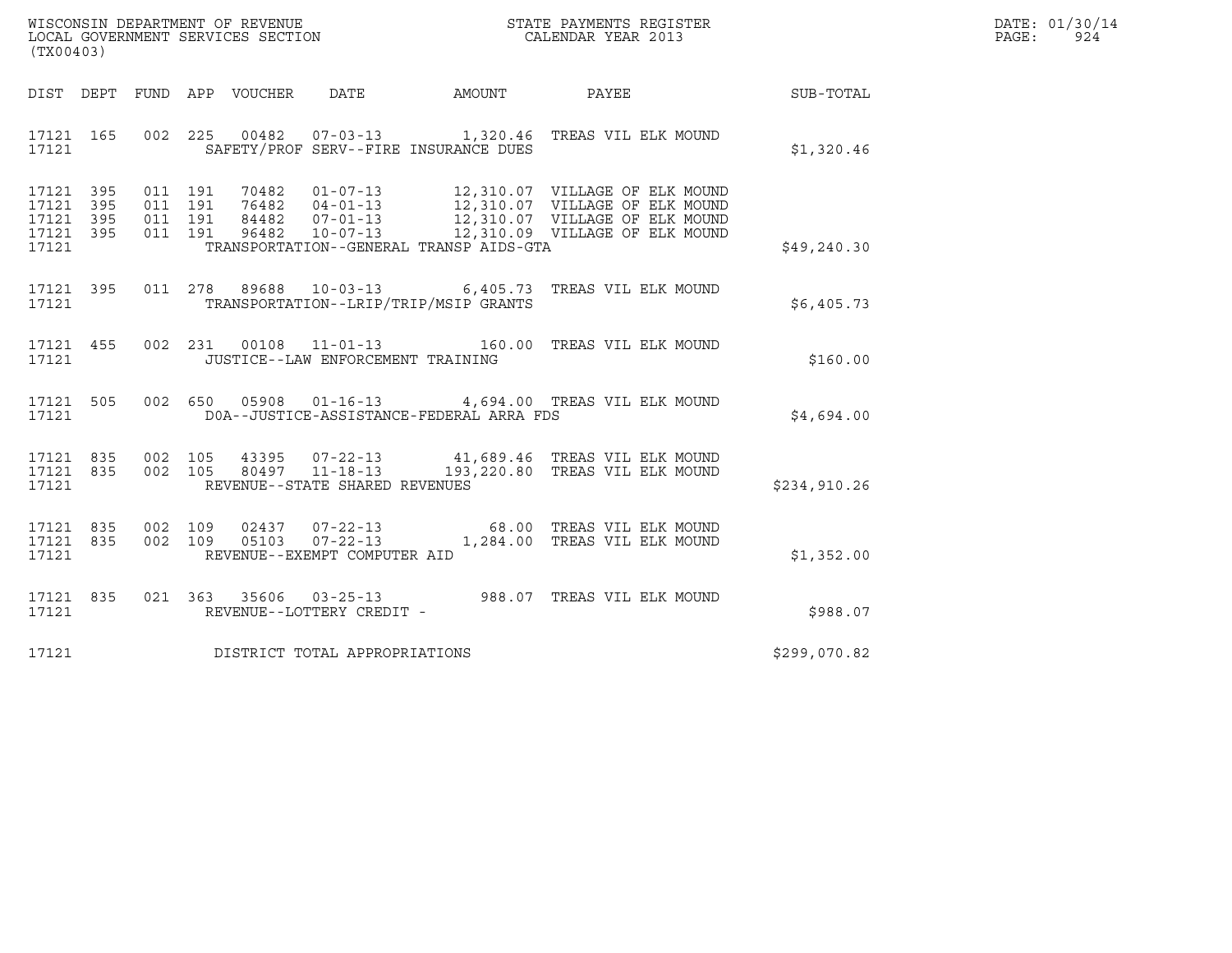| (TX00403)                                                 |  |                              |                               |  |                                                   |                                         |                                                                                                                                                                              |              | DATE: 01/30/14<br>PAGE: 925 |
|-----------------------------------------------------------|--|------------------------------|-------------------------------|--|---------------------------------------------------|-----------------------------------------|------------------------------------------------------------------------------------------------------------------------------------------------------------------------------|--------------|-----------------------------|
|                                                           |  |                              |                               |  |                                                   |                                         | DIST DEPT FUND APP VOUCHER DATE AMOUNT PAYEE TO SUB-TOTAL                                                                                                                    |              |                             |
| 17141 165<br>17141                                        |  |                              |                               |  | SAFETY/PROF SERV--FIRE INSURANCE DUES             |                                         | 002 225 00483 07-03-13 793.21 TREAS VIL KNAPP                                                                                                                                | \$793.21     |                             |
| 17141                                                     |  |                              |                               |  | SAFETY/PROF SERV--PECFA AIDS                      |                                         | 17141 165 072 262 01108 03-22-13 28,615.68 TREAS VIL KNAPP                                                                                                                   | \$28,615.68  |                             |
| 17141 370<br>17141                                        |  |                              |                               |  | NAT RESOURCES--RU RECYCLING GRANT                 |                                         | 074 670 40464 05-20-13 2,919.27 TREAS VIL KNAPP                                                                                                                              | \$2,919.27   |                             |
| 17141 395<br>17141 395<br>17141 395<br>17141 395<br>17141 |  | 011 191                      | 011 191<br>011 191<br>011 191 |  |                                                   | TRANSPORTATION--GENERAL TRANSP AIDS-GTA | 70483 01-07-13 3,071.34 VILLAGE OF KNAPP<br>76483 04-01-13 3,071.34 VILLAGE OF KNAPP<br>84483 07-01-13 3,071.34 VILLAGE OF KNAPP<br>96483 10-07-13 3,071.35 VILLAGE OF KNAPP | \$12, 285.37 |                             |
| 17141 835<br>17141                                        |  | 17141 835 002 105<br>002 105 |                               |  | 80498  11-18-13<br>REVENUE--STATE SHARED REVENUES |                                         | 43396  07-22-13   18,070.88   TREAS   VIL KNAPP<br>103,223.92 TREAS VIL KNAPP                                                                                                | \$121,294.80 |                             |
| 17141 835<br>17141                                        |  | 17141 835 002 109            | 002 109                       |  | REVENUE--EXEMPT COMPUTER AID                      |                                         |                                                                                                                                                                              | \$872.00     |                             |
| 17141 835<br>17141                                        |  |                              |                               |  | REVENUE--LOTTERY CREDIT -                         |                                         | 021 363 35607 03-25-13 2,010.48 TREAS VIL KNAPP                                                                                                                              | \$2,010.48   |                             |
| 17141                                                     |  |                              |                               |  | DISTRICT TOTAL APPROPRIATIONS                     |                                         |                                                                                                                                                                              | \$168,790.81 |                             |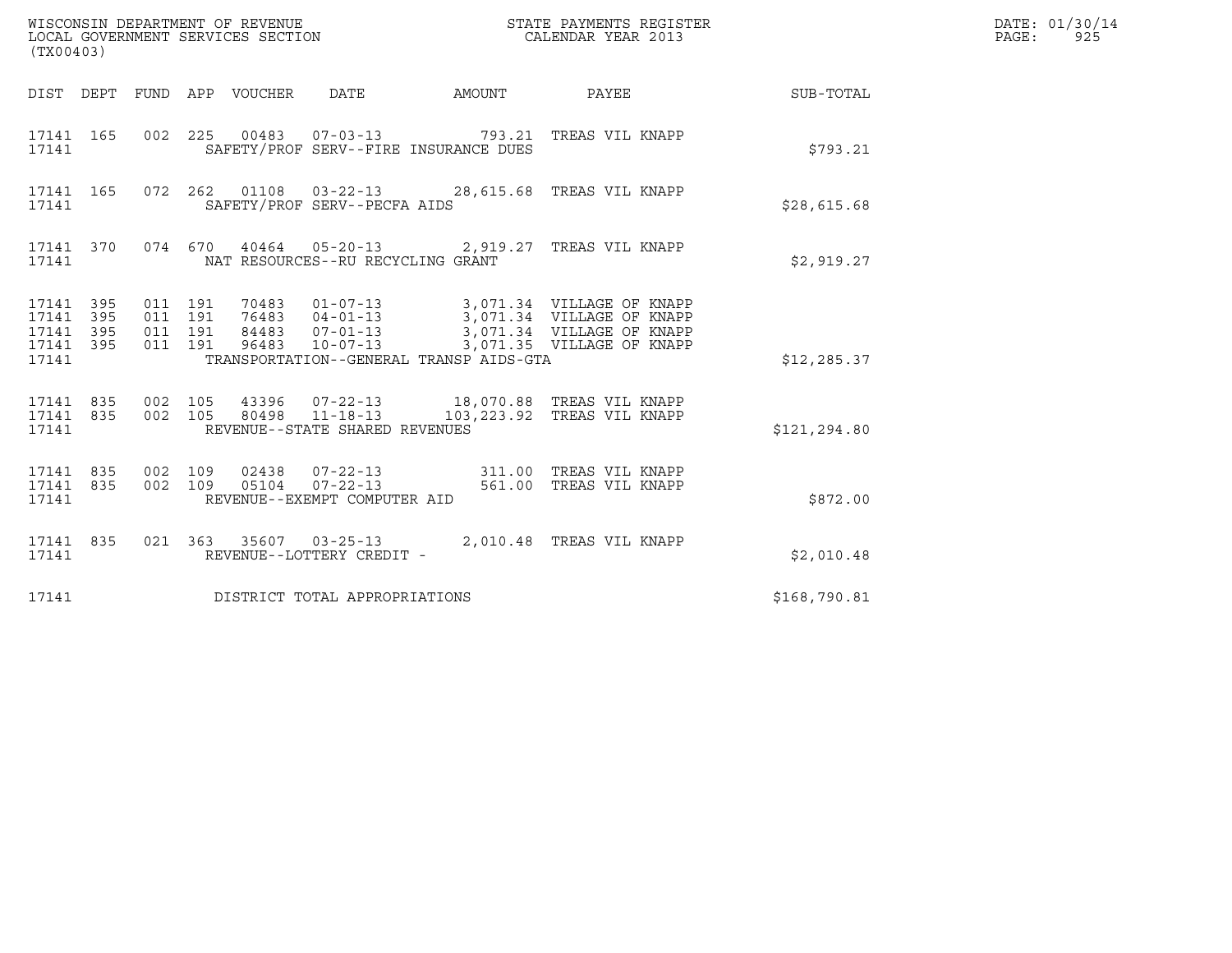|       | DATE: 01/30/14 |
|-------|----------------|
| PAGE: | 926            |

| WISCONSIN DEPARTMENT OF REVENUE<br>LOCAL GOVERNMENT SERVICES SECTION<br>(TX00403) |                          |                              |                   |                         |                                                                      |                                         | STATE PAYMENTS REGISTER<br>CALENDAR YEAR 2013                                                                                    |              | DATE: 01/30/14<br>PAGE:<br>926 |
|-----------------------------------------------------------------------------------|--------------------------|------------------------------|-------------------|-------------------------|----------------------------------------------------------------------|-----------------------------------------|----------------------------------------------------------------------------------------------------------------------------------|--------------|--------------------------------|
| DIST                                                                              | DEPT                     |                              |                   | FUND APP VOUCHER        | DATE                                                                 | AMOUNT                                  | PAYEE                                                                                                                            | SUB-TOTAL    |                                |
| 17176 165<br>17176                                                                |                          | 002                          |                   |                         |                                                                      | SAFETY/PROF SERV--FIRE INSURANCE DUES   | 225  00484  07-03-13  563.58  TREAS VIL RIDGELAND                                                                                | \$563.58     |                                |
| 17176<br>17176<br>17176<br>17176<br>17176                                         | 395<br>395<br>395<br>395 | 011<br>011<br>011 191<br>011 | 191<br>191<br>191 | 70484<br>76484<br>96484 | $01 - 07 - 13$<br>$04 - 01 - 13$<br>84484 07-01-13<br>$10 - 07 - 13$ | TRANSPORTATION--GENERAL TRANSP AIDS-GTA | 2,148.74 VILLAGE OF RIDGELAND<br>2,148.74 VILLAGE OF RIDGELAND<br>2,148.74 VILLAGE OF RIDGELAND<br>2,148.76 VILLAGE OF RIDGELAND | \$8,594.98   |                                |
| 17176 835<br>17176 835<br>17176                                                   |                          | 002<br>002                   | 105<br>105        | 43397                   | $07 - 22 - 13$<br>80499 11-18-13<br>REVENUE--STATE SHARED REVENUES   | 56,198.43                               | 9,917.37 TREAS VIL RIDGELAND<br>TREAS VIL RIDGELAND                                                                              | \$66, 115.80 |                                |
| 17176<br>17176<br>17176                                                           | 835<br>835               | 002<br>002                   | 109<br>109        | 02439<br>05105          | $07 - 22 - 13$<br>$07 - 22 - 13$<br>REVENUE--EXEMPT COMPUTER AID     | 25.00<br>1,155.00                       | TREAS VIL RIDGELAND<br>TREAS VIL RIDGELAND                                                                                       | \$1,180.00   |                                |
| 17176                                                                             |                          |                              |                   |                         | DISTRICT TOTAL APPROPRIATIONS                                        |                                         |                                                                                                                                  | \$76,454.36  |                                |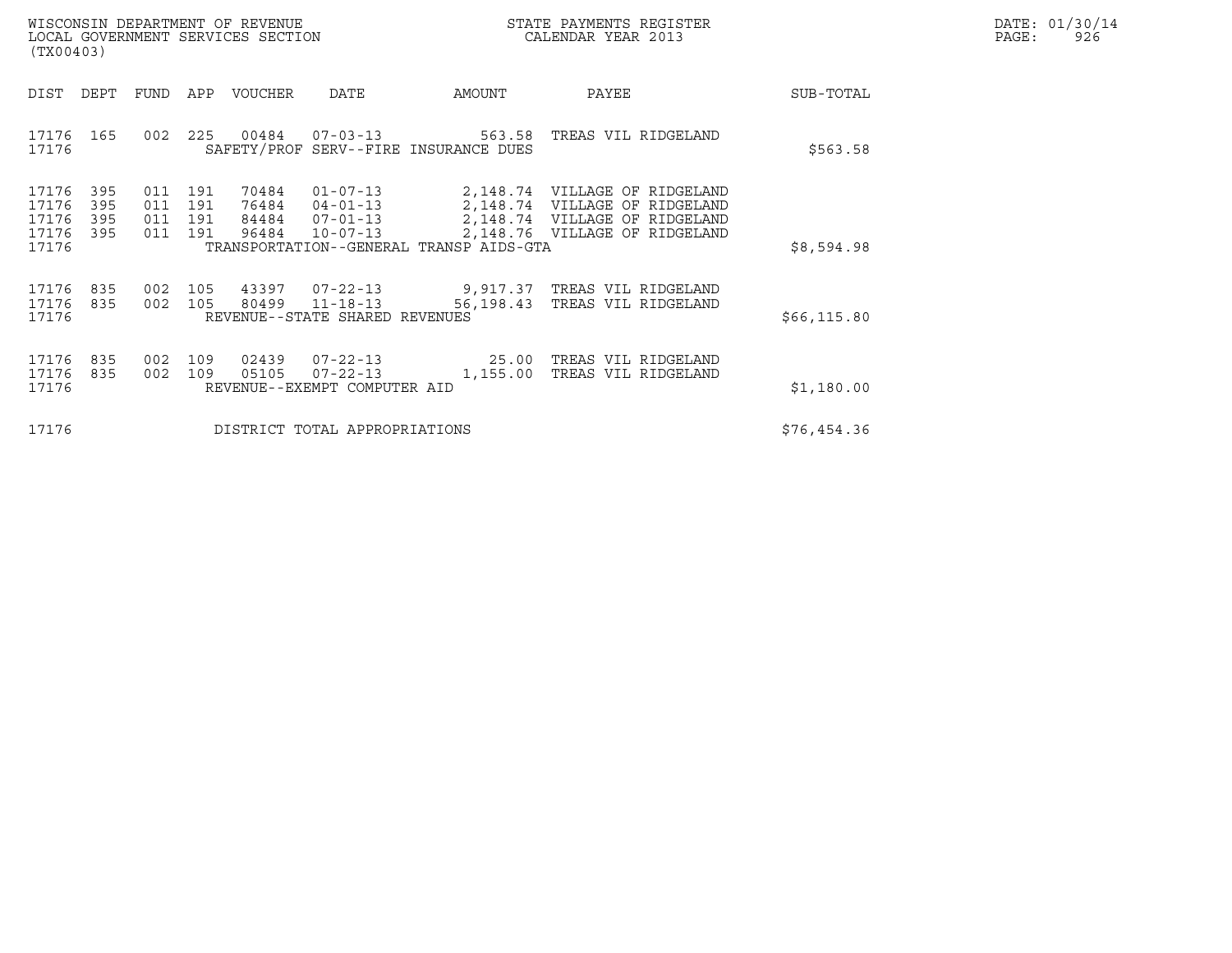| WISCONSIN DEPARTMENT OF REVENUE   | STATE PAYMENTS REGISTER | DATE: 01/30/14 |
|-----------------------------------|-------------------------|----------------|
| LOCAL GOVERNMENT SERVICES SECTION | CALENDAR YEAR 2013      | PAGE:<br>927   |

| WISCONSIN DEPARTMENT OF REVENUE<br>LOCAL GOVERNMENT SERVICES SECTION<br>(TX00403)                                    |                                                                                                                                                                 | STATE PAYMENTS REGISTER<br>CALENDAR YEAR 2013                                                                                 | DATE: 01/30/14<br>PAGE:<br>927 |
|----------------------------------------------------------------------------------------------------------------------|-----------------------------------------------------------------------------------------------------------------------------------------------------------------|-------------------------------------------------------------------------------------------------------------------------------|--------------------------------|
| DIST DEPT<br>FUND APP VOUCHER                                                                                        | DATE<br>AMOUNT                                                                                                                                                  | PAYEE<br>SUB-TOTAL                                                                                                            |                                |
| 17191 165<br>002<br>225 00485<br>17191                                                                               | $07 - 03 - 13$ 319.64<br>SAFETY/PROF SERV--FIRE INSURANCE DUES                                                                                                  | TREAS VIL WHEELER<br>\$319.64                                                                                                 |                                |
| 17191<br>395<br>011 191<br>395<br>17191<br>011<br>191<br>17191<br>395<br>011 191<br>17191<br>395<br>011 191<br>17191 | 70485<br>$01 - 07 - 13$<br>2,410.29<br>76485<br>$04 - 01 - 13$<br>84485<br>$07 - 01 - 13$<br>96485<br>$10 - 07 - 13$<br>TRANSPORTATION--GENERAL TRANSP AIDS-GTA | 2,410.29 VILLAGE OF WHEELER<br>VILLAGE OF WHEELER<br>2,410.29 VILLAGE OF WHEELER<br>2,410.32 VILLAGE OF WHEELER<br>\$9,641.19 |                                |
| 17191<br>835<br>17191<br>835<br>002 105<br>17191                                                                     | 002 105 43398 07-22-13<br>80500<br>$11 - 18 - 13$<br>102,893.27<br>REVENUE--STATE SHARED REVENUES                                                               | 18,034.05 TREAS VIL WHEELER<br>TREAS VIL WHEELER<br>\$120,927.32                                                              |                                |
| 17191<br>835<br>109<br>002<br>17191                                                                                  | 02440<br>$07 - 22 - 13$ 115.00<br>REVENUE--EXEMPT COMPUTER AID                                                                                                  | TREAS VIL WHEELER<br>\$115.00                                                                                                 |                                |
| 17191                                                                                                                | DISTRICT TOTAL APPROPRIATIONS                                                                                                                                   | \$131,003.15                                                                                                                  |                                |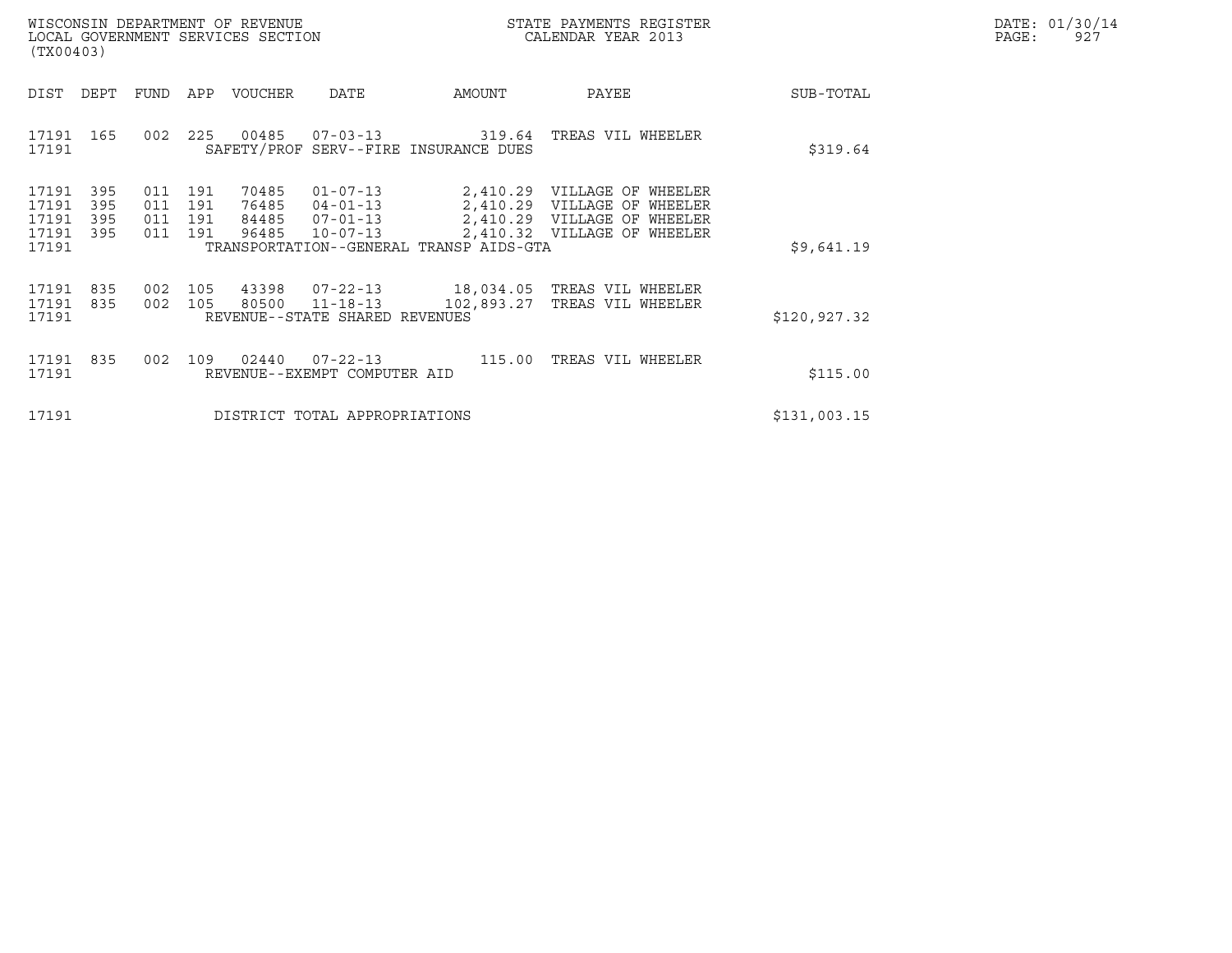| ${\tt WISCOONSIM} \begin{tabular}{lcccc} DEPARTMENT OF REVENUE & & & & & & \begin{tabular}{l} \bf STATE \textit{ PAYMENTS \textit{ REGISTER} \\ \bf LOCAL \textit{GOVERNMENT} \textit{SERVICES} \textit{SECTION} & & & & & \begin{tabular}{l} \bf CALENDAR \textit{ YEAR} \end{tabular} \end{tabular} \end{tabular}$<br>(TX00403) |                                                           |                    |         |                               |                |                                                                    |                                                                                           |                                                                                                                                                                                                  |                | DATE: 01/30/14<br>PAGE:<br>928 |
|-----------------------------------------------------------------------------------------------------------------------------------------------------------------------------------------------------------------------------------------------------------------------------------------------------------------------------------|-----------------------------------------------------------|--------------------|---------|-------------------------------|----------------|--------------------------------------------------------------------|-------------------------------------------------------------------------------------------|--------------------------------------------------------------------------------------------------------------------------------------------------------------------------------------------------|----------------|--------------------------------|
|                                                                                                                                                                                                                                                                                                                                   |                                                           |                    |         |                               |                |                                                                    | DIST DEPT FUND APP VOUCHER DATE AMOUNT                                                    | PAYEE SUB-TOTAL                                                                                                                                                                                  |                |                                |
|                                                                                                                                                                                                                                                                                                                                   | 17251 165<br>17251                                        |                    |         |                               |                |                                                                    | SAFETY/PROF SERV--FIRE INSURANCE DUES                                                     | 002 225 00486 07-03-13 32,979.67 TREAS CITY MENOMONIE                                                                                                                                            | \$32,979.67    |                                |
|                                                                                                                                                                                                                                                                                                                                   | 17251                                                     | 17251 370          |         |                               |                |                                                                    | NAT RESOURCES--AIDS IN LIEU OF TAXES                                                      | 012 579 18381 04-15-13 227.89 TREAS CITY MENOMONIE                                                                                                                                               | \$227.89       |                                |
|                                                                                                                                                                                                                                                                                                                                   | 17251 395<br>17251 395<br>17251 395<br>17251 395<br>17251 |                    | 011 162 | 011 162<br>011 162<br>011 162 |                |                                                                    | TRANSPORTATION--CONNECTING HIGHWAY AIDS                                                   | 72023  01-07-13  33,578.67  CITY OF MENOMONIE<br>78023  04-01-13  33,578.67  CITY OF MENOMONIE<br>86023  07-01-13  33,578.67  CITY OF MENOMONIE<br>98023  10-07-13  33,578.70  CITY OF MENOMONIE | \$134,314.71   |                                |
|                                                                                                                                                                                                                                                                                                                                   | 17251 395<br>17251 395<br>17251 395<br>17251 395<br>17251 |                    |         |                               |                |                                                                    | TRANSPORTATION--GENERAL TRANSP AIDS-GTA                                                   |                                                                                                                                                                                                  | \$562,829.22   |                                |
|                                                                                                                                                                                                                                                                                                                                   | 17251                                                     |                    |         |                               |                |                                                                    | TRANSPORTATION--LRIP/TRIP/MSIP GRANTS                                                     | 17251 395 011 278 93900 11-08-13 14,892.75 TREAS CITY MENOMONIE                                                                                                                                  | \$14,892.75    |                                |
|                                                                                                                                                                                                                                                                                                                                   |                                                           | 17251 435<br>17251 |         |                               |                |                                                                    | 005 162 01HSD 09-03-13 6,472.99 CITY MENOMONIE<br>HS--AMBULANCE FUNDING ASSISTANCE GRANTS |                                                                                                                                                                                                  | \$6,472.99     |                                |
|                                                                                                                                                                                                                                                                                                                                   |                                                           | 17251 435<br>17251 |         |                               |                |                                                                    | HS--PREPAID MEDICAL TRANSPORT REIMBURSE                                                   | 005 163 01LGS 11-18-13 32,800.00 CITY OF MENOMONIE FIRE                                                                                                                                          | \$32,800.00    |                                |
|                                                                                                                                                                                                                                                                                                                                   | 17251 455<br>17251 455<br>17251                           |                    |         |                               |                | JUSTICE--LAW ENFORCEMENT TRAINING                                  |                                                                                           | 002 231 00406 02-11-13 4,160.00 TREAS CITY MENOMONIE<br>002 231 00745 05-07-13 1,000.00 TREAS CITY MENOMONIE                                                                                     | \$5,160.00     |                                |
|                                                                                                                                                                                                                                                                                                                                   | 17251 835<br>17251 835<br>17251                           |                    |         | 002 105<br>002 105            | 43399<br>80501 | $07 - 22 - 13$<br>$11 - 18 - 13$<br>REVENUE--STATE SHARED REVENUES |                                                                                           | 584,852.53 TREAS CITY MENOMONIE<br>2,692,872.21 TREAS CITY MENOMONIE                                                                                                                             | \$3,277,724.74 |                                |
|                                                                                                                                                                                                                                                                                                                                   | 17251 835<br>17251 835<br>17251                           |                    |         | 002 109<br>002 109            | 02441<br>05106 | $07 - 22 - 13$<br>$07 - 22 - 13$<br>REVENUE--EXEMPT COMPUTER AID   |                                                                                           | 56,924.00 TREAS CITY MENOMONIE<br>8,784.00 TREAS CITY MENOMONIE                                                                                                                                  | \$65,708.00    |                                |
|                                                                                                                                                                                                                                                                                                                                   | 17251 835<br>17251                                        |                    |         |                               | 002 501 00001  | $02 - 01 - 13$                                                     | DOA-PAYMENT FOR MUNICIPAL SERVICES AID                                                    | 337,125.84 TREAS CITY MENOMONIE                                                                                                                                                                  | \$337,125.84   |                                |
|                                                                                                                                                                                                                                                                                                                                   | 17251 835                                                 |                    |         |                               | 021 363 35608  | $03 - 25 - 13$                                                     |                                                                                           | 13,703.45 TREAS CITY MENOMONIE                                                                                                                                                                   |                |                                |